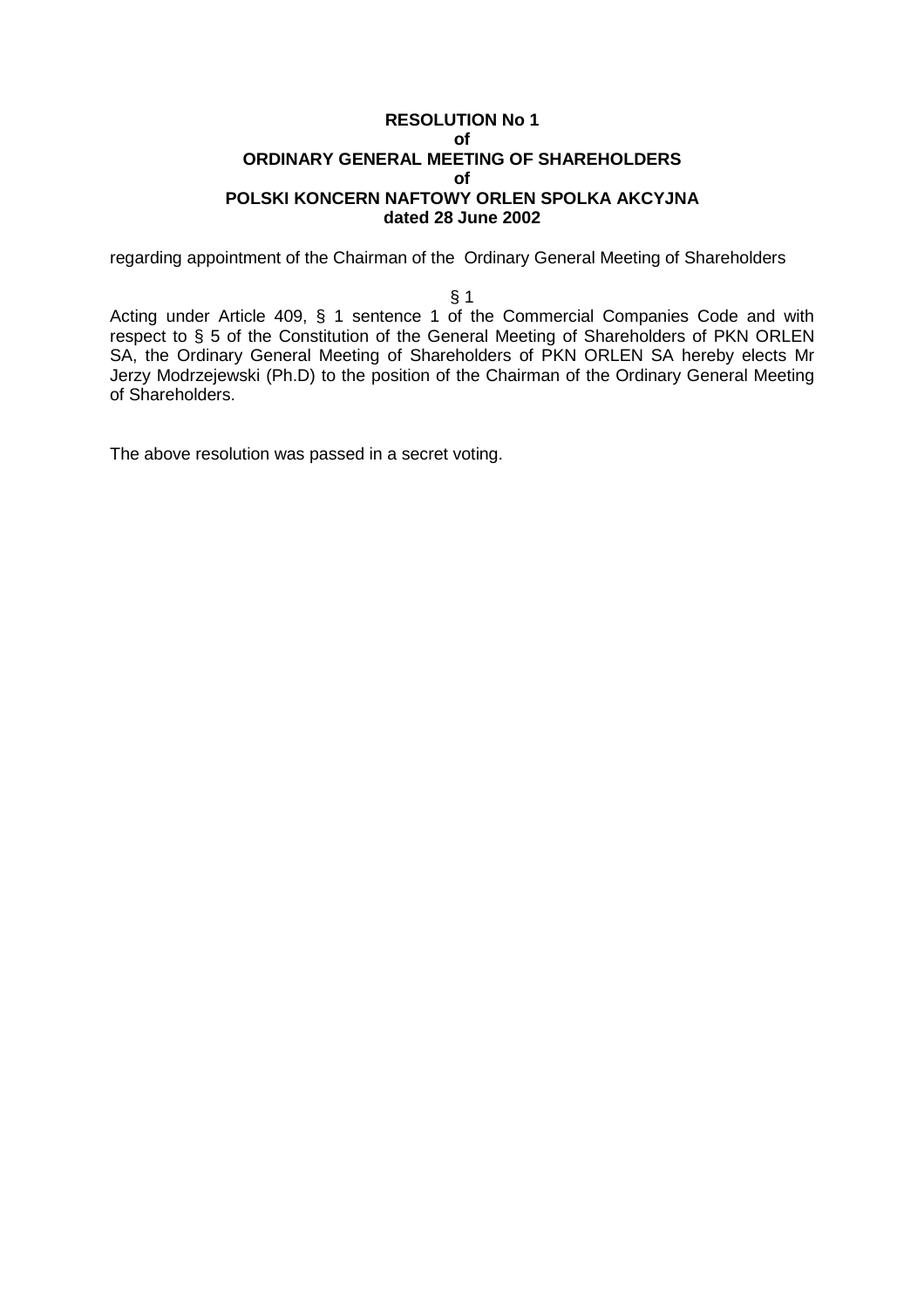#### **of**

# **ORDINARY GENERAL MEETING OF SHAREHOLDERS**

**of** 

# **POLSKI KONCERN NAFTOWY ORLEN SPOLKA AKCYJNA**

# **dated 28 June 2002**

regarding the Agenda of the Ordinary General Meeting of Shareholders

- 1. Opening;
- 2. Election of the Chairman of the meeting;
- 3. Affirmation of the legality of the meeting ;
- 4. Approval of the agenda;
- 5. Election of the Vote Counting Commission;
- 6. Revision of the Management Board's Report on performance of PKN ORLEN together with presentation of PKN ORLEN's financial results for the periods ending December 31, 2001 with a motion concerning profit distribution for the year ending December 31, 2001.
- 7. Presentation of the Supervisory Board's Report on the Management Board's Performance Report
- 8. Passing of a resolution concerning approval of the Management Board's Report on PKN ORLEN's performance and financial results for the year ending December 31, 2001;
- 9. Passing of a resolution concerning distribution of profit made by PKN ORLEN in 2001;
- 10. Passing of resolutions concerning approval of PKN ORLEN Management Board Members' performance in 2001;
- 11. Passing of resolutions concerning approval of PKN ORLEN Supervisory Board Members' performance in 2001;
- 12. Passing of resolution concerning approval for disposal (sale or lease) of self-operating properties / entities of the Company;
- 13. Passing of resolutions concerning changes in Resolution No 6 passed by the Extraordinary General Meeting of Shareholders on 21<sup>st</sup> February 2002 and regarding the relevant approvals, which are requested on the basis of the provisions of law and the Company's Articles of Association, for the establishment of a joint venture company with Bassell Europe Holdings B.V. and the contribution to this joint venture the self-operating entity / properties (including real estate) of PKN ORLEN's Polymers Block;
- 14. Passing of a resolution concerning changes to the Company's Articles of Association ;
- 15. Passing of a resolution concerning changes to the Constitution of the General Meeting of Shareholders of PKN ORLEN;
- 16. Passing of a resolution concerning changes to the rules of the Management Option Programme in PKN ORLEN;
- 17. Changes in the Supervisory Board of PKN ORLEN;
- 18.Closure of the General Meeting of Shareholders.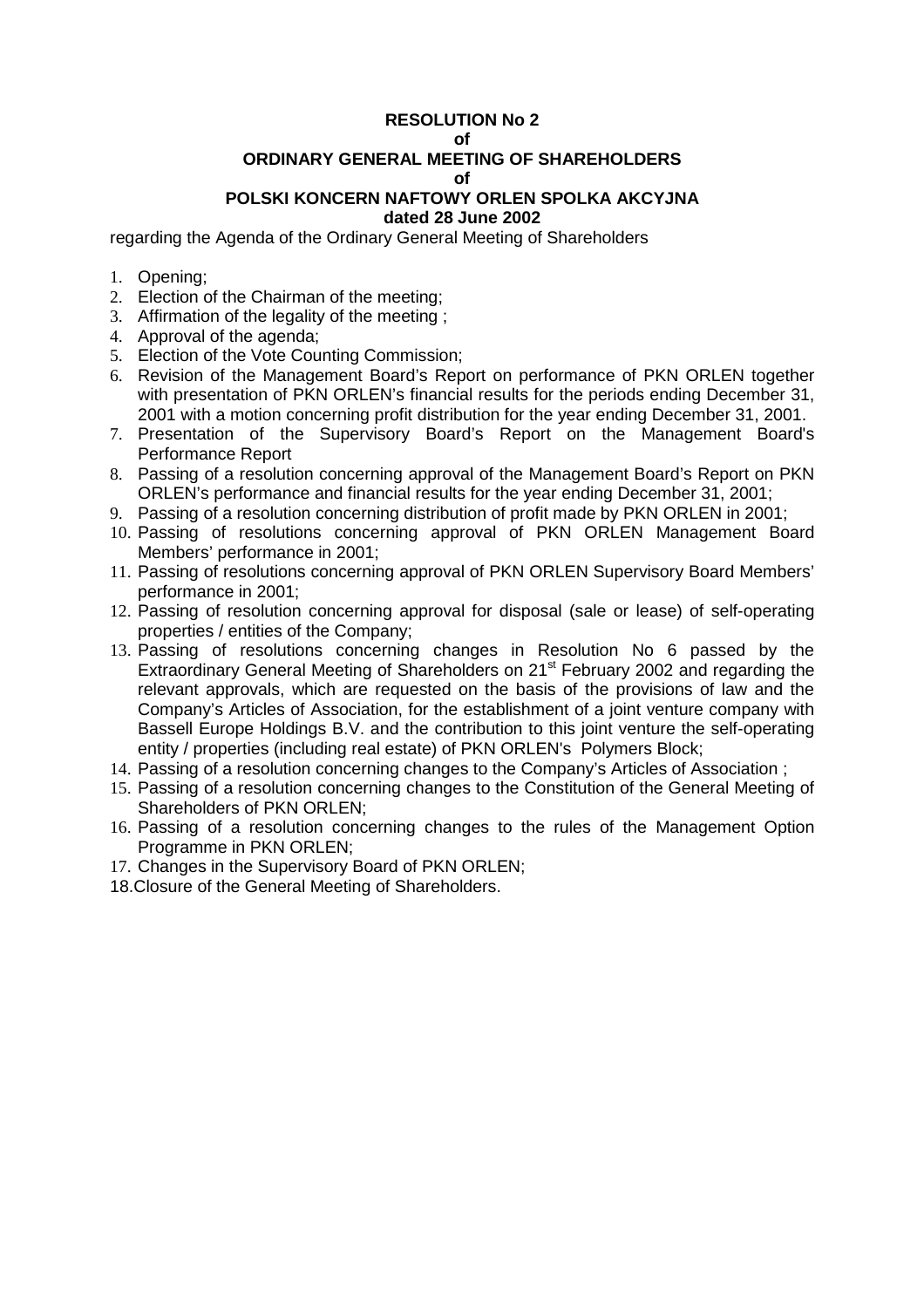### **RESOLUTION No 3 of ORDINARY GENERAL MEETING OF SHAREHOLDERS of POLSKI KONCERN NAFTOWY ORLEN SPOLKA AKCYJNA dated 28 June 2002**

regarding election of the Vote Counting Commission

§ 1

Acting under § 8 of the Constitution of the General Meeting of Shareholders of PKN ORLEN SA, the Ordinary General Meeting of Shareholders of PKN ORLEN SA hereby appoints the following members of the Vote Counting Commission:

- Robert Baranowski
- Dariusz Kusiak
- Natasza Wochowska

The above resolution was passed in a secret voting.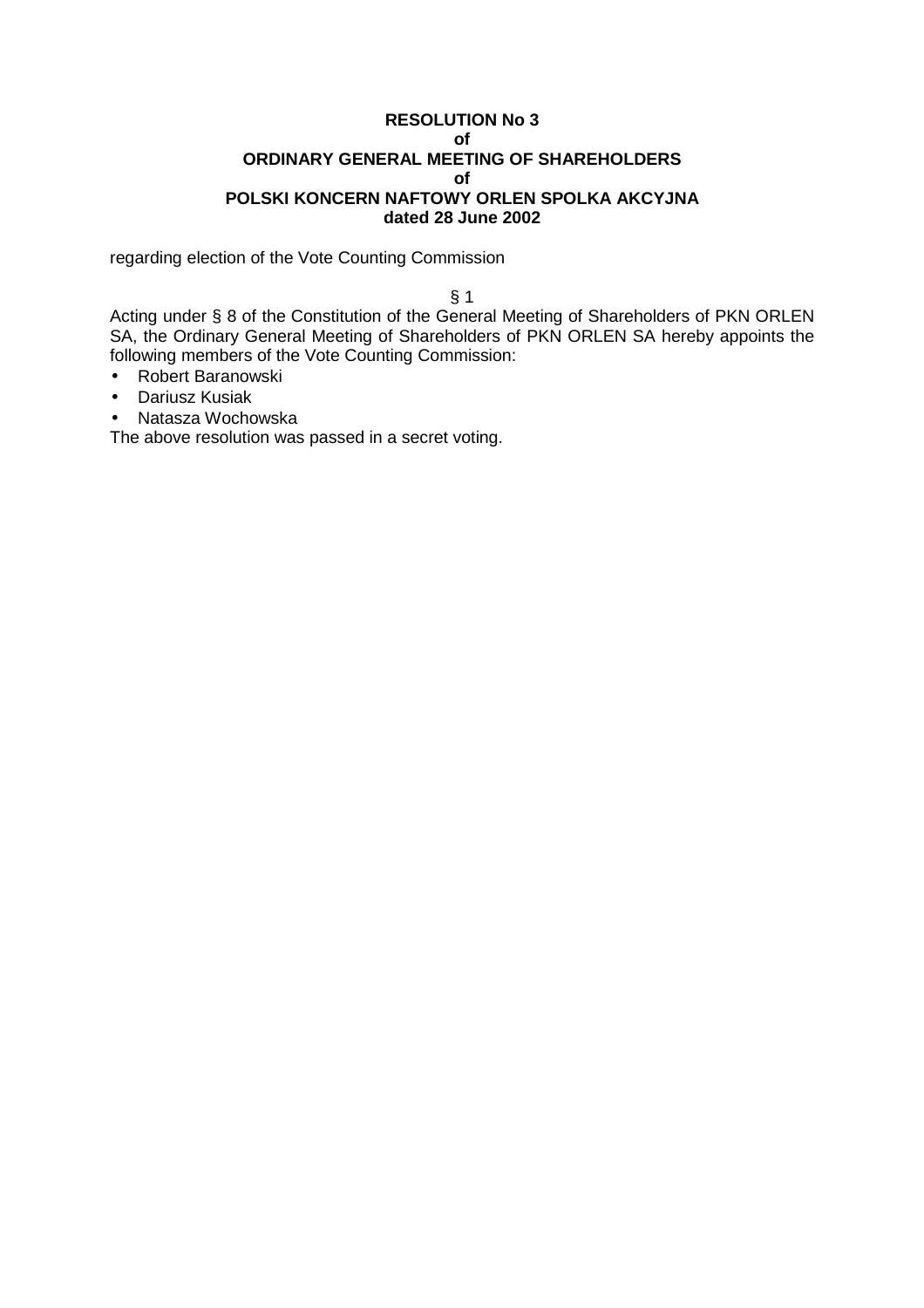### **OF ORDINARY GENERAL MEETING OF SHAREHOLDERS OF POLSKI KONCERN NAFTOWY ORLEN SPOLKA AKCYJNA**

### **dated 28 June 2002**

### **regarding approval of the Management Board's report on the Company's performance and the Company's financial report for 2001**

**§ 1** 

Under art. 395 § 2 item 1 of the Code of Commercial Companies and § 7 item 7 point 1 of the Company's Articles of Association, the Ordinary General Meeting of Shareholders having been made aware of the Supervisory Board's opinion, hereby approves:

- the Management Board report on the Company's performance,
- the Company's financial statement for the period from January 1 to December 31, 2001, including the balance sheet verified by the auditor as of December 31, 2000 containing assets and liabilities amounting to PLN 11,974,766,555.69 with profit and loss account for the period from January 1, 2001 to December 31, 2001 showing net profit of PLN 248,026,419.00 and cash flow statement with the net outflow of PLN - 18,209,215.28 (minus eighteen million two hundred nine thousand two hundred fifteen zlotys and twenty eight groszys).

# **§ 2**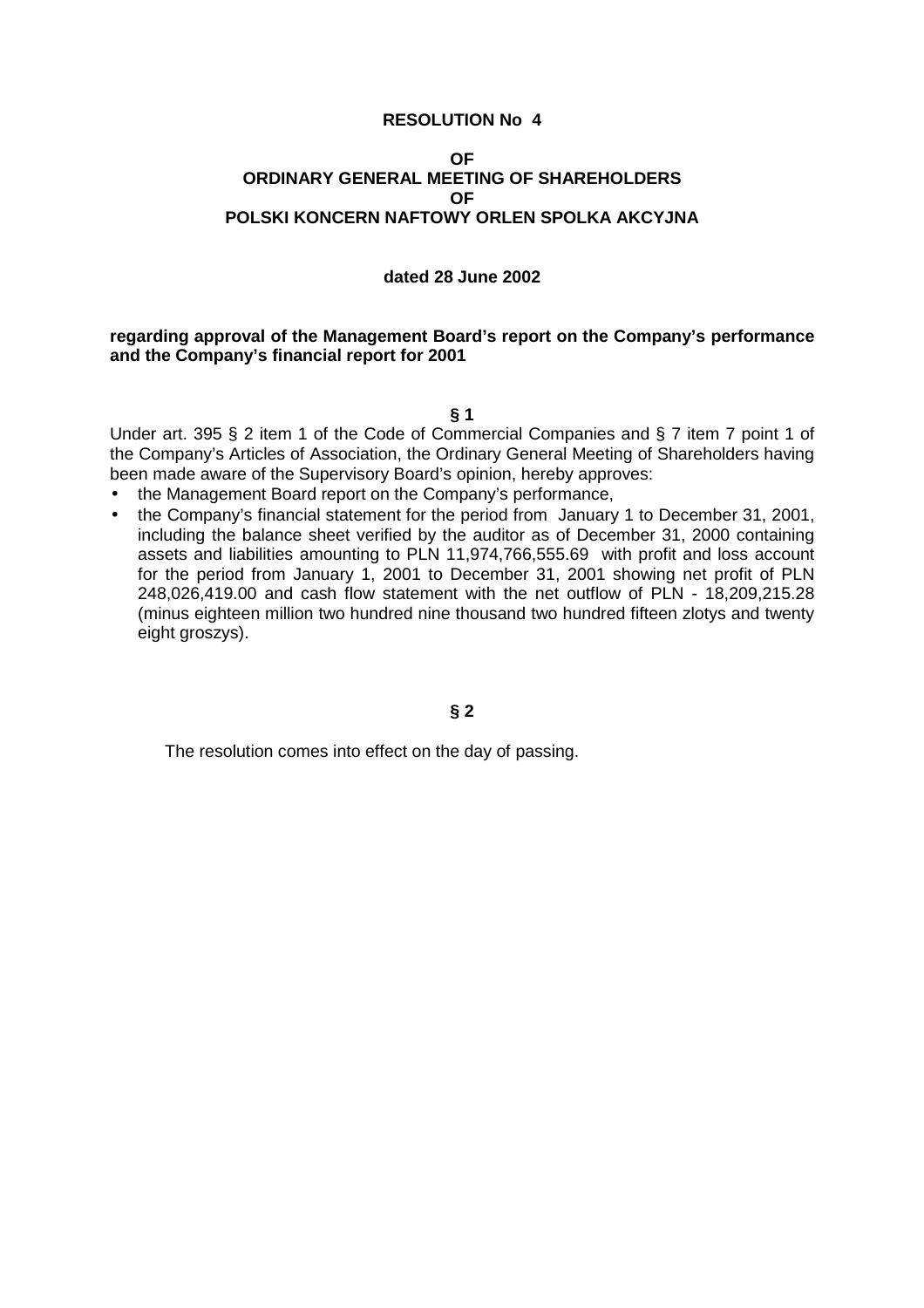### **OF ORDINARY GENERAL MEETING OF SHAREHOLDERS OF POLSKI KONCERN NAFTOWY ORLEN SPOLKA AKCYJNA**

#### **dated 28 June 2002**

regarding distribution of the profit made by the Company in year 2001 together with dividend day and payment

**§ 1** 

Under art. 395 § 2 item 2 of the Code of Commercial Companies and § 7 item 7 point 3 of the Company's Articles of Association the Ordinary General Meeting of Shareholders of Polski Koncern Naftowy ORLEN S.A. divides the net profit of PLN 248.026.419,00 made by the Company in the financial year 2001 in the following way:

- i) for the supplementary capital PLN 197,605,162.56
- ii) for the dividend payment PLN 50,421,256.44, PLN 0,12 per share.

### **§ 2**

Under art. 348 § 3 of the Code of Commercial Companies, the Ordinary General Meeting of Shareholders of Polski Koncern Naftowy ORLEN S.A. sets the dividend day on July 17, 2002

### **§ 3**

Under art. 348 § 3 of the Code of Commercial Companies, the Ordinary General Meeting of Shareholders of Polski Koncern Naftowy ORLEN S.A. of sets the date for payment of the dividend for the financial year 2001 as August 1, 2002.

### **§ 4**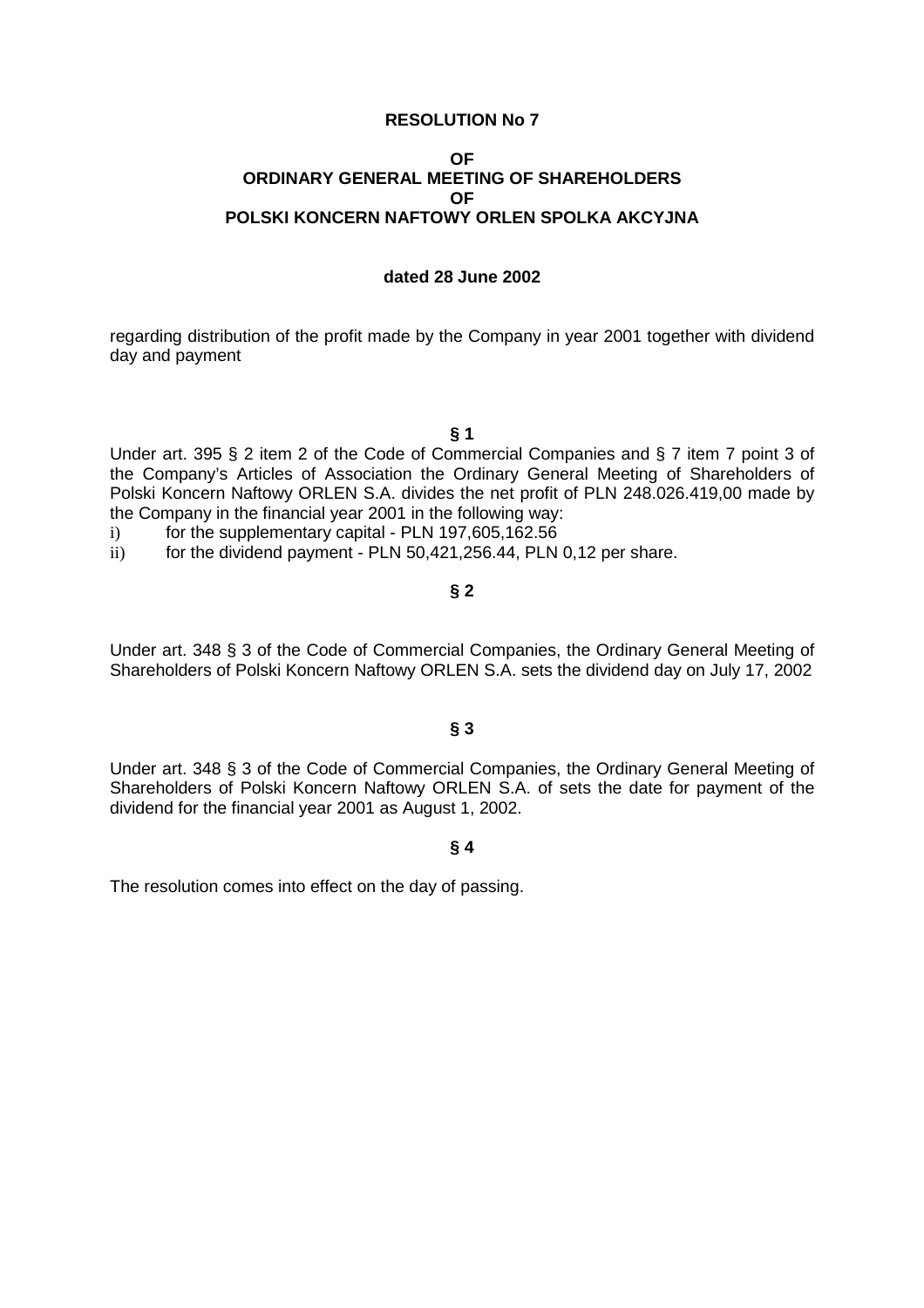### **OF ORDINARY GENERAL MEETING OF SHAREHOLDERS OF POLSKI KONCERN NAFTOWY ORLEN SPOLKA AKCYJNA**

### **dated 28 June 2002**

regarding approval of the performance of the President of the Polski Koncern Naftowy ORLEN S.A. Management Board

# **§ 1**

Under art. 395 § 2 item 3 of the Code of Commercial Companies, the Ordinary General Meeting of Shareholders of of Polski Koncern Naftowy ORLEN S.A. hereby approves the performance of Mr Andrzej Mikolaj Modrzejewski, President of the Management Board, in the financial year ended 31 December 2001

**§ 2**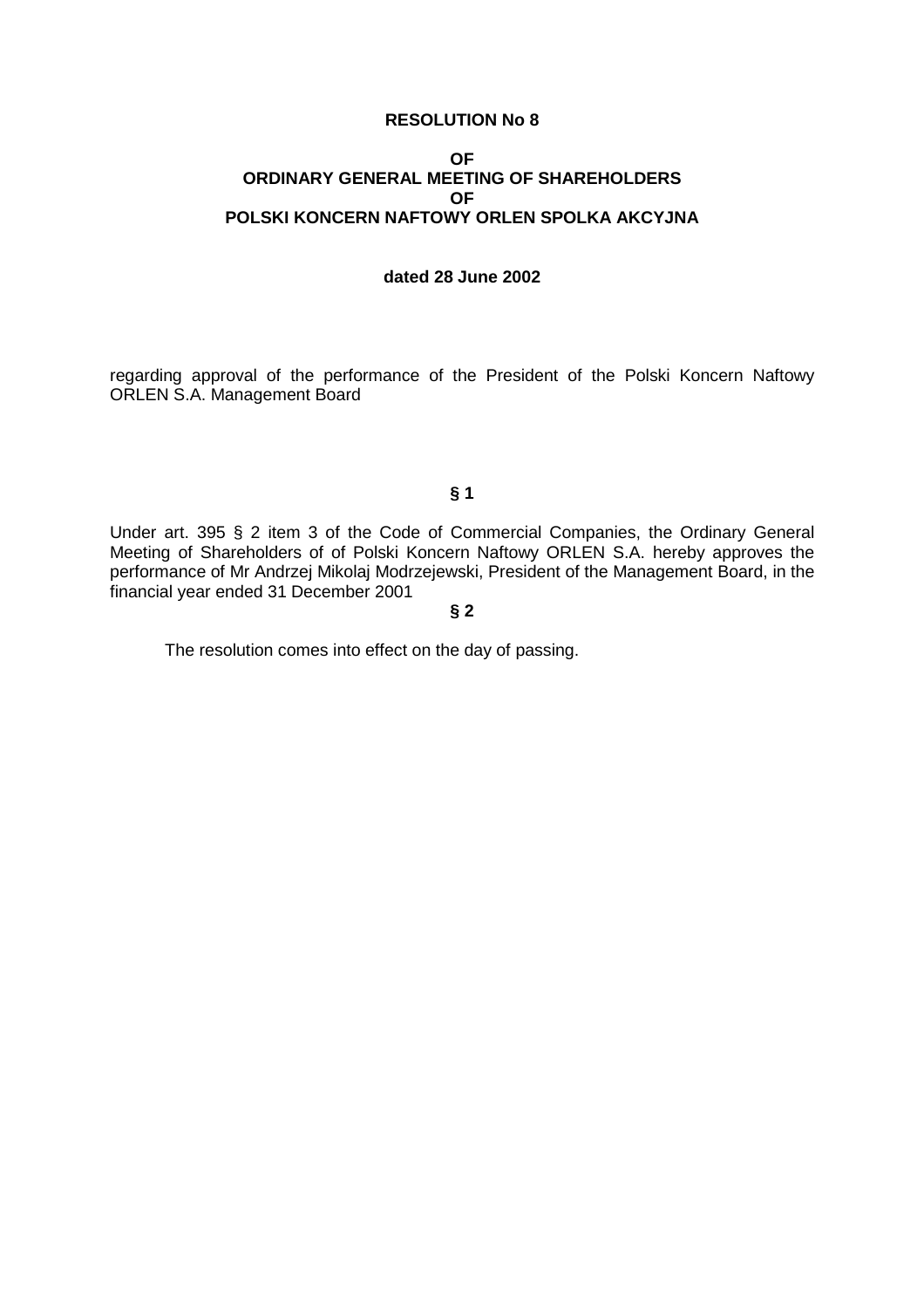### **OF ORDINARY GENERAL MEETING OF SHAREHOLDERS OF POLSKI KONCERN NAFTOWY ORLEN SPOLKA AKCYJNA**

### **dated 28 June 2002**

regarding approval of the performance of a Vice-President of the Polski Koncern Naftowy ORLEN S.A. Management Board

### **§ 1**

Under art. 395 § 2 item 3 of the Code of Commercial Companies, the Ordinary General Meeting of Shareholders of Polski Koncern Naftowy ORLEN S.A. hereby approves the performance of Mr Marek Mroczkowski, Vice-President of the Management Board, in the financial year ended 31 December 2001

### **§ 2**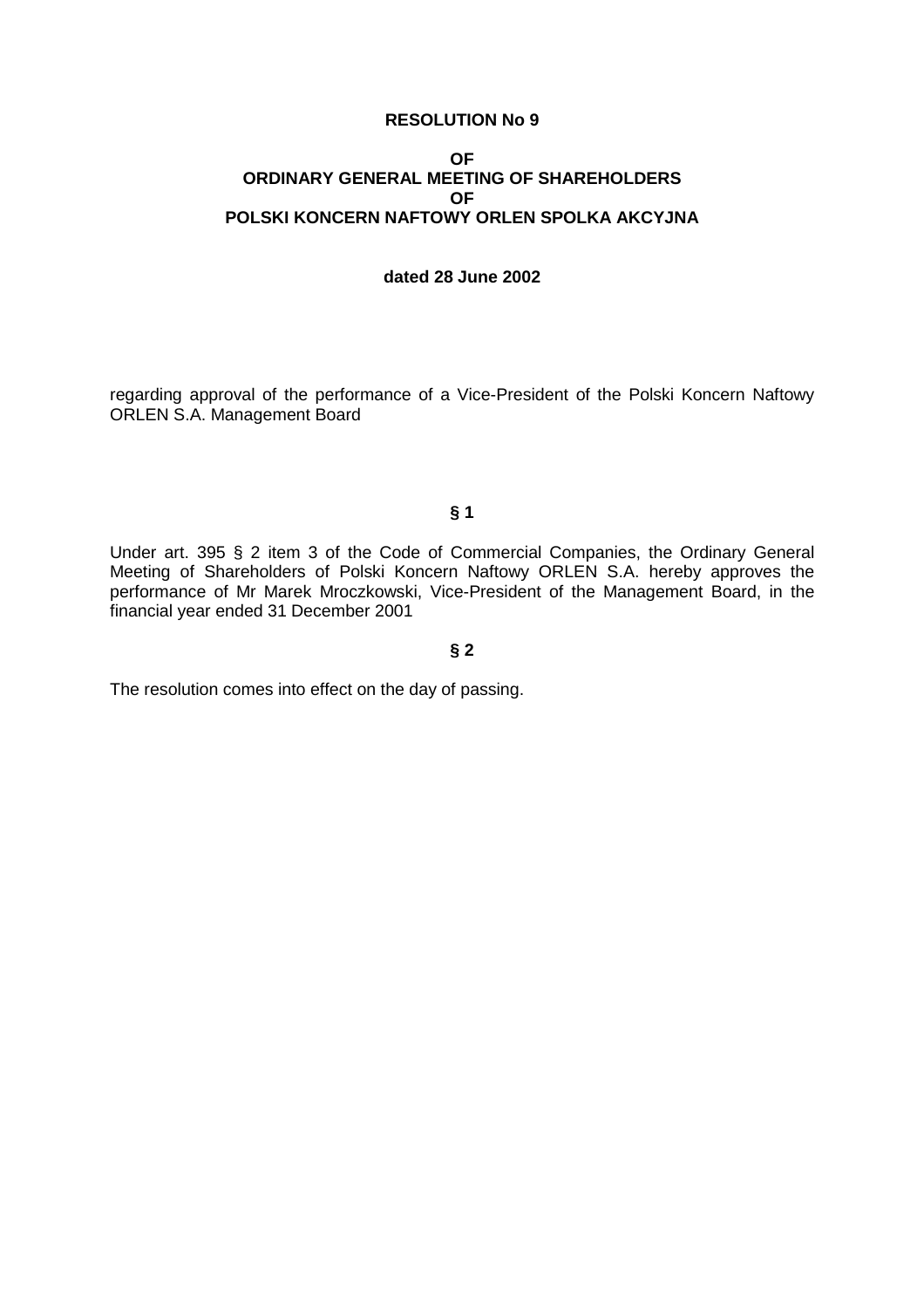#### **OF ORDINARY GENERAL MEETING OF SHAREHOLDERS OF POLSKI KONCERN NAFTOWY ORLEN SPOLKA AKCYJNA**

### **dated 28 June 2002**

Regarding approval of the performance of Vice-President of the Polski Koncern Naftowy ORLEN S.A. Management Board

### **§ 1**

Under art. 395 § 2 item 3 of the Code of Commercial Companies, the Ordinary General Meeting of Shareholders of of Polski Koncern Naftowy ORLEN S.A. hereby approves the performance of Mr Jaroslaw Teofil Tyc, Vice-President of the Management Board, in the financial year ended 31 December 2001.

# **§ 2**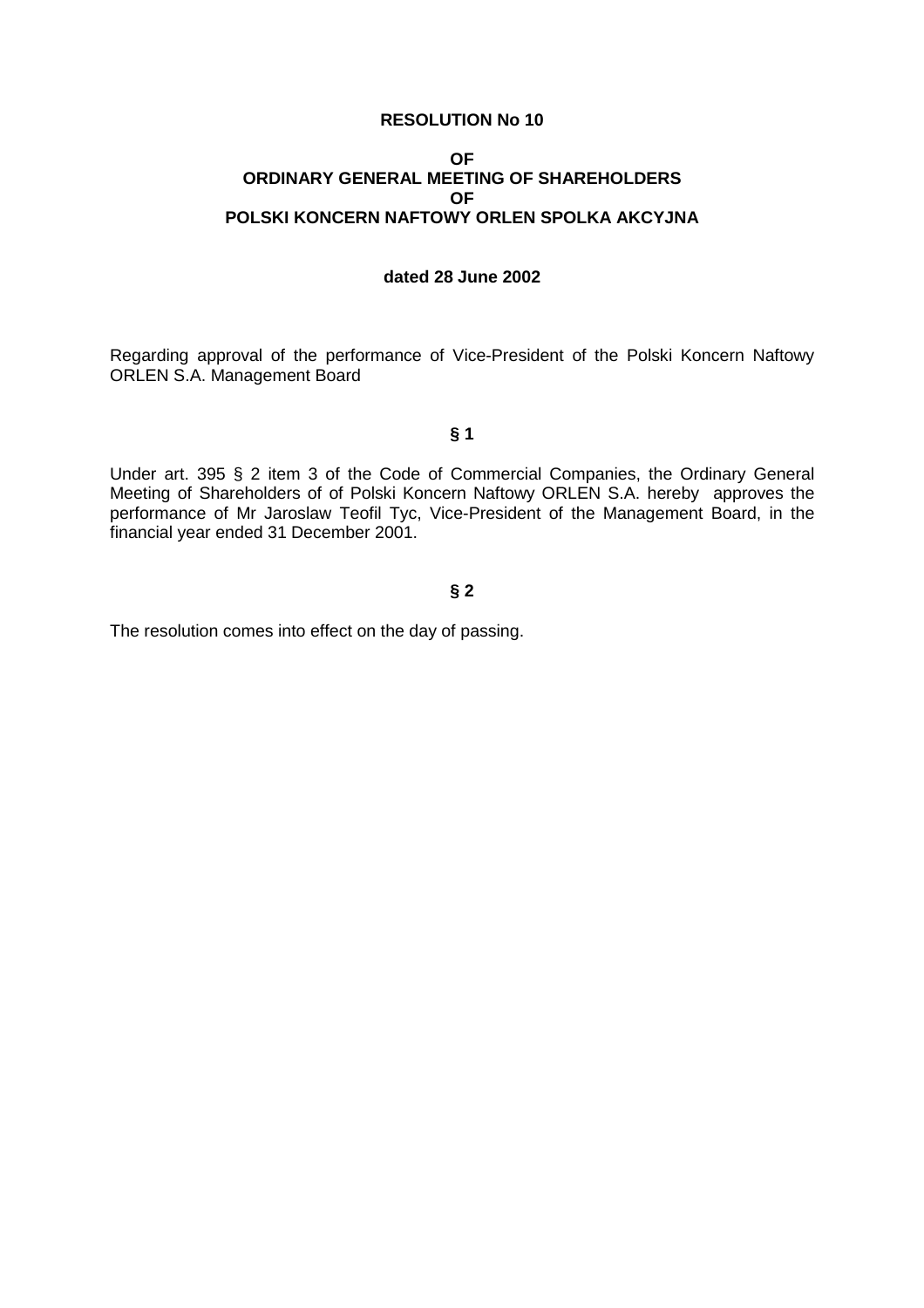#### **OF ORDINARY GENERAL MEETING OF SHAREHOLDERS OF POLSKI KONCERN NAFTOWY ORLEN SPOLKA AKCYJNA**

### **dated 28 June 2002**

regarding approval of the performance of a Vice President of the Polski Koncern Naftowy ORLEN S.A. Management Board

### **§ 1**

Under art. 395 § 2 item 3 of the Code of Commercial Companies, the Ordinary General Meeting of Shareholders of of Polski Koncern Naftowy ORLEN S.A. hereby approves the performance of Mr Krzysztof Piotr Cetnar, Member of the Management Board, in the financial year ended 31 December 2001.

# **§ 2**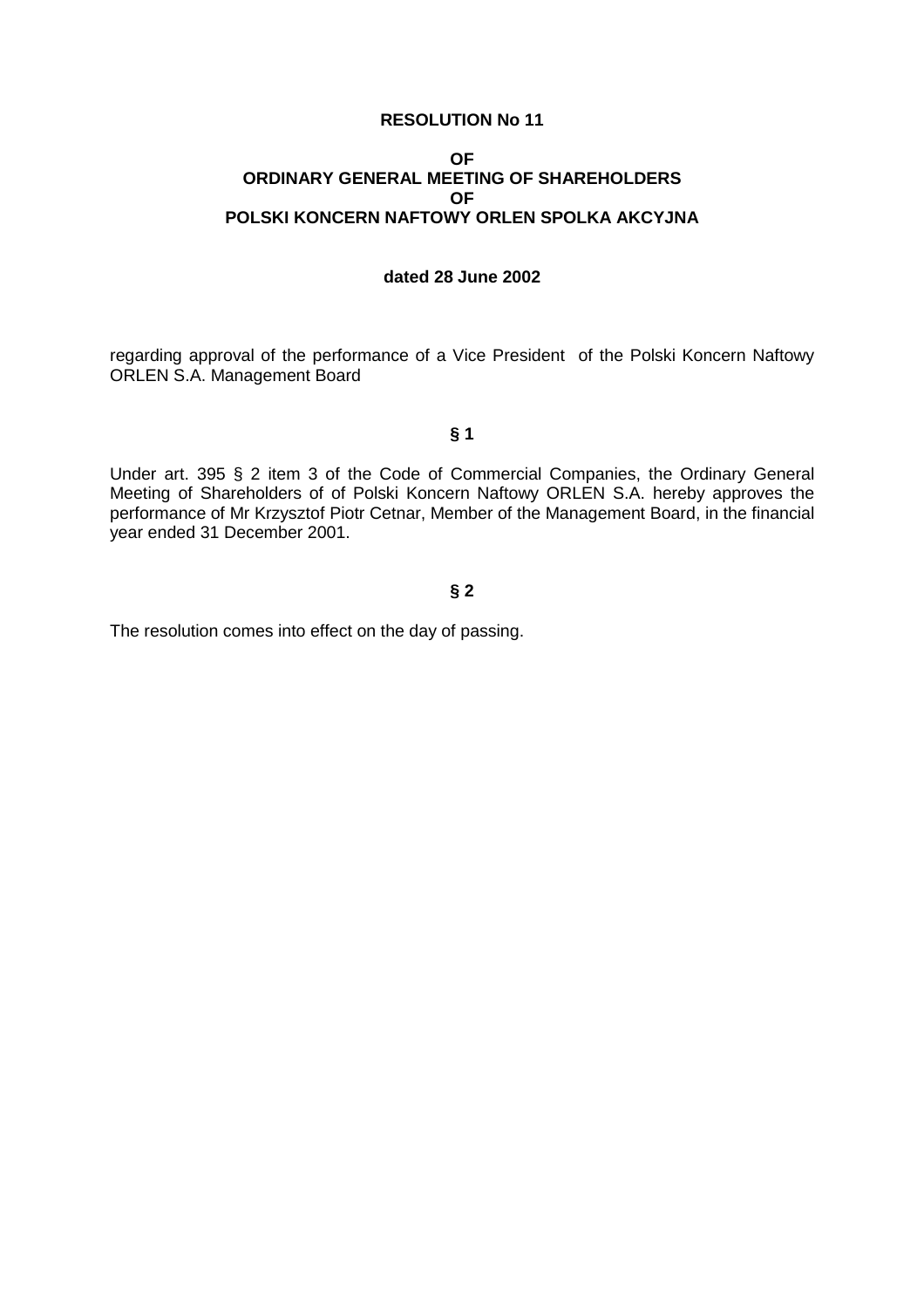#### **OF ORDINARY GENERAL MEETING OF SHAREHOLDERS OF POLSKI KONCERN NAFTOWY ORLEN SPOLKA AKCYJNA**

### **dated 28 June 2002**

Regarding approval of the performance of a member of the Polski Koncern Naftowy ORLEN S.A. Management Board

### **§ 1**

Under art. 395 § 2 item 3 of the Code of Commercial Companies, the Ordinary General Meeting of Shareholders of of Polski Koncern Naftowy ORLEN S.A. hereby approves the performance of Mr Czeslaw Adam Bugaj, Member of the Management Board, in the financial year ended 31 December 2001.

# **§ 2**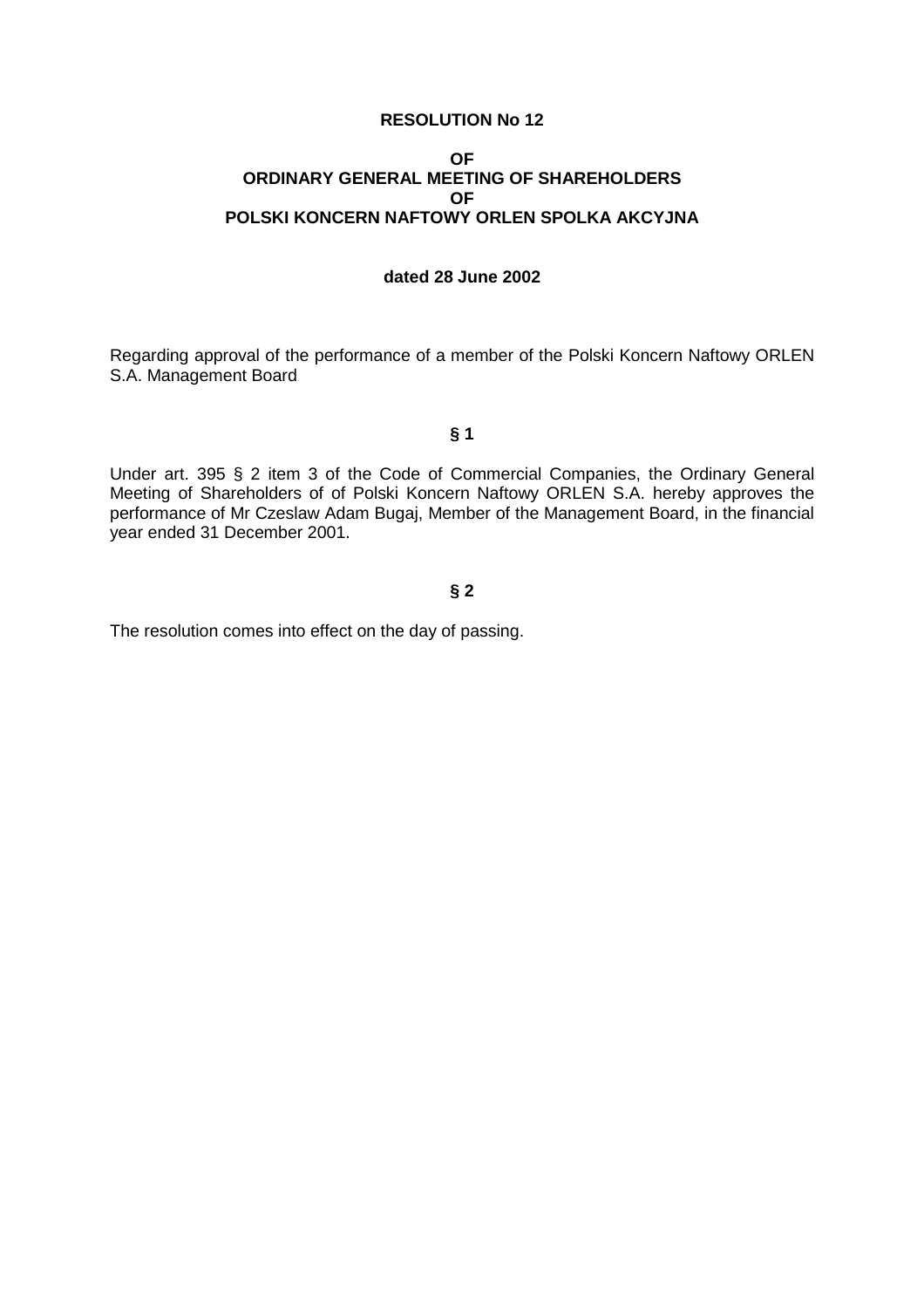#### **OF ORDINARY GENERAL MEETING OF SHAREHOLDERS OF POLSKI KONCERN NAFTOWY ORLEN SPOLKA AKCYJNA**

### **dated 28 June 2002**

Regarding approval of the performance of a member of thePolski Koncern Naftowy ORLEN S.A. Management Board

### **§ 1**

Under art. 395 § 2 item 3 of the Code of Commercial Companies, the Ordinary General Meeting of Shareholders of of Polski Koncern Naftowy ORLEN S.A. hereby approves the performance of Mr Andrzej Dretkiewicz, Member of the Management Board, in the financial year ended 31 December 2001.

# **§ 2**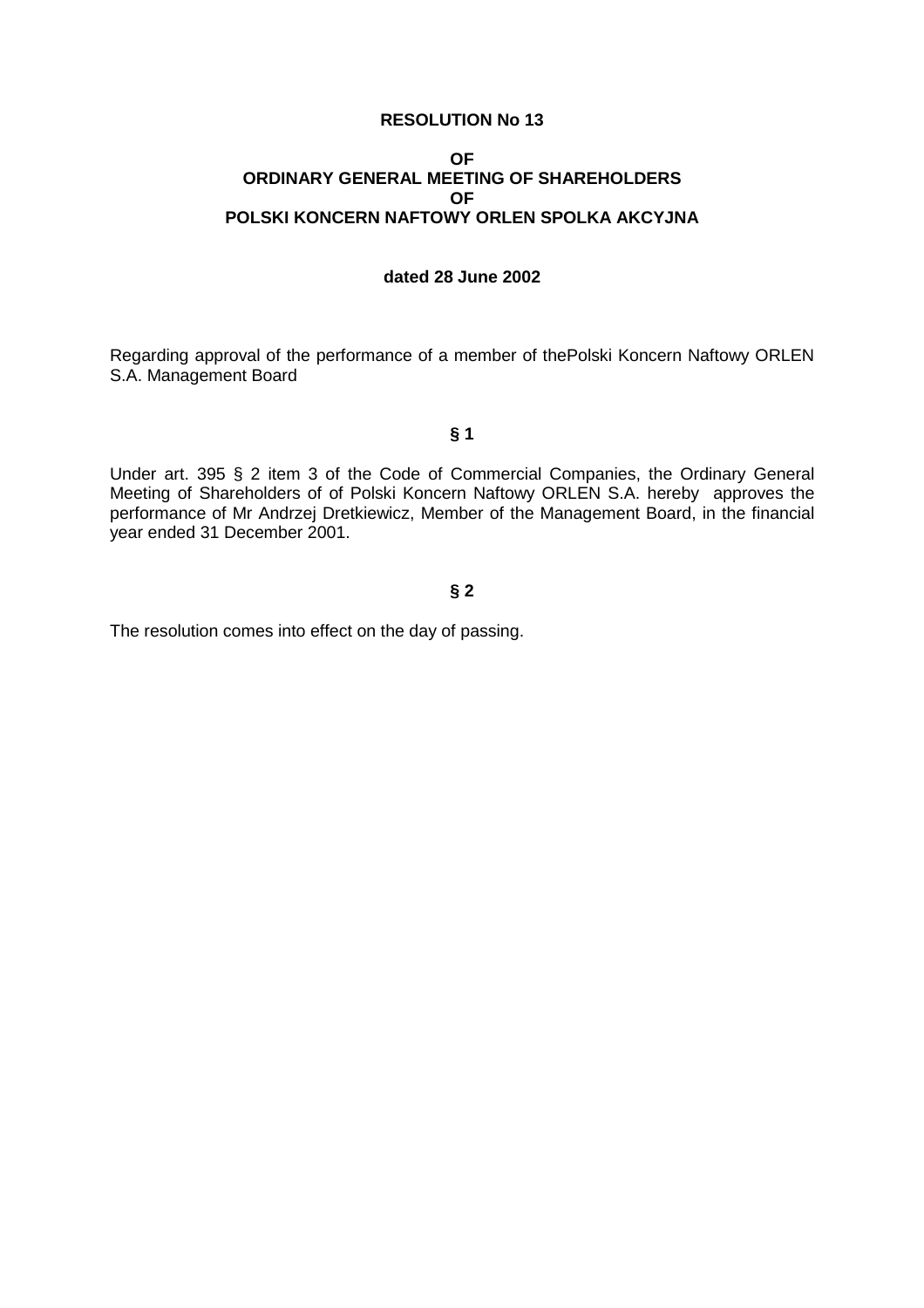#### **OF ORDINARY GENERAL MEETING OF SHAREHOLDERS OF POLSKI KONCERN NAFTOWY ORLEN SPOLKA AKCYJNA**

### **dated 28 June 2002**

Regarding approval of the performance of a member of thePolski Koncern Naftowy ORLEN S.A. Management Board

# **§ 1**

Under art. 395 § 2 item 3 of the Code of Commercial Companies, the Ordinary General Meeting of Shareholders of of Polski Koncern Naftowy ORLEN S.A. hereby approves the performance of Mr Tadeusz Stanislaw Szczerba, Member of the Management Board, in the financial year ended 31 December 2001.

# **§ 2**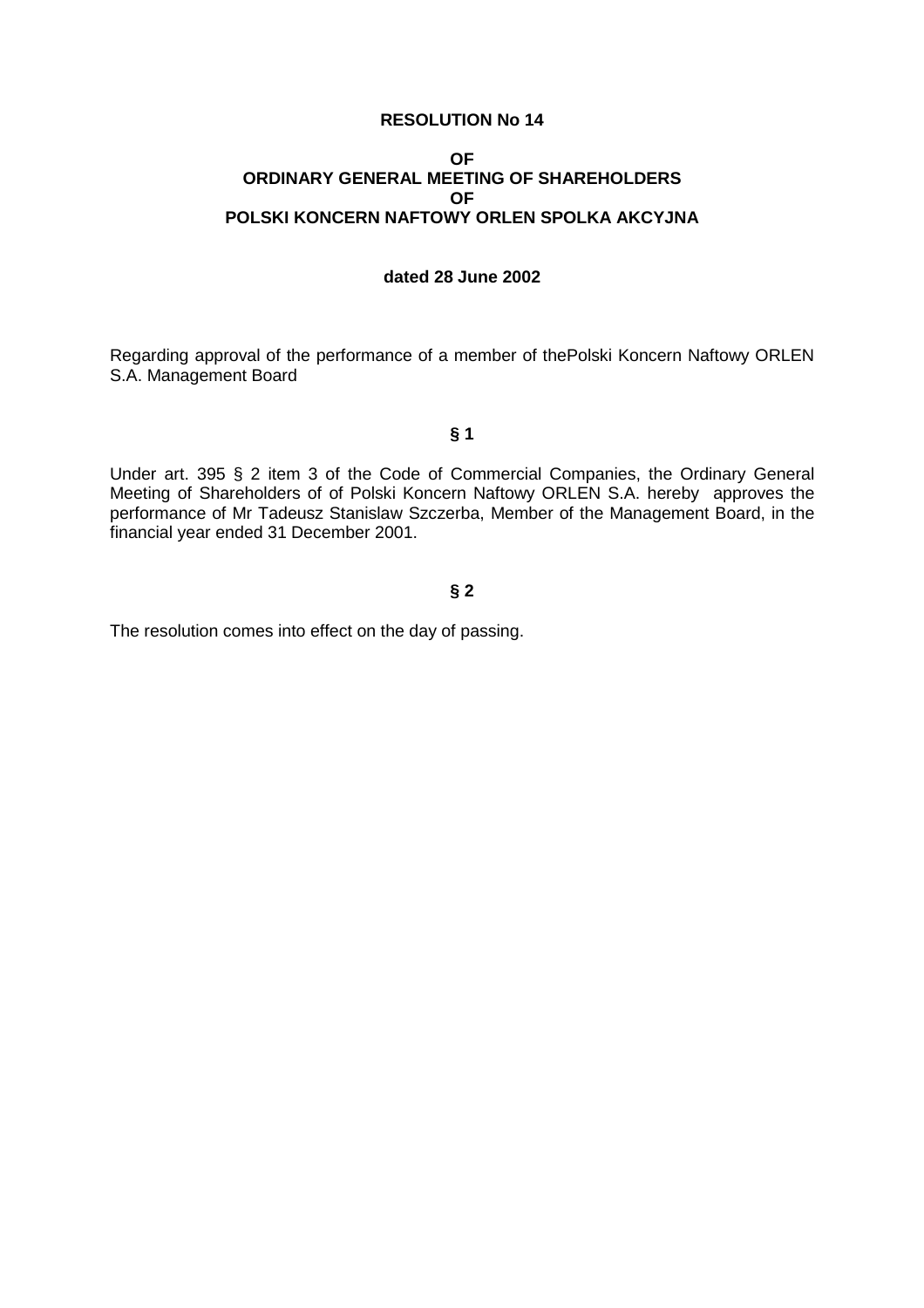#### **OF ORDINARY GENERAL MEETING OF SHAREHOLDERS OF POLSKI KONCERN NAFTOWY ORLEN SPOLKA AKCYJNA**

### **dated 28 June 2002**

Regarding approval of the performance of a member of the Polski Koncern Naftowy ORLEN S.A. Management Board

### **§ 1**

Under art. 395 § 2 item 3 of the Code of Commercial Companies, the Ordinary General Meeting of Shareholders of of Polski Koncern Naftowy ORLEN S.A. hereby approves the performance of Mr Wladyslaw Wawak, Member of the Management Board, in the financial year ended 31 December 2001.

# **§ 2**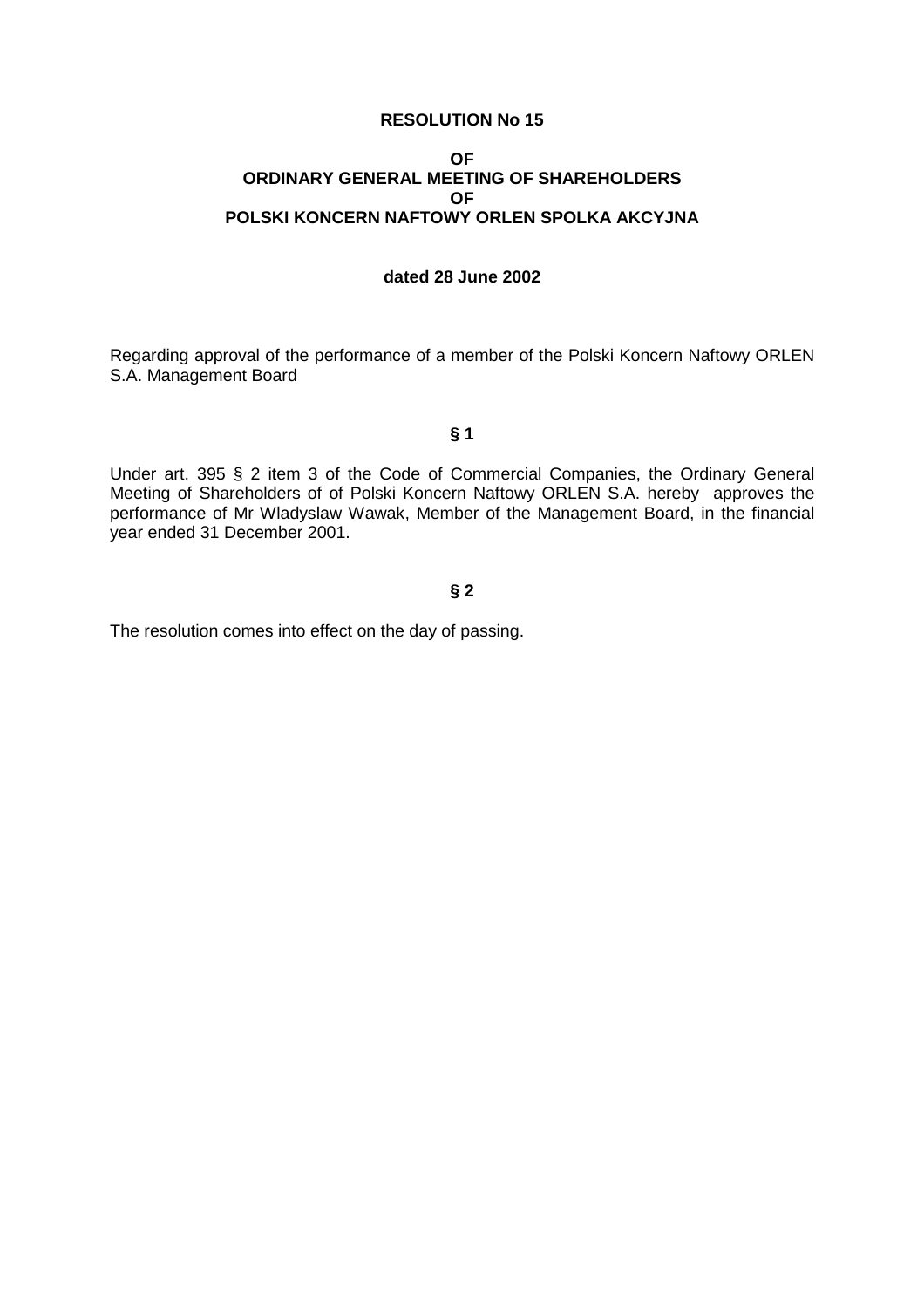#### **OF ORDINARY GENERAL MEETING OF SHAREHOLDERS OF POLSKI KONCERN NAFTOWY ORLEN SPOLKA AKCYJNA**

#### **dated 28 June 2002**

Regarding approval of the performance of a member of the Polski Koncern Naftowy ORLEN S.A. Management Board

#### **§ 1**

Under art. 395 § 2 item 3 of the Code of Commercial Companies, the Ordinary General Meeting of Shareholders of of Polski Koncern Naftowy ORLEN S.A. hereby approves the performance of Mr Wojciech Jerzy Weiss, Member of the Management Board, in the financial year ended 31 December 2001.

### **§ 2**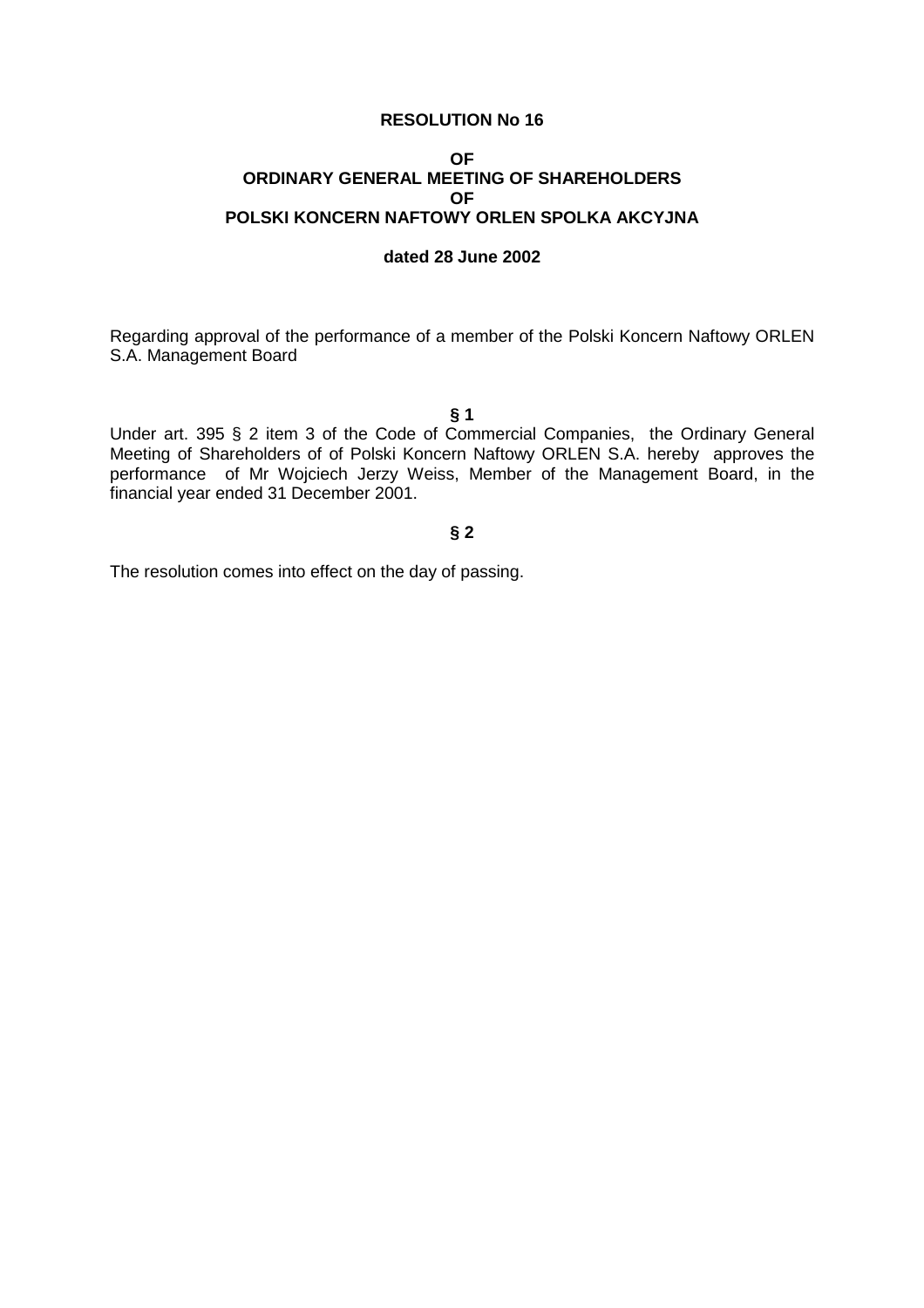#### **OF ORDINARY GENERAL MEETING OF SHAREHOLDERS OF POLSKI KONCERN NAFTOWY ORLEN SPOLKA AKCYJNA**

#### **dated 28 June 2002**

Regarding approval of the performance of the Polski Koncern Naftowy ORLEN S.A. Supervisory Board Secretary

### **§ 1**

Under art. 395 § 2 item 3 of the Code of Commercial Companies, the Ordinary General Meeting of Shareholders of of Polski Koncern Naftowy ORLEN S.A. hereby approves the performance of Mr Andrzej Bankowski, the Supervisory Board Secretary, in the financial year ended 31 December 2001.

# **§ 2**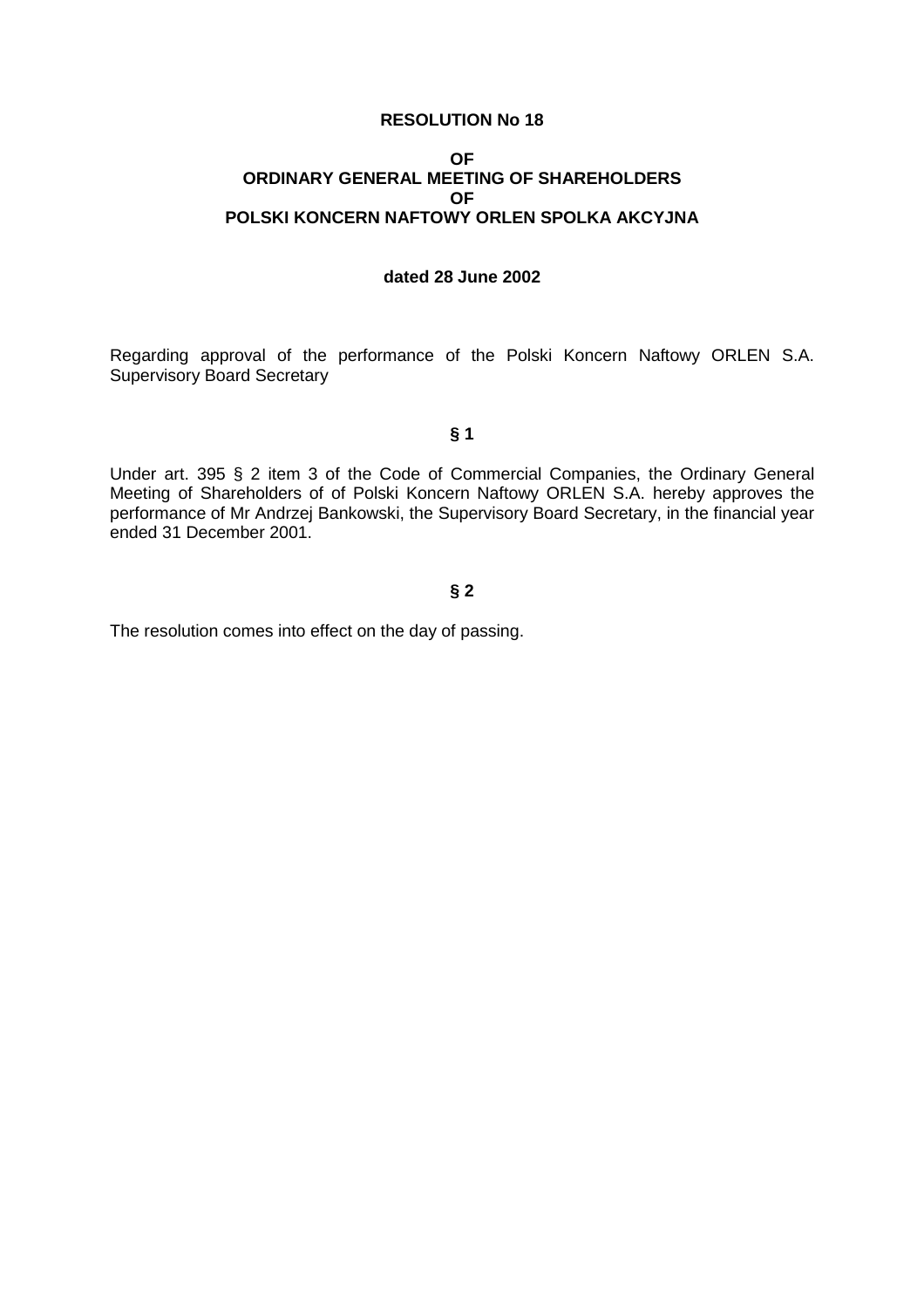#### **OF ORDINARY GENERAL MEETING OF SHAREHOLDERS OF POLSKI KONCERN NAFTOWY ORLEN SPOLKA AKCYJNA**

# **dated 28 June 2002**

Regarding approval of the performance of a member of the Polski Koncern Naftowy ORLEN S.A. Supervisory Board

**§ 1** 

Under art. 395 § 2 item 3 of the Code of Commercial Companies, the Ordinary General Meeting of Shareholders of of Polski Koncern Naftowy ORLEN S.A. hereby approves the performance of Mr Janusz Wojcik, the Supervisory Board Member in the period from January 1, 2001 to January 10, 2001, in the financial year ended 31 December 2001.

# **§ 2**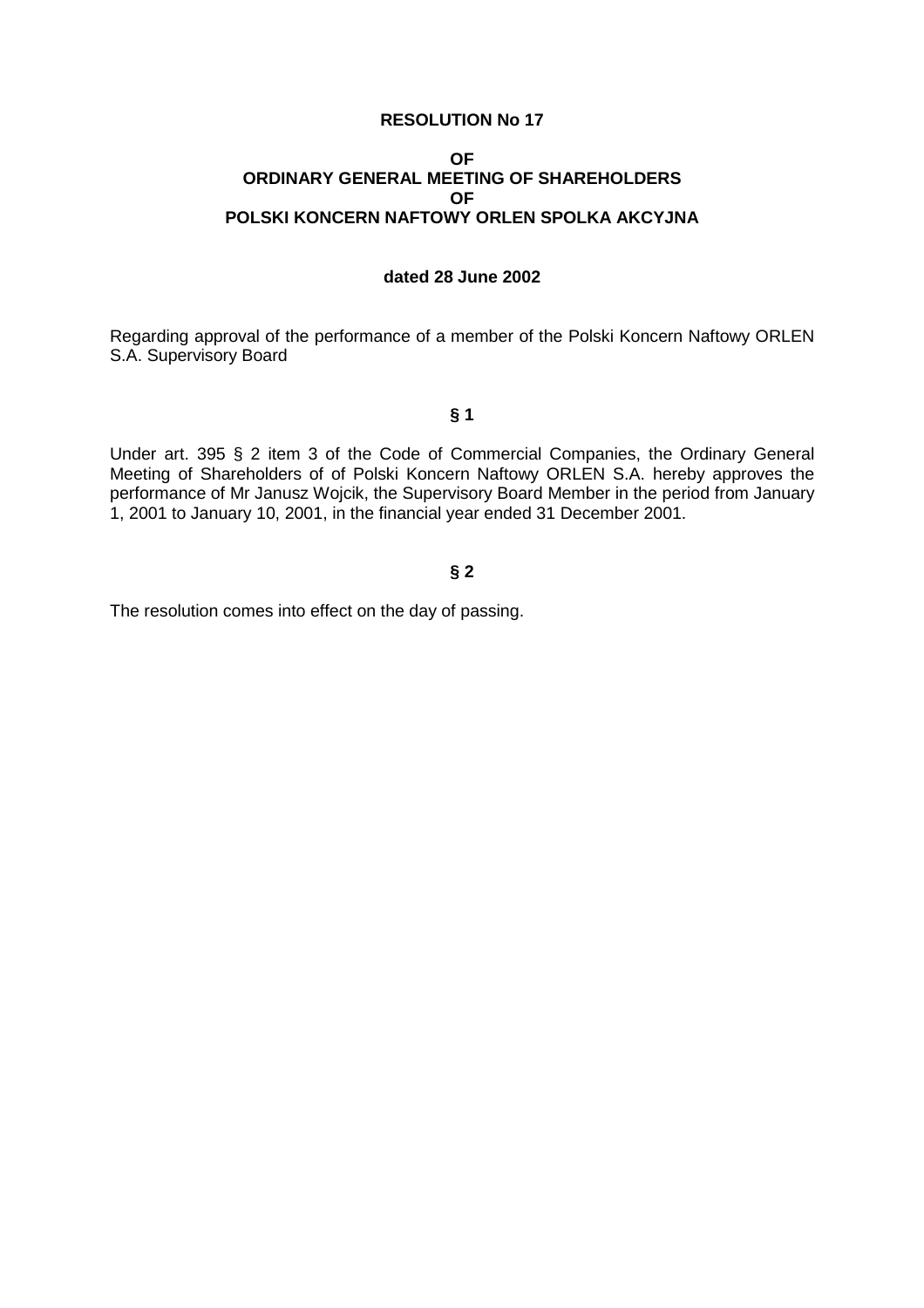#### **OF ORDINARY GENERAL MEETING OF SHAREHOLDERS OF POLSKI KONCERN NAFTOWY ORLEN SPOLKA AKCYJNA**

### **dated 28 June 2002**

Regarding approval of the performance of the Polski Koncern Naftowy ORLEN S.A. Supervisory Board Chairman

**§ 1** 

Under art. 395 § 2 item 3 of the Code of Commercial Companies, the Ordinary General Meeting of Shareholders of Polski Koncern Naftowy ORLEN S.A. hereby approves the performance of Mr Grzegorz Zarebski, the Supervisory Board Chairman, in period from January 1, 2001 to January 10, 2001 in the financial year ended 31 December 2001.

### **§ 2**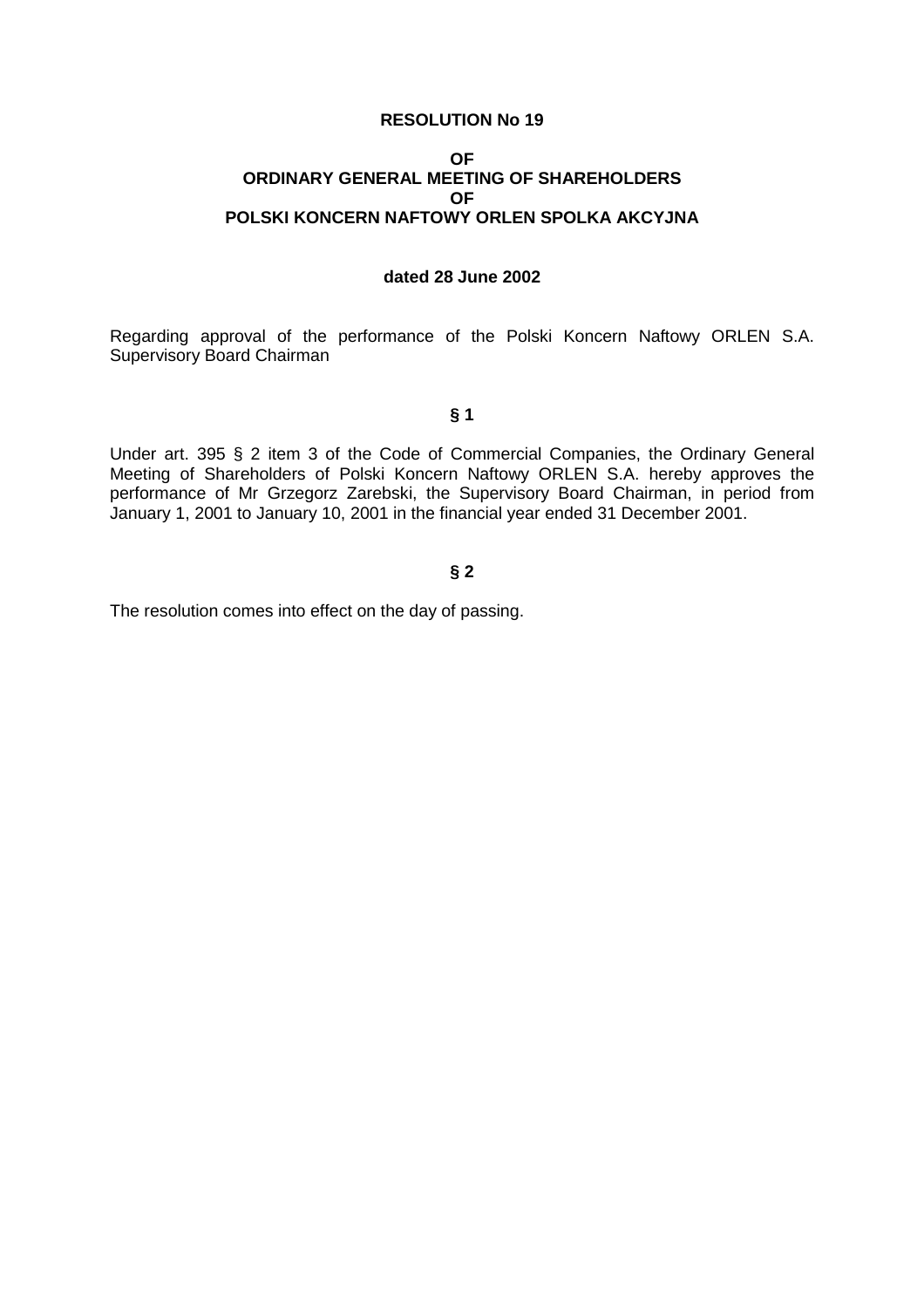#### **OF ORDINARY GENERAL MEETING OF SHAREHOLDERS OF POLSKI KONCERN NAFTOWY ORLEN SPOLKA AKCYJNA**

### **dated 28 June 2002**

Regarding approval of the performance of a member of the Polski Koncern Naftowy ORLEN S.A. Supervisory Board

**§ 1** 

Under art. 395 § 2 item 3 of the Code of Commercial Companies, the Ordinary General Meeting of Shareholders of Polski Koncern Naftowy ORLEN S.A. hereby approves the performance of Mr Michal Frackowiak, the Supervisory Board Member, in the financial year ended 31 December 2001.

### **§ 2**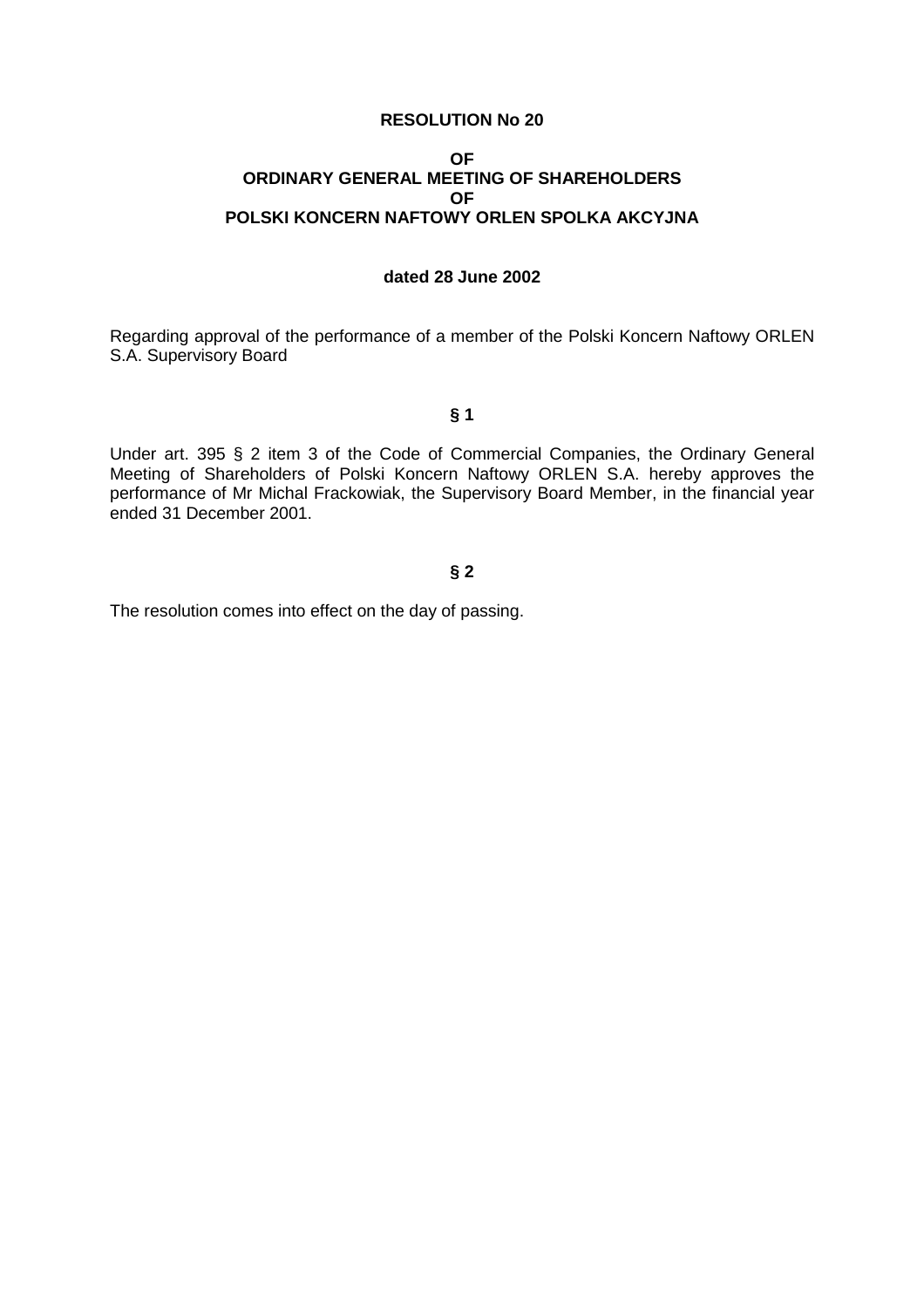#### **OF ORDINARY GENERAL MEETING OF SHAREHOLDERS OF POLSKI KONCERN NAFTOWY ORLEN SPOLKA AKCYJNA**

#### **dated 28 June 2002**

Regarding approval of the performance of the Polski Koncern Naftowy ORLEN S.A. Supervisory Board Vice Chairman

**§ 1** 

Under art. 395 § 2 item 3 of the Code of Commercial Companies, the Ordinary General Meeting of Shareholders of Polski Koncern Naftowy ORLEN S.A. hereby approves the performance of Mr Ludomir Handzel, the Supervisory Board Vice Chairman in period from January 1, 2001 to January 14, 2001, in the financial year ended 31 December 2001.

### **§ 2**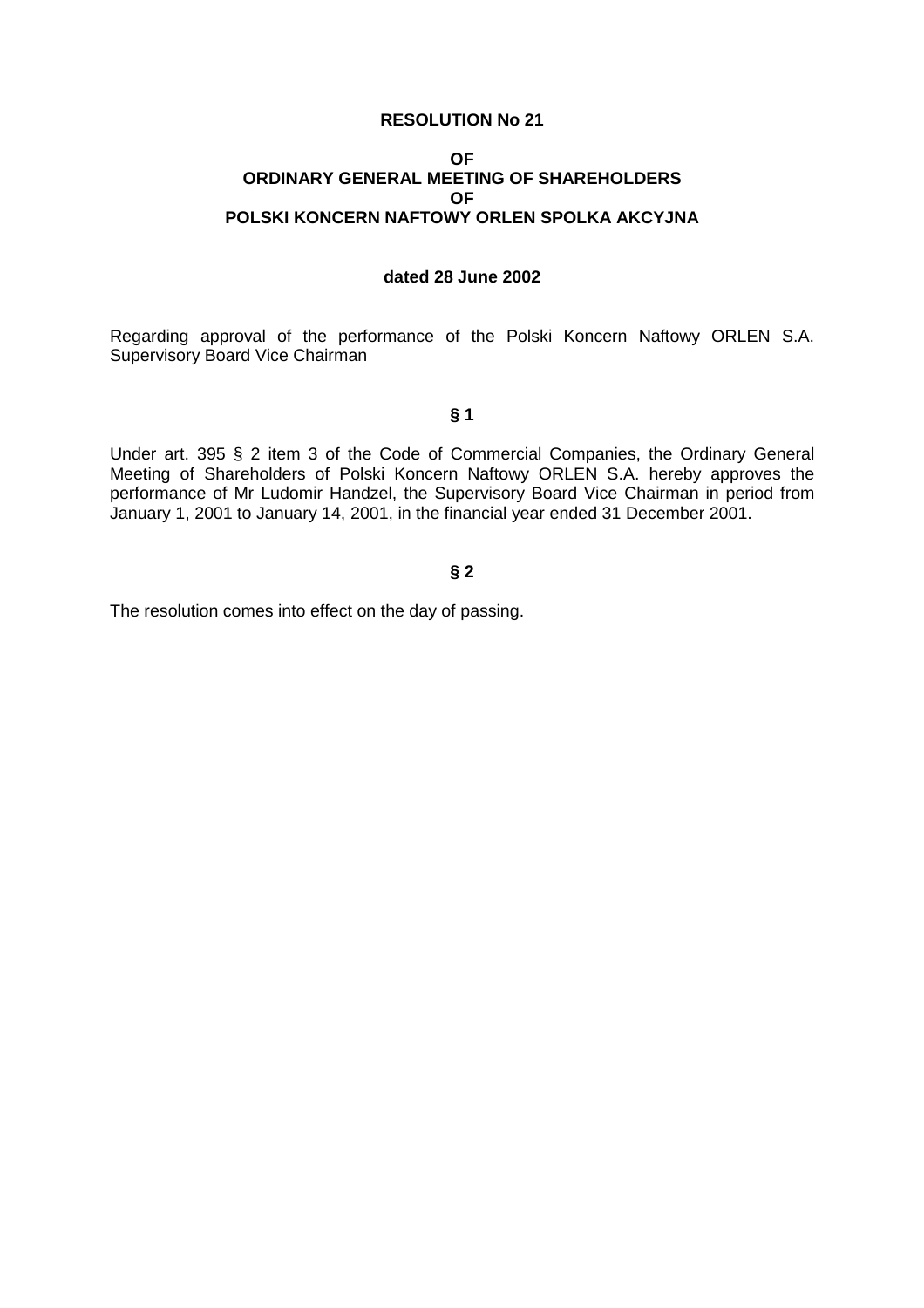### **OF ORDINARY GENERAL MEETING OF SHAREHOLDERS OF POLSKI KONCERN NAFTOWY ORLEN SPOLKA AKCYJNA**

### **dated 28 June 2002**

Regarding approval of performance of the Polski Koncern Naftowy ORLEN S.A. Supervisory Board Chairman

#### **§ 1**

Under art. 395 § 2 item 3 of the Code of Commercial Companies, the Ordinary General Meeting of Shareholders of Polski Koncern Naftowy ORLEN S.A. hereby approves performance of Mr Andrzej Herman, the Supervisory Board member in the period from January 1, 2001 to December 31, 2001, the Supervisory Board Chairman, in period from May 14, 2001 to December 31, 2001 in the financial year ended 31 December 2001

**§ 2**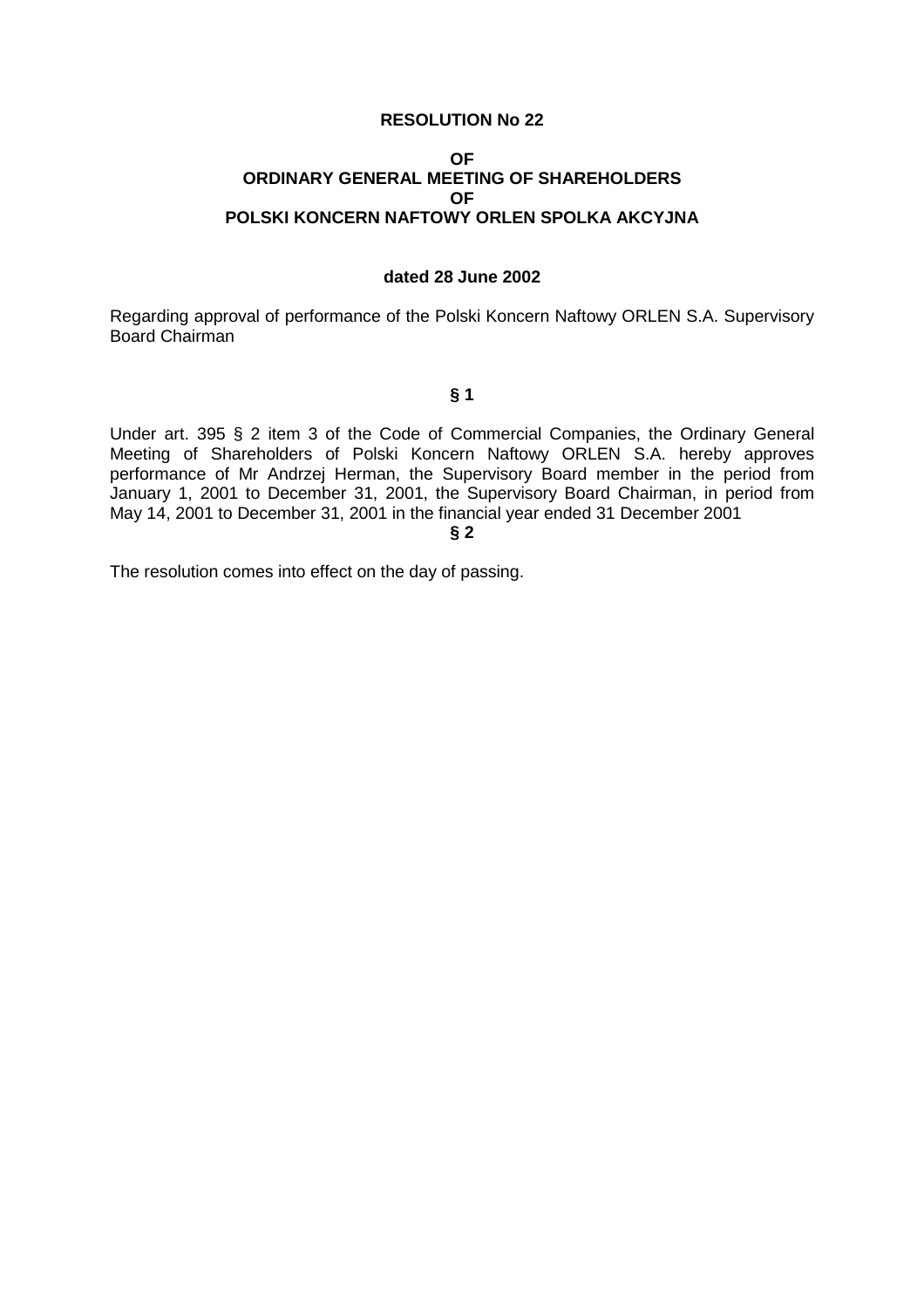#### **OF ORDINARY GENERAL MEETING OF SHAREHOLDERS OF POLSKI KONCERN NAFTOWY ORLEN SPOLKA AKCYJNA**

# **dated 28 June 2002**

Regarding approval of the performance of a member of the Polski Koncern Naftowy ORLEN S.A. Supervisory Board

**§ 1** 

Under art. 395 § 2 item 3 of the Code of Commercial Companies, the Ordinary General Meeting of Shareholders of Polski Koncern Naftowy ORLEN S.A. hereby approves the performance of Mr Szczepan Targowski, the Supervisory Board Member, in the period from January 1, 2001 to December 31, 2001 in the financial year ended 31 December 2001.

### **§ 2**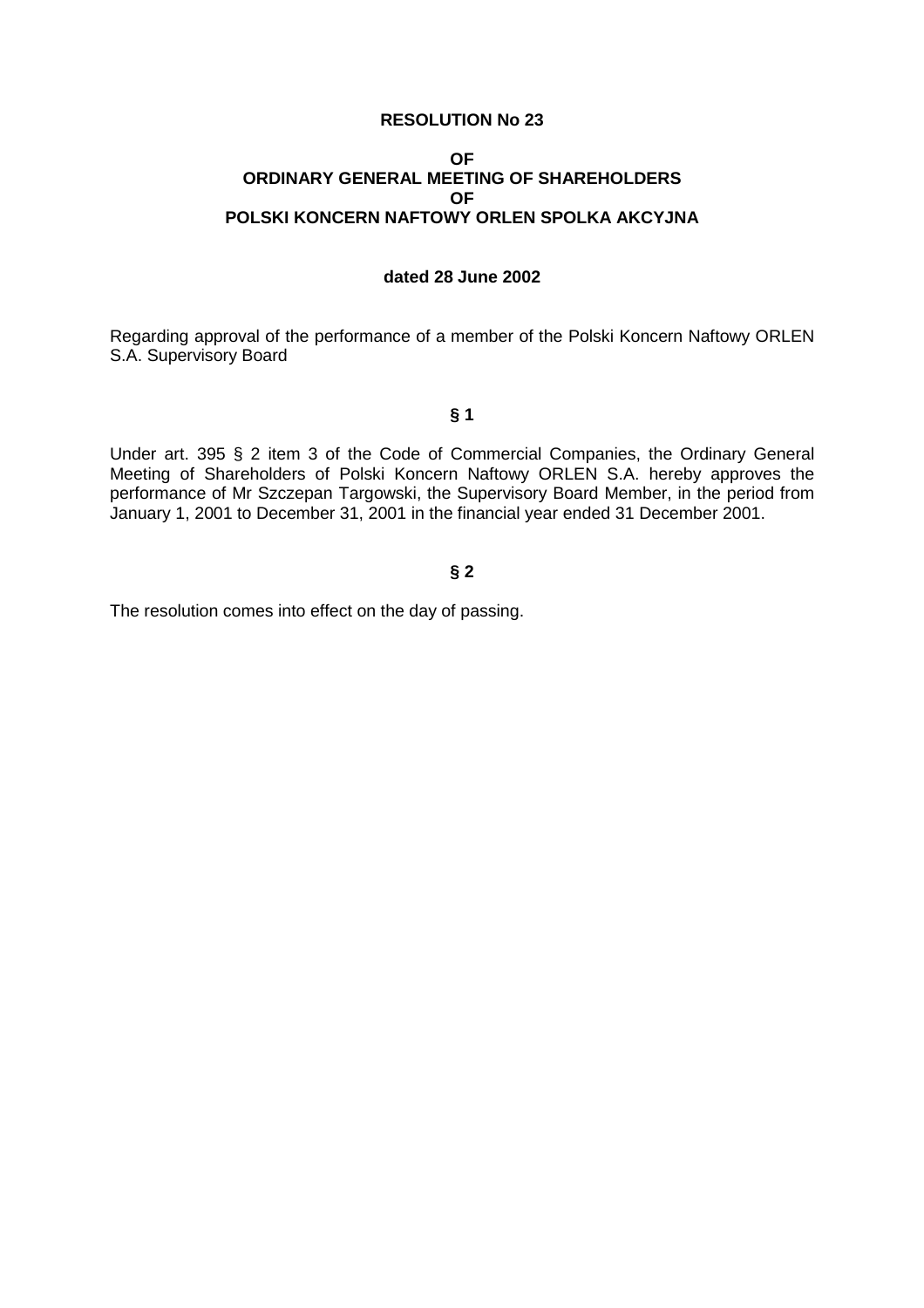#### **OF ORDINARY GENERAL MEETING OF SHAREHOLDERS OF POLSKI KONCERN NAFTOWY ORLEN SPOLKA AKCYJNA**

# **dated 28 June 2002**

Regarding approval of the performance of a member of the Polski Koncern Naftowy ORLEN S.A. Supervisory Board

**§ 1** 

Under art. 395 § 2 item 3 of the Code of Commercial Companies, the Ordinary General Meeting of Shareholders of Polski Koncern Naftowy ORLEN S.A. hereby approves the performance of Mr Marek Wasowicz, the Supervisory Board Member, in the period from January 1, 2001 to December 31, 2001 in the financial year ended 31 December 2001.

### **§ 2**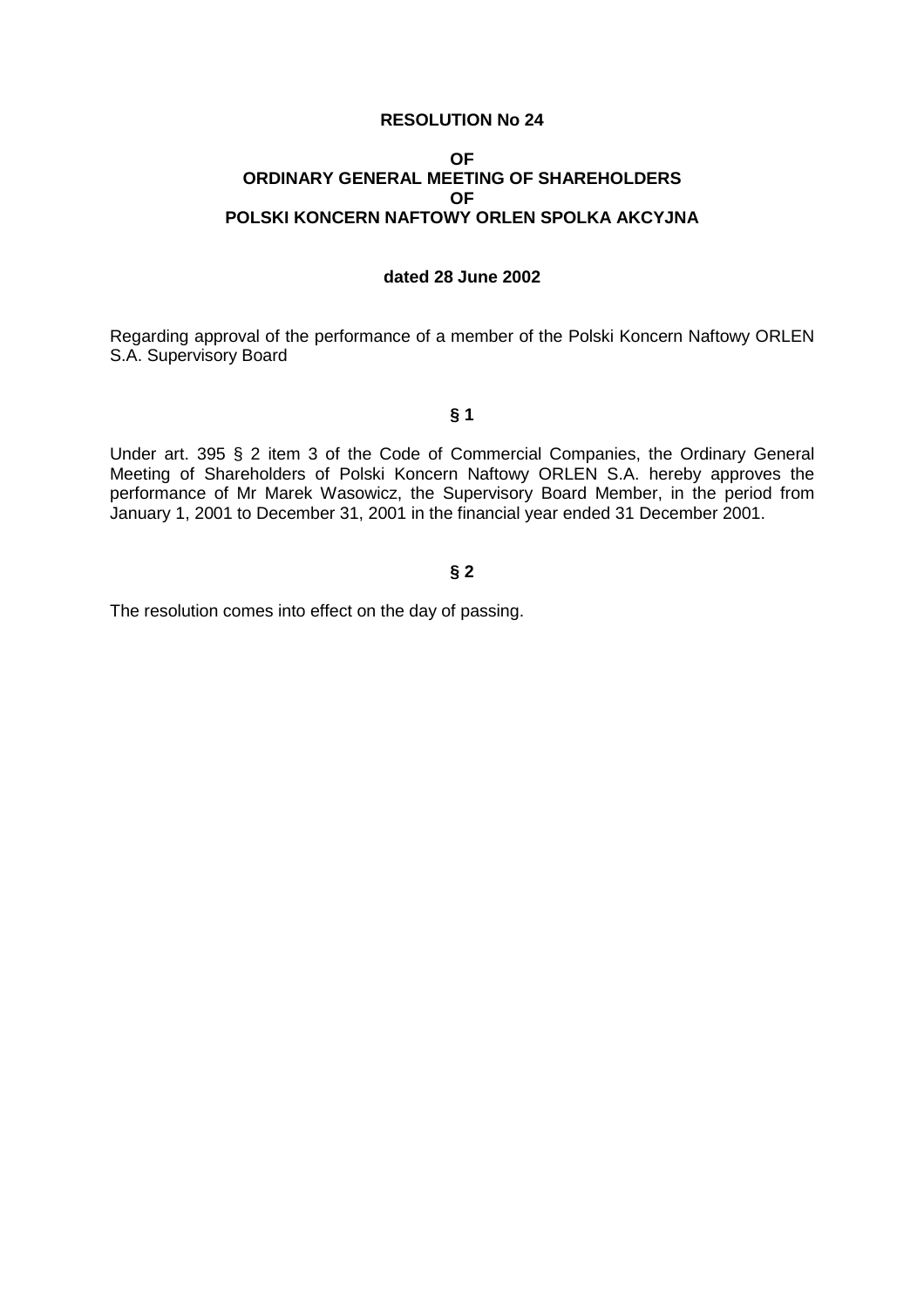#### **OF ORDINARY GENERAL MEETING OF SHAREHOLDERS OF POLSKI KONCERN NAFTOWY ORLEN SPOLKA AKCYJNA**

# **dated 28 June 2002**

Regarding approval of the performance of a member of the Polski Koncern Naftowy ORLEN S.A. Supervisory Board

**§ 1** 

Under art. 395 § 2 item 3 of the Code of Commercial Companies, the Ordinary General Meeting of Shareholders of Polski Koncern Naftowy ORLEN S.A. hereby approves the performance of Ms Kalina Grzeskowiak Gracz, the Supervisory Board Member, in the period from January 1, 2001 to December 31, 2001 in the financial year ended 31 December 2001.

### **§ 2**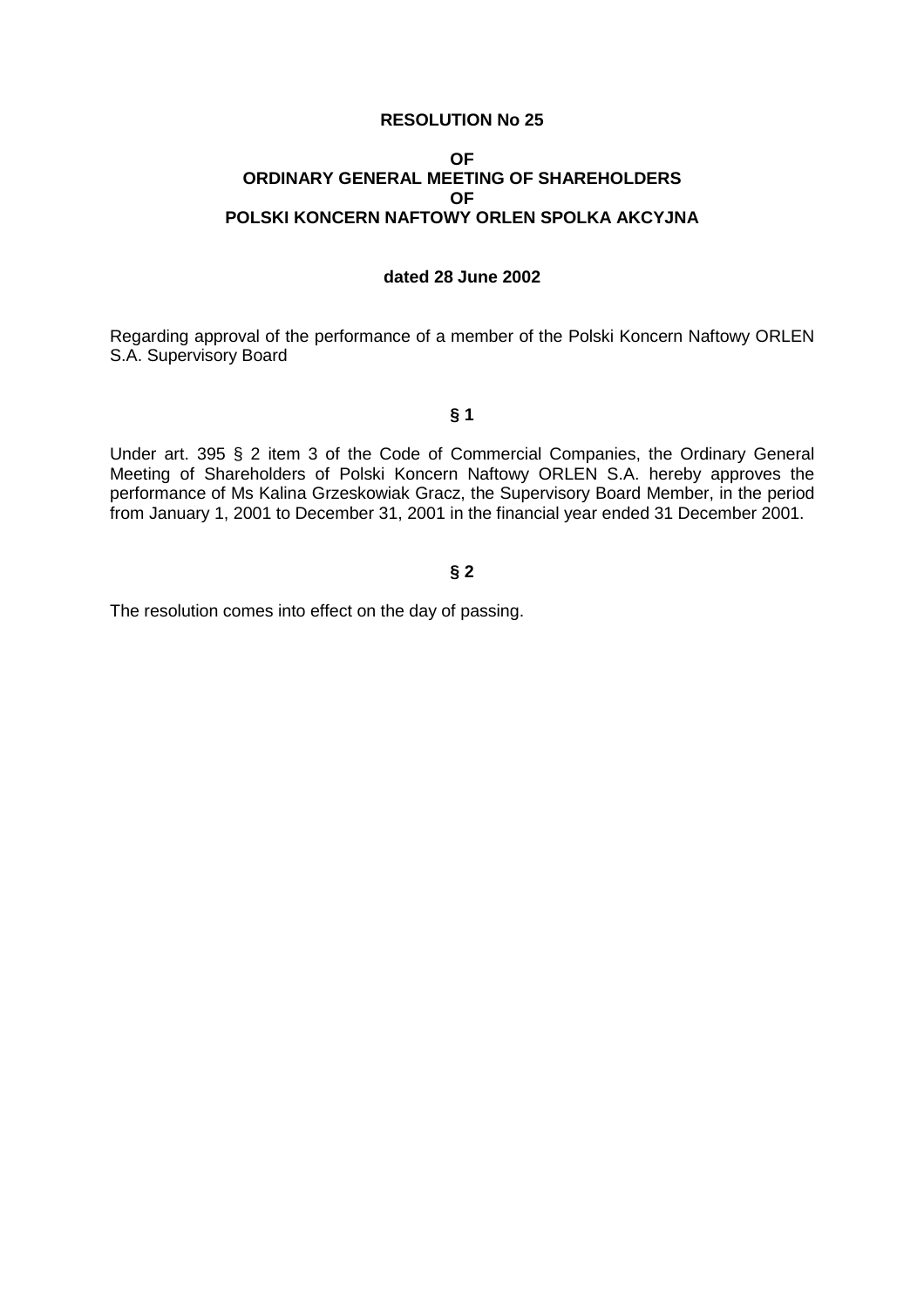### **OF ORDINARY GENERAL MEETING OF SHAREHOLDERS OF POLSKI KONCERN NAFTOWY ORLEN SPOLKA AKCYJNA**

### **dated 28 June 2002**

Regarding approval of the performance of Polski Koncern Naftowy ORLEN S.A. Supervisory Board Chairman

#### **§ 1**

Under art. 395 § 2 item 3 of the Code of Commercial Companies, the Ordinary General Meeting of Shareholders of Polski Koncern Naftowy ORLEN S.A. hereby approves the performance of Mr Marek Latacz, the Supervisory Board Chairman, in the period from January 10, 2001 to May 14, 2001 in the financial year ended 31 December 2001.

### **§ 2**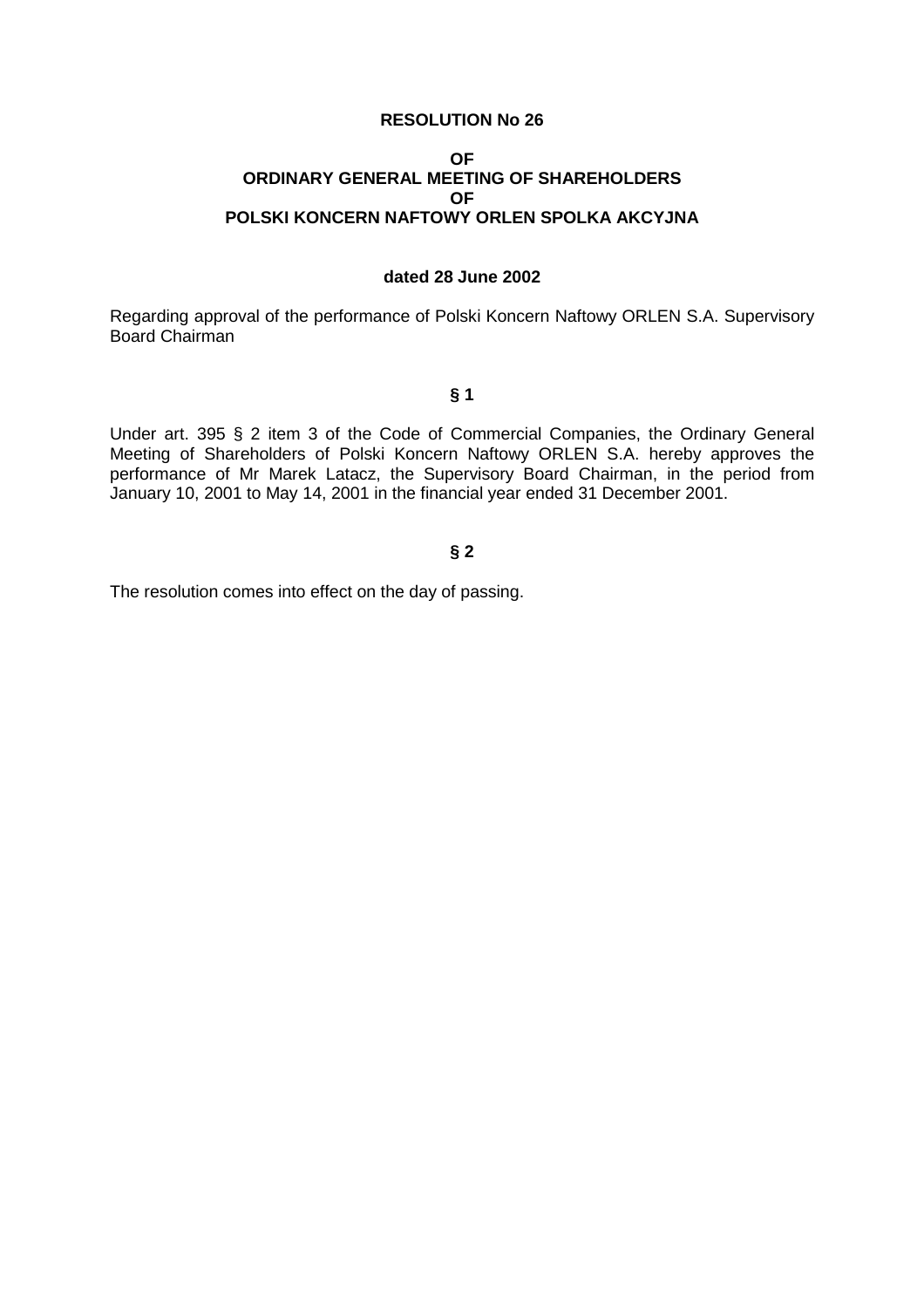#### **OF ORDINARY GENERAL MEETING OF SHAREHOLDERS OF POLSKI KONCERN NAFTOWY ORLEN SPOLKA AKCYJNA**

#### **dated 28 June 2002**

Regarding approval of the performance of Polski Koncern Naftowy ORLEN S.A. Supervisory Board Secretary

**§ 1** 

Under art. 395 § 2 item 3 of the Code of Commercial Companies, the Ordinary General Meeting of Shareholders of Polski Koncern Naftowy ORLEN S.A. hereby approves the performance of Mr Marcin Gizewski, the Supervisory Board member, in the period from January 10, 2001 to December 31, 2001, and the Supervisory Board Secretary in the period from February 1, 2001 to December 31, 2001, in the financial year ended 31 December 2001.

#### **§ 2**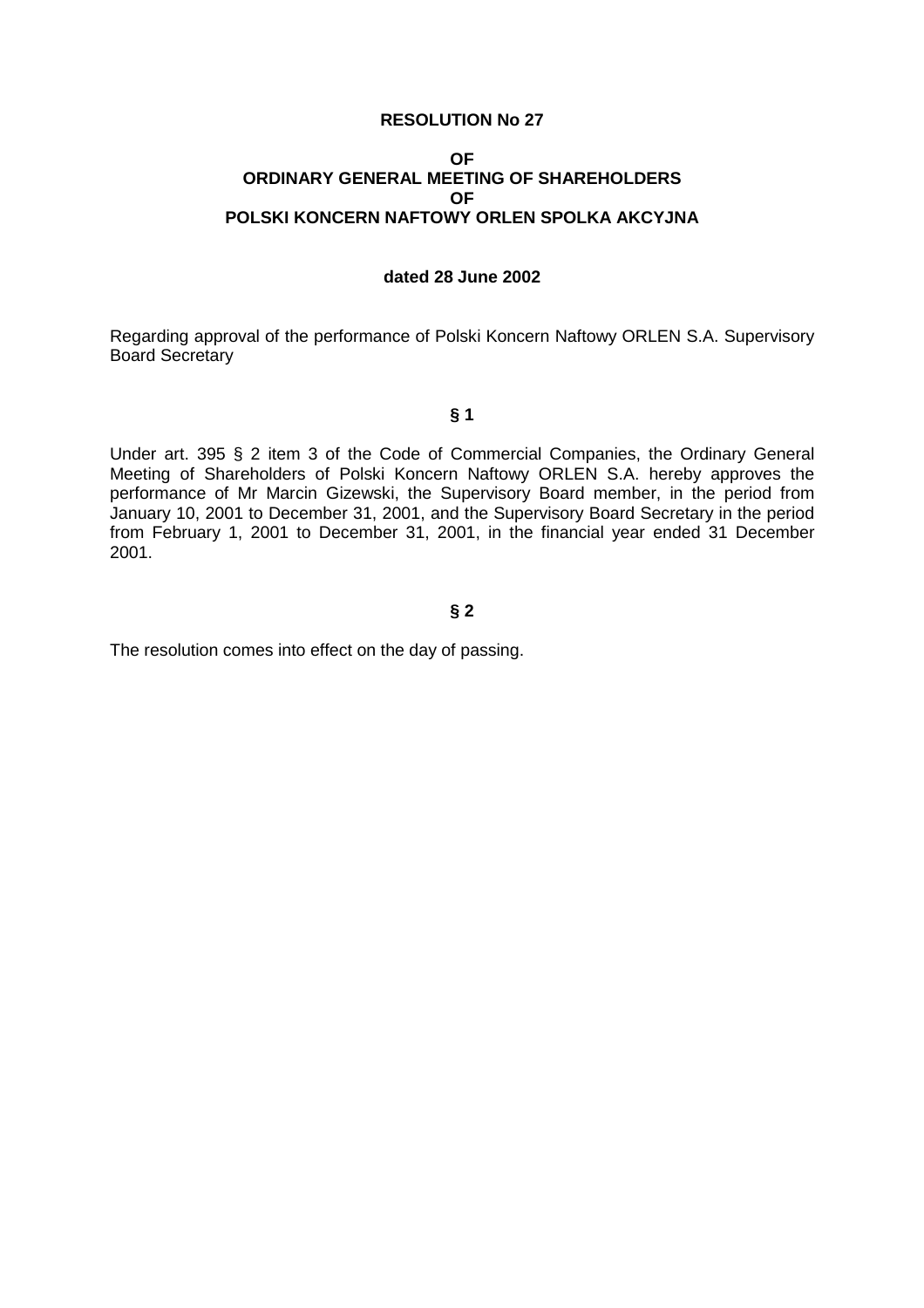#### **OF ORDINARY GENERAL MEETING OF SHAREHOLDERS OF POLSKI KONCERN NAFTOWY ORLEN SPOLKA AKCYJNA**

# **dated 28 June 2002**

Regarding approval of the performance of a member of the Polski Koncern Naftowy ORLEN S.A. Supervisory Board

**§ 1** 

Under art. 395 § 2 item 3 of the Code of Commercial Companies, the Ordinary General Meeting of Shareholders of Polski Koncern Naftowy ORLEN S.A. hereby approves the performance of Mr Aleksander Olas, the Supervisory Board Member, in the period from January 10, 2001 to December 31, 2001 in the financial year ended 31 December 2001.

### **§ 2**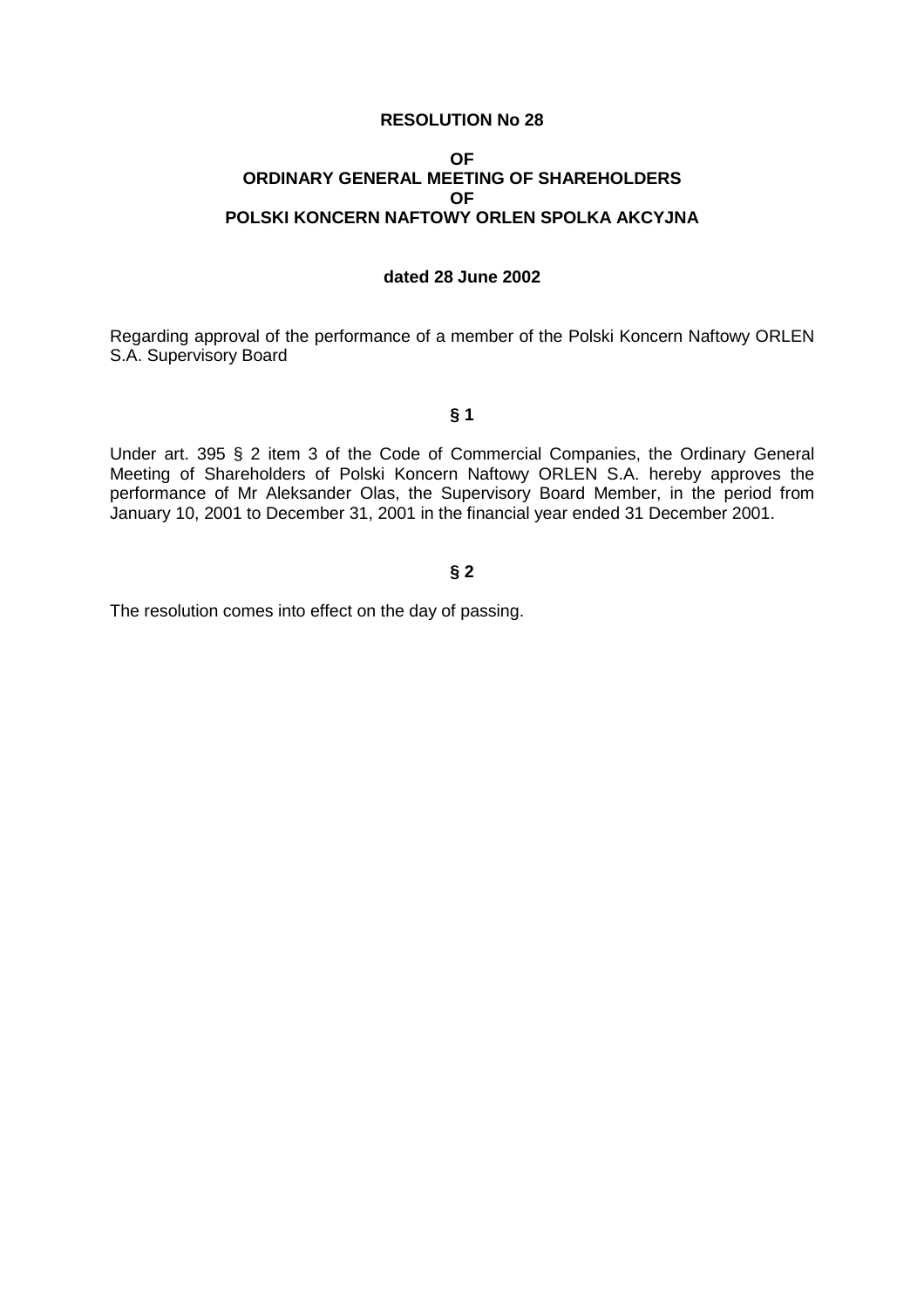#### **OF ORDINARY GENERAL MEETING OF SHAREHOLDERS OF POLSKI KONCERN NAFTOWY ORLEN SPOLKA AKCYJNA**

#### **dated 28 June 2002**

Regarding approval of the performance of Polski Koncern Naftowy ORLEN S.A. Supervisory Board Vice Chairman

**§ 1** 

Under art. 395 § 2 item 3 of the Code of Commercial Companies, the Ordinary General Meeting of Shareholders of Polski Koncern Naftowy ORLEN S.A. hereby approves the performance of Mr Jerzy Idzikowski, the Supervisory Board Member in the period from January 10, 2001 to December 31, 2001 and the Supervisory Board Vice Chariman in the period from June 4, 2001 to December 31, 2001 in the financial year ended 31 December 2001.

### **§ 2**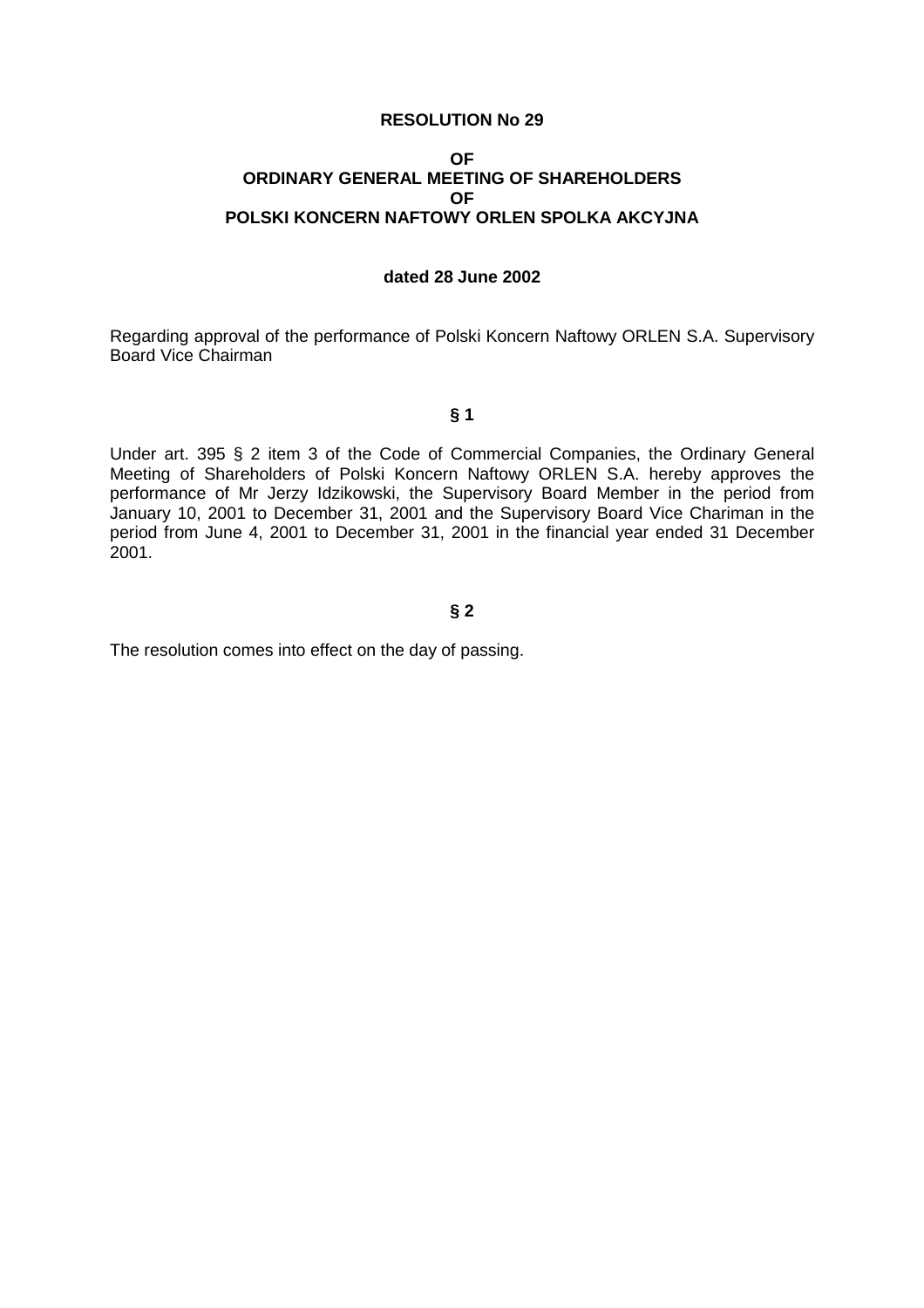#### **OF ORDINARY GENERAL MEETING OF SHAREHOLDERS OF POLSKI KONCERN NAFTOWY ORLEN SPOLKA AKCYJNA**

# **dated 28 June 2002**

Regarding approval of the performance of a member of the Polski Koncern Naftowy ORLEN S.A. Supervisory Board

**§ 1** 

Under art. 395 § 2 item 3 of the Code of Commercial Companies, the Ordinary General Meeting of Shareholders of Polski Koncern Naftowy ORLEN S.A. hereby approves the performance of Mr Stanislaw Kondracikowski, the Supervisory Board Member, in the period from May 14, 2001 to December 31, 2001 in the financial year ended 31 December 2001.

### **§ 2**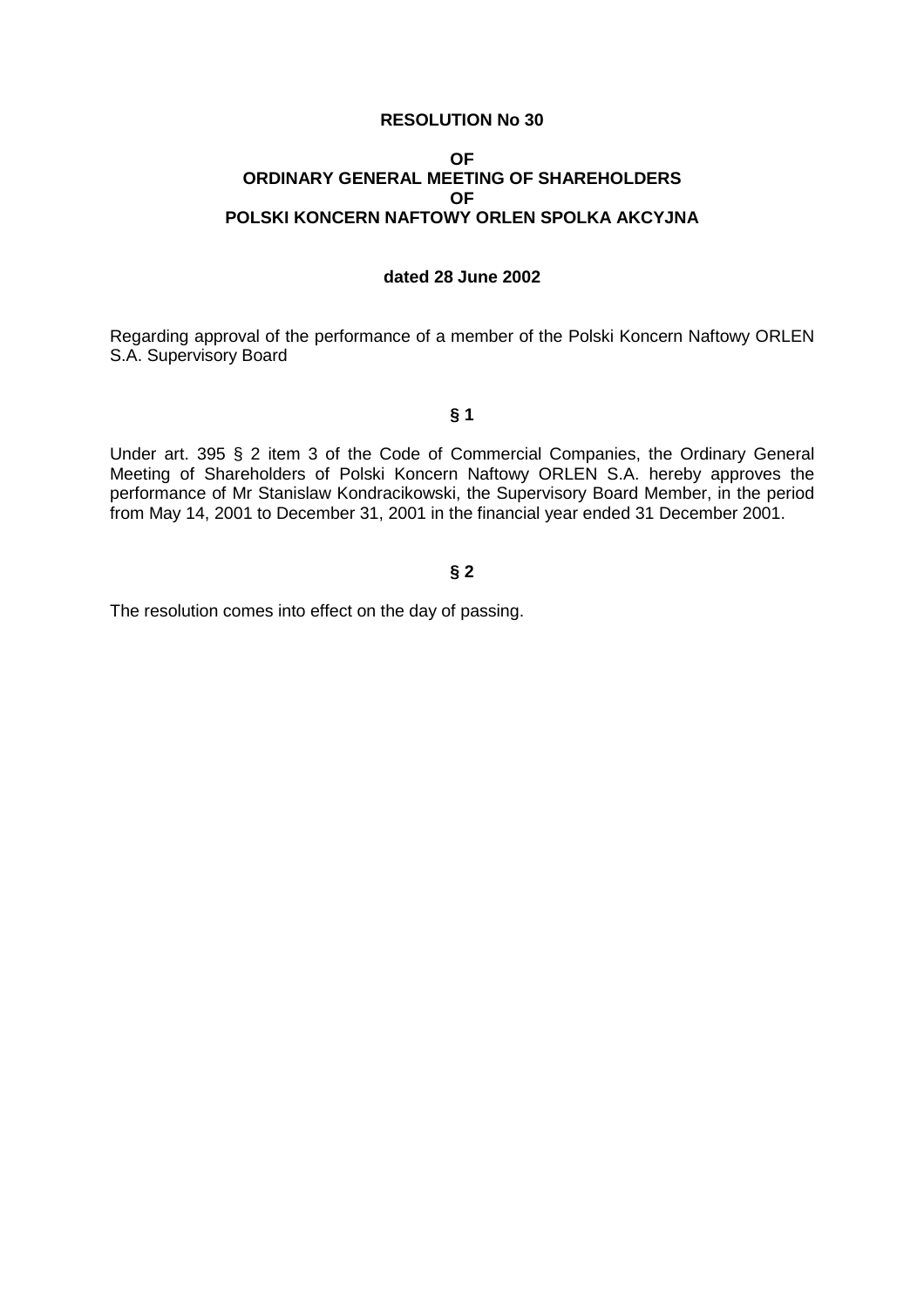#### **OF ORDINARY GENERAL MEETING OF SHAREHOLDERS OF POLSKI KONCERN NAFTOWY ORLEN SPOLKA AKCYJNA**

# **dated 28 June 2002**

Regarding approval of the performance of a member of the Polski Koncern Naftowy ORLEN S.A. Supervisory Board

**§ 1** 

Under art. 395 § 2 item 3 of the Code of Commercial Companies, the Ordinary General Meeting of Shareholders of Polski Koncern Naftowy ORLEN S.A. hereby approves the performance of Mr Jaroslaw Cholodecki, the Supervisory Board Member, in the period from May 14, 2001 to September 19, 2001 in the financial year ended 31 December 2001.

# **§ 2**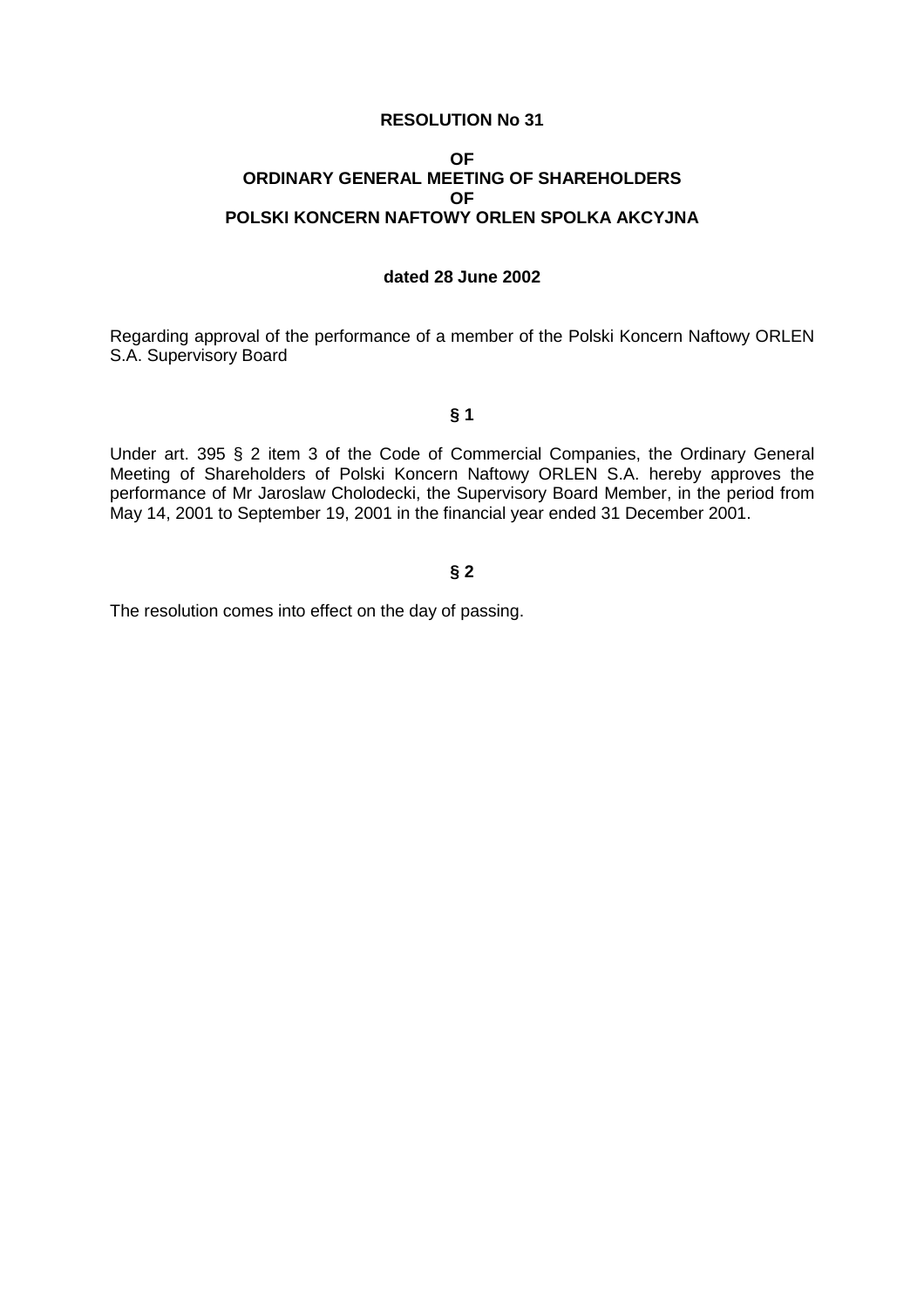#### **OF ORDINARY GENERAL MEETING OF SHAREHOLDERS OF POLSKI KONCERN NAFTOWY ORLEN SPOLKA AKCYJNA**

# **dated 28 June 2002**

Regarding approval of the performance of a member of the Polski Koncern Naftowy ORLEN S.A. Supervisory Board

**§ 1** 

Under art. 395 § 2 item 3 of the Code of Commercial Companies, the Ordinary General Meeting of Shareholders of Polski Koncern Naftowy ORLEN S.A. hereby approves the performance of Mr Andrzej Tuszynski, the Supervisory Board Member, in the period from September 19, 2001 to November 21, 2001 in the financial year ended 31 December 2001.

### **§ 2**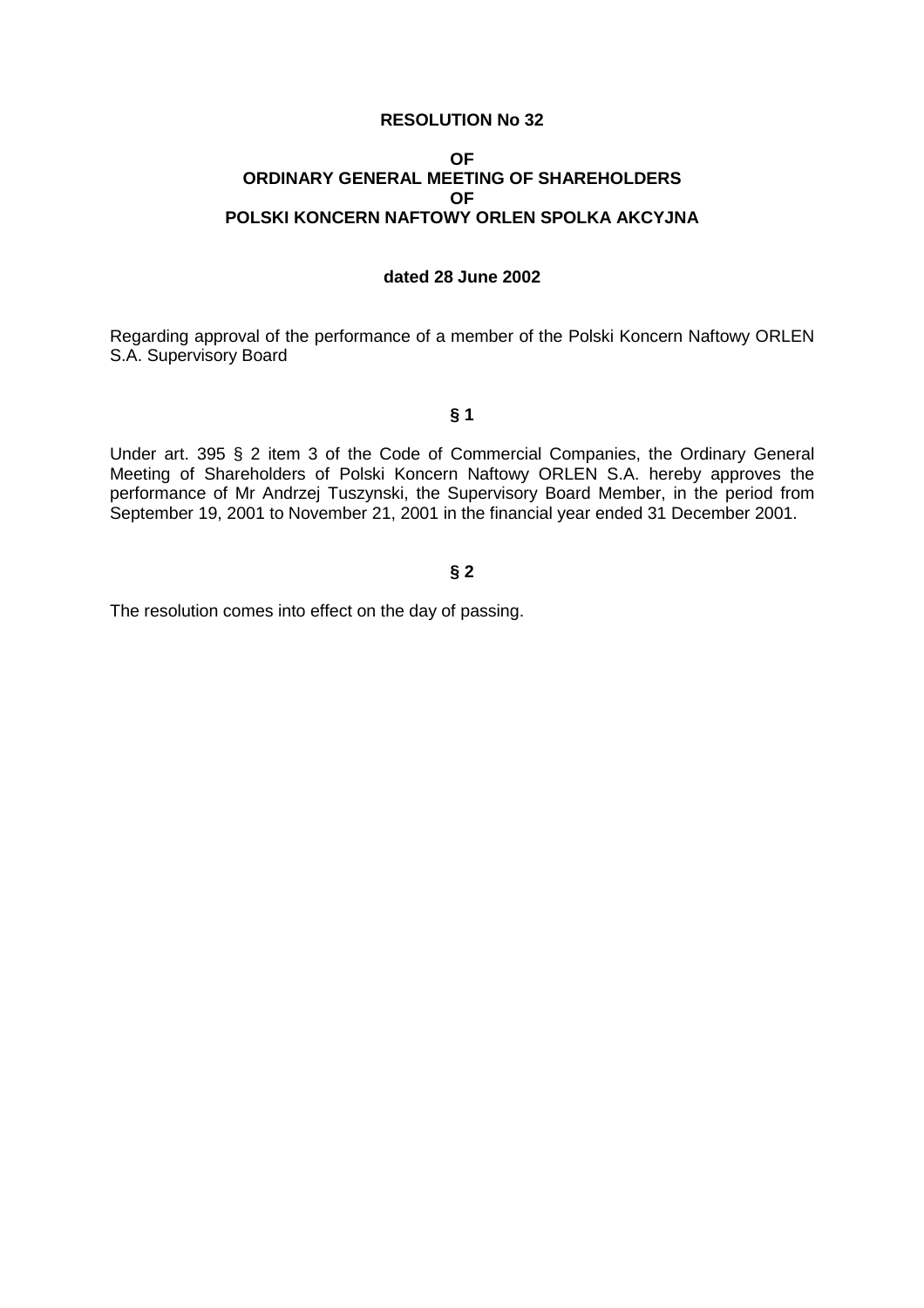#### **OF ORDINARY GENERAL MEETING OF SHAREHOLDERS OF POLSKI KONCERN NAFTOWY ORLEN SPOLKA AKCYJNA**

# **dated 28 June 2002**

Regarding approval of the performance of a member of the Polski Koncern Naftowy ORLEN S.A. Supervisory Board

**§ 1** 

Under art. 395 § 2 item 3 of the Code of Commercial Companies, the Ordinary General Meeting of Shareholders of Polski Koncern Naftowy ORLEN S.A. hereby approves the performance of Mr Slawomir Golonka, the Supervisory Board Member, in the period from November 21, 2001 to December 31, 2001 in the financial year ended 31 December 2001.

### **§ 2**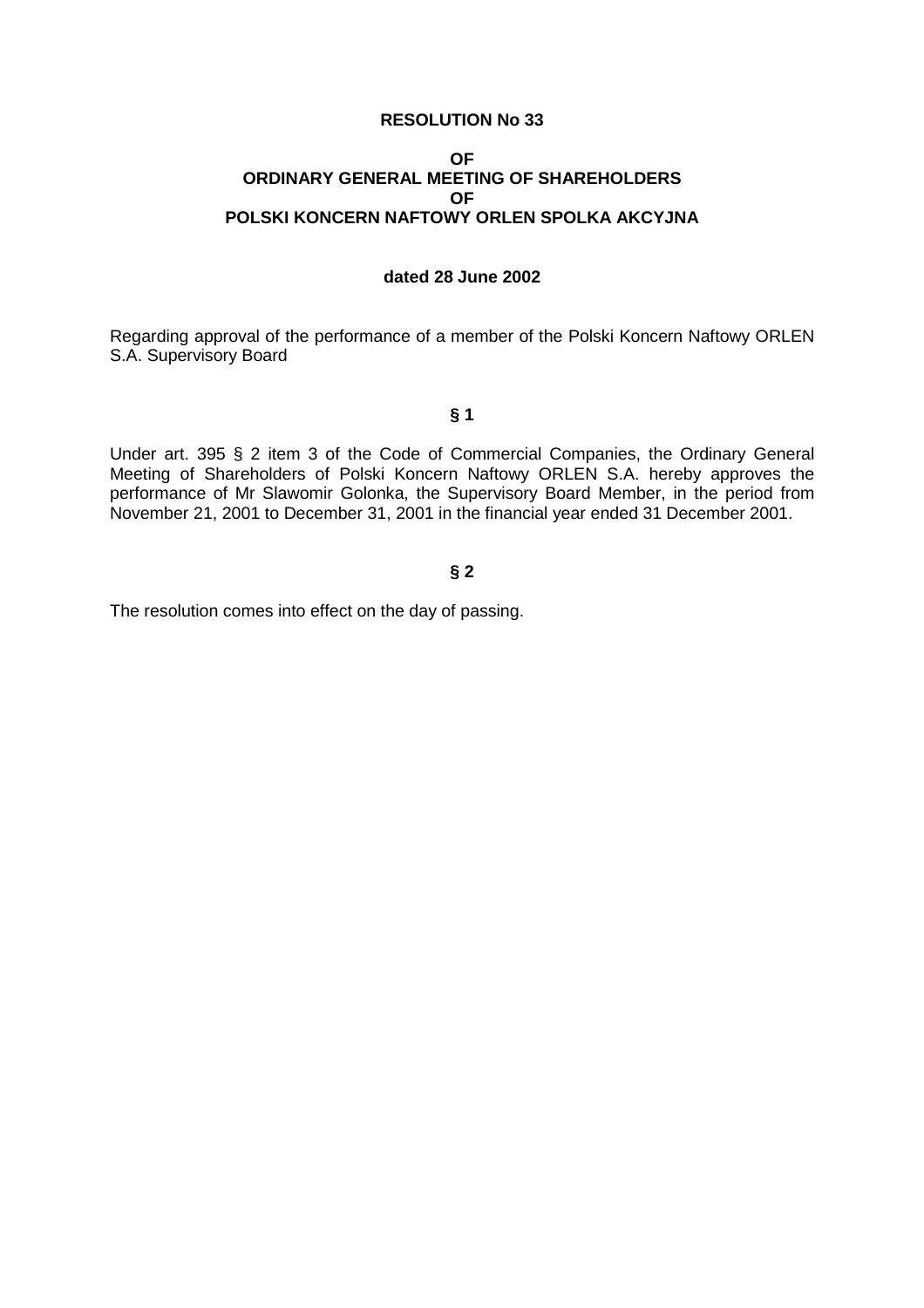#### **OF ORDINARY GENERAL MEETING OF SHAREHOLDERS OF POLSKI KONCERN NAFTOWY ORLEN SPOLKA AKCYJNA**

#### **dated 28 June 2002**

#### **regarding giving assent to sell the Company's self-operating entities**

### **§ 1**

Under art. 393 point 3 of the Code of Commercial Companies and § 7 item 7 point 7 of the Company's Articles of Association, The Ordinary General Meeting of Shareholders of Polski Koncern Naftowy ORLEN S.A. hereby gives its assent to sell or lease the following self-operating entities of the Company:

- 1. Oil Products Storage Facility No 7 in Konskie,
- 2. Oil Products Storage Facility No 7 in Trzebiatow,
- 3. Oil Products Storage Facility No 12 in Czechowice Dziedzice,
- 4. Oil Products Storage Facility No 13 in Rawicz.

#### **§ 2**

 The sale of facilities will be executed through a tender at the price not lower than 50% of market value set after valuation by a property expert.

### **§ 3**

In case of failure of the first tender in the course of action stated in  $\S 2$ , the sale will be executed through dissemination of an invitation for offers after the Management Board has previously agreed procedure and set the price.

### **§ 4**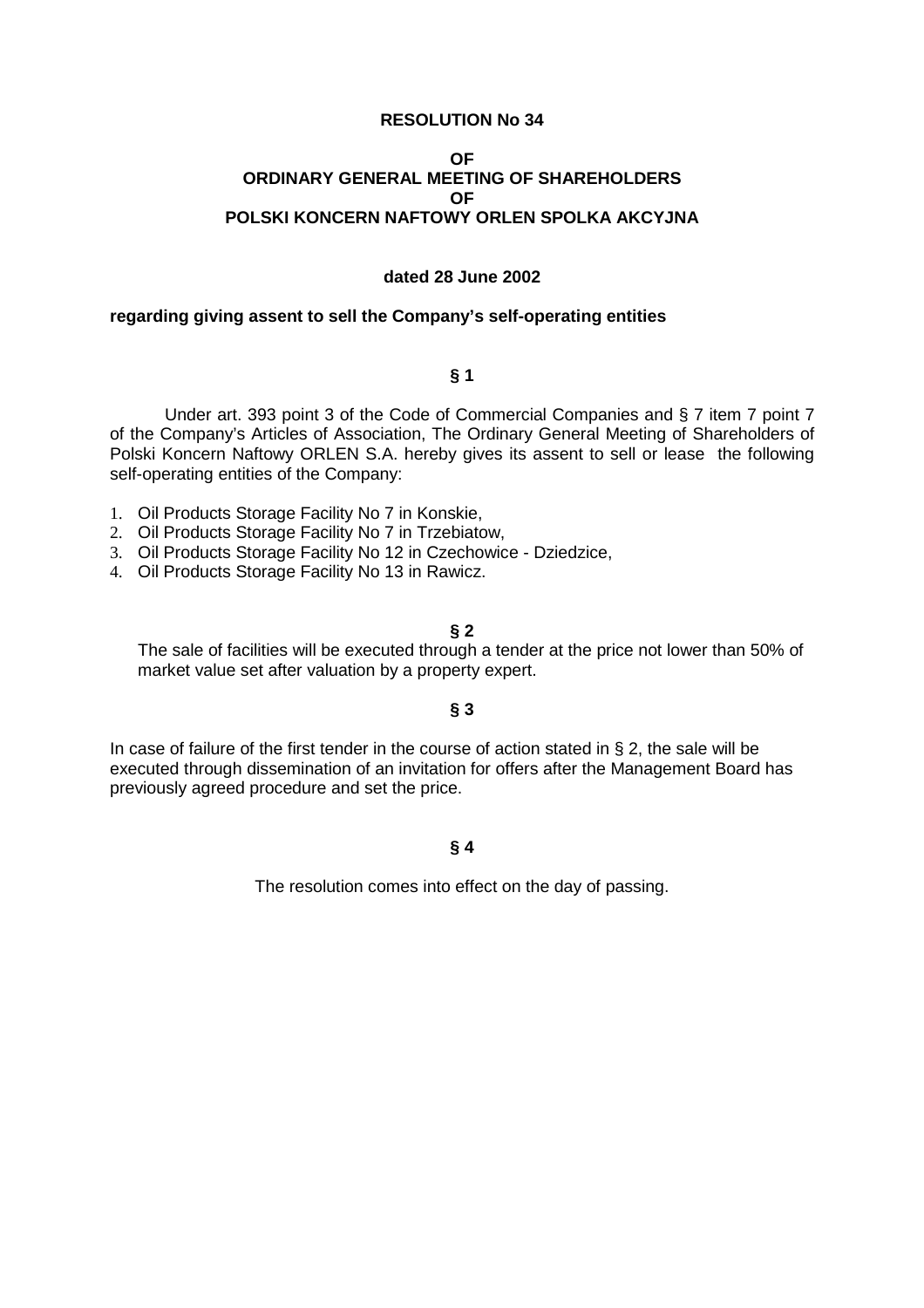#### **OF ORDINARY GENERAL MEETING OF SHAREHOLDERS OF POLSKI KONCERN NAFTOWY ORLEN SPOLKA AKCYJNA**

#### **dated 28 June 2002**

**regarding change of Resolution No 6 of the Extraordinary General Meeting of Shareholders of Polski Koncern Naftowy ORLEN S.A. dated 21 February 2002** 

### **§ 1**

Under art. 395 § 5 and 393 point 3 of the Code of Commercial Companies and § 7 item 7 point 7 and 8 of the Articles of Association, the General Meeting of Shareholders decides to amend Resolution No 6 - passed by the Extraordinary General Meeting of Shareholders on 21 February 2002 regarding giving the relevant assents, which are required upon the provisions of law and the Company's Articles of Association, for the establishment of a joint venture company with Bassell Europe Holdings B.V. and contribution to this joint venture of Polski Koncern Naftowy ORLEN S.A's self operating Polymers Block (including properties) - through:

change of the date of 30 June 2002, as in point 3 of Resolution No 6, and defining the day of 30 September 2002 as the execution date of entering into a JV Agreement upon conditions approved by the Mamangement of Polski Koncern Naftowy ORLEN S.A. The JV Articles of Association constitute an Appendix to the JV Agreement.

Other provisions of Resolution No 6 of Extraordinary General Meeting of Shareholders of Polski Koncern Naftowy ORLEN S.A. dated 21 February 2002 remain unchanged.

### **§ 2**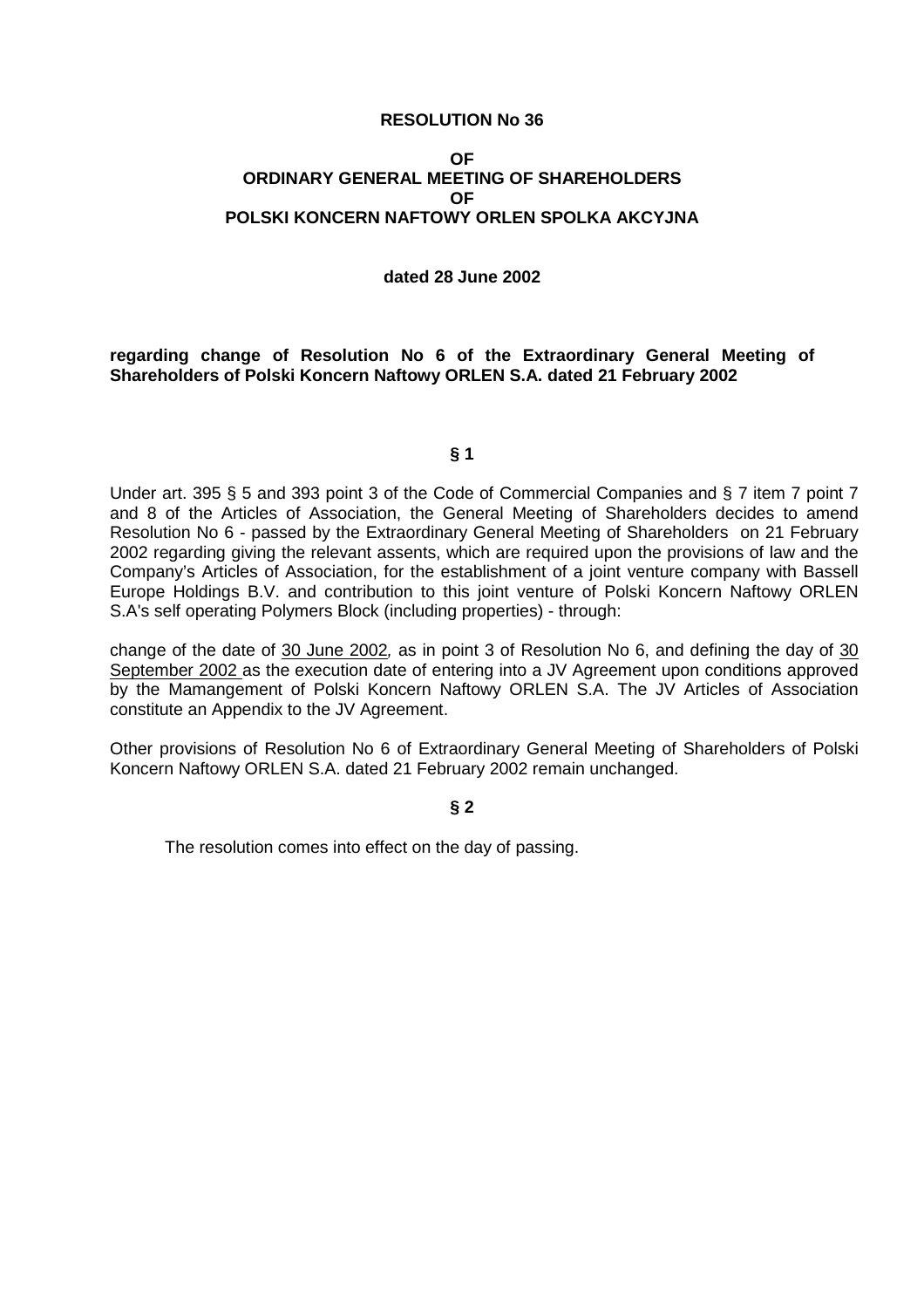### **OF ORDINARY GENERAL MEETING OF SHAREHOLDERS OF POLSKI KONCERN NAFTOWY ORLEN SPOLKA AKCYJNA**

### **dated 28 June 2002**

### **regarding the State Treasury motion regarding voting the amendments to the Articles of Association in a form of separate resolutions.**

**§ 1** 

The Ordinary General Meeting of Shareholders of PKN ORLEN decides to vote each amendment to the Articles of Association in a form of a separate resolution.

**§ 2**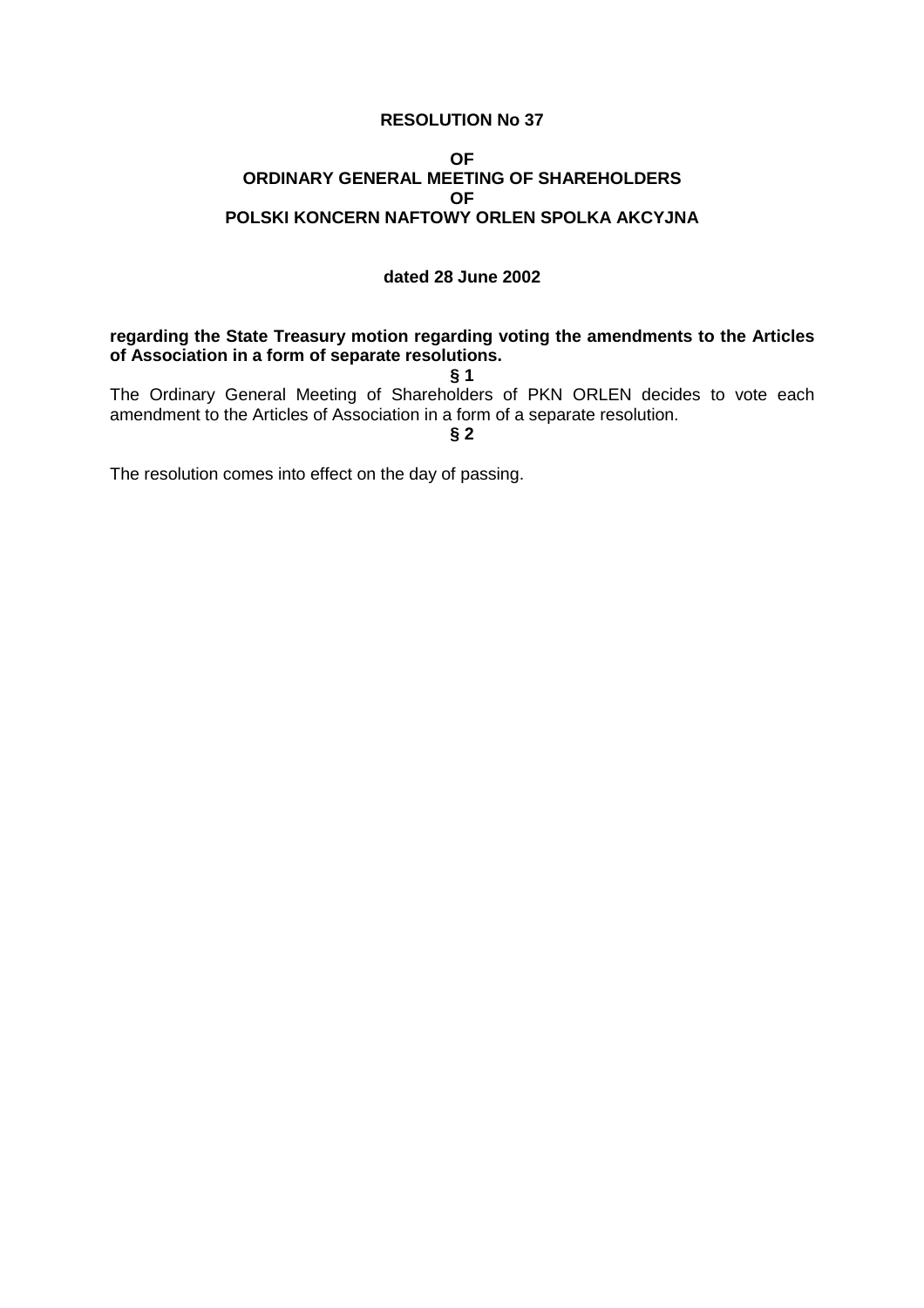### **OF ORDINARY GENERAL MEETING OF SHAREHOLDERS OF POLSKI KONCERN NAFTOWY ORLEN SPOLKA AKCYJNA**

### **dated 28 June 2002**

### **regarding change in the Company's Articles of Association**

### **§ 1**

In accordance with the Code of Commercial Companies (art. 430 §1) and the Articles of association (§ 7 item 7 point 9) the General Meeting of Shareholders of PKN ORLEN hereby publishes proposed changes to the Company's Articles of Association:

1. In the whole document "share capital" and "Commercial Code" are replaced with "initial capital" and "Code of Commercial Companies", respectively.

### **§ 2**

The resolution comes into effect on the day of registering changes to the Articles of Association as in § 1.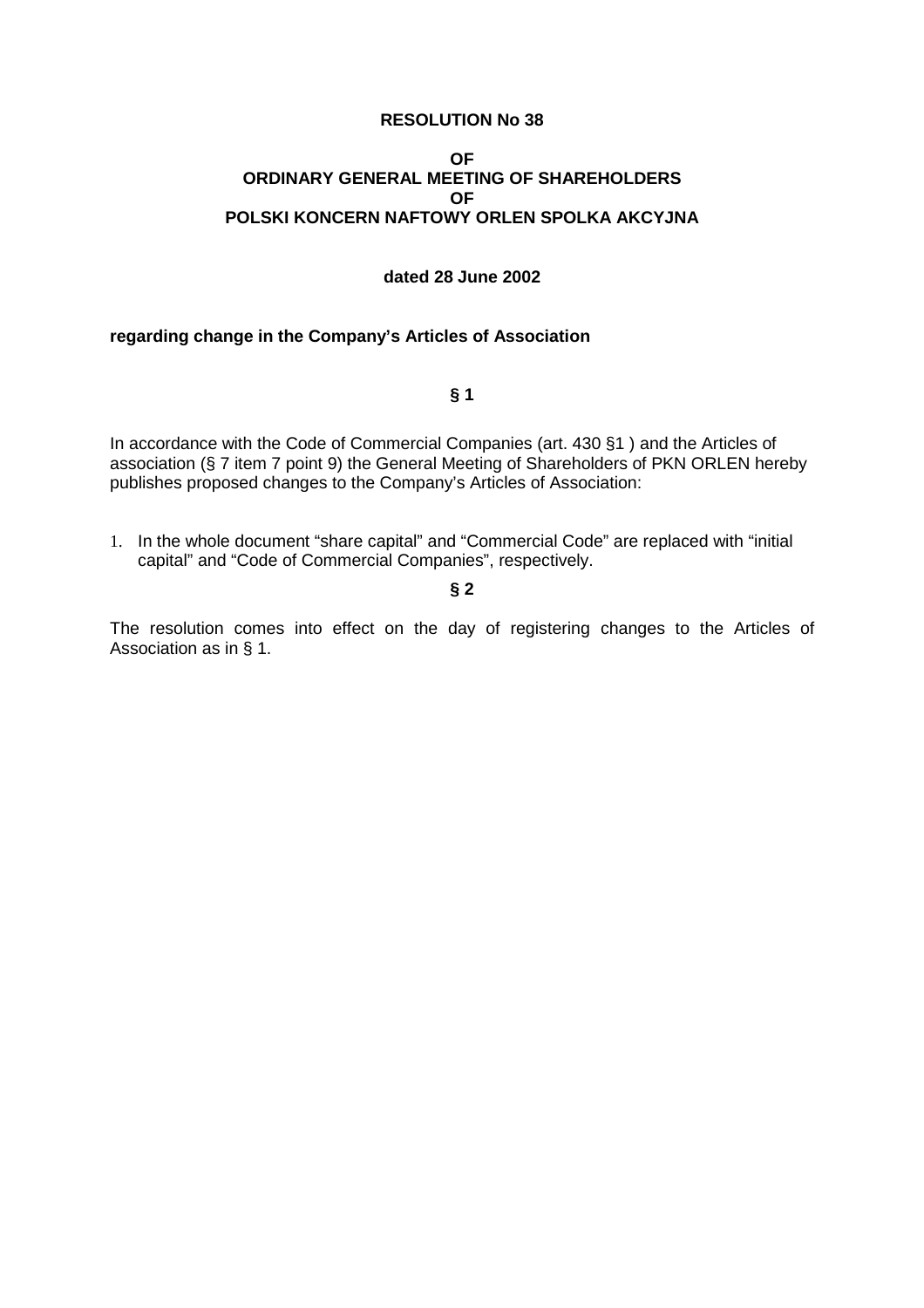### **OF ORDINARY GENERAL MEETING OF SHAREHOLDERS OF POLSKI KONCERN NAFTOWY ORLEN SPOLKA AKCYJNA**

### **dated 28 June 2002**

### **regarding change in the Company's Articles of Association**

**§ 1** 

In accordance with the Code of Commercial Companies (art. 430 §1 ) and the Articles of association (§ 7 item 7 point 9) the General Meeting of Shareholders of PKN ORLEN hereby publishes proposed changes to the Company's Articles of Association:

#### § 4 as below:

"The Company's shares can be redeemed on the basis of a resolution of the General Meeting of Shareholders and according to rules strictly there specified. Redemption takes place from net profit or by decreasing the share capital. On the basis of a resolution of the General Meeting of Shareholders the Company is allowed to buy its own shares in order to redeem them."

#### was replaced with the following:

"The Company's shares can be redeemed only through decreasing the initial capital and on conditions specified by the General Meeting of Shareholders, unless the Code of Commercial Companies and the Articles of Association state that such redemption of shares can be done without the passing of a resolution by the General Meeting of Shareholders."

**§ 2** 

The resolution comes into effect on the day of registering changes to the Articles of Association as in § 1.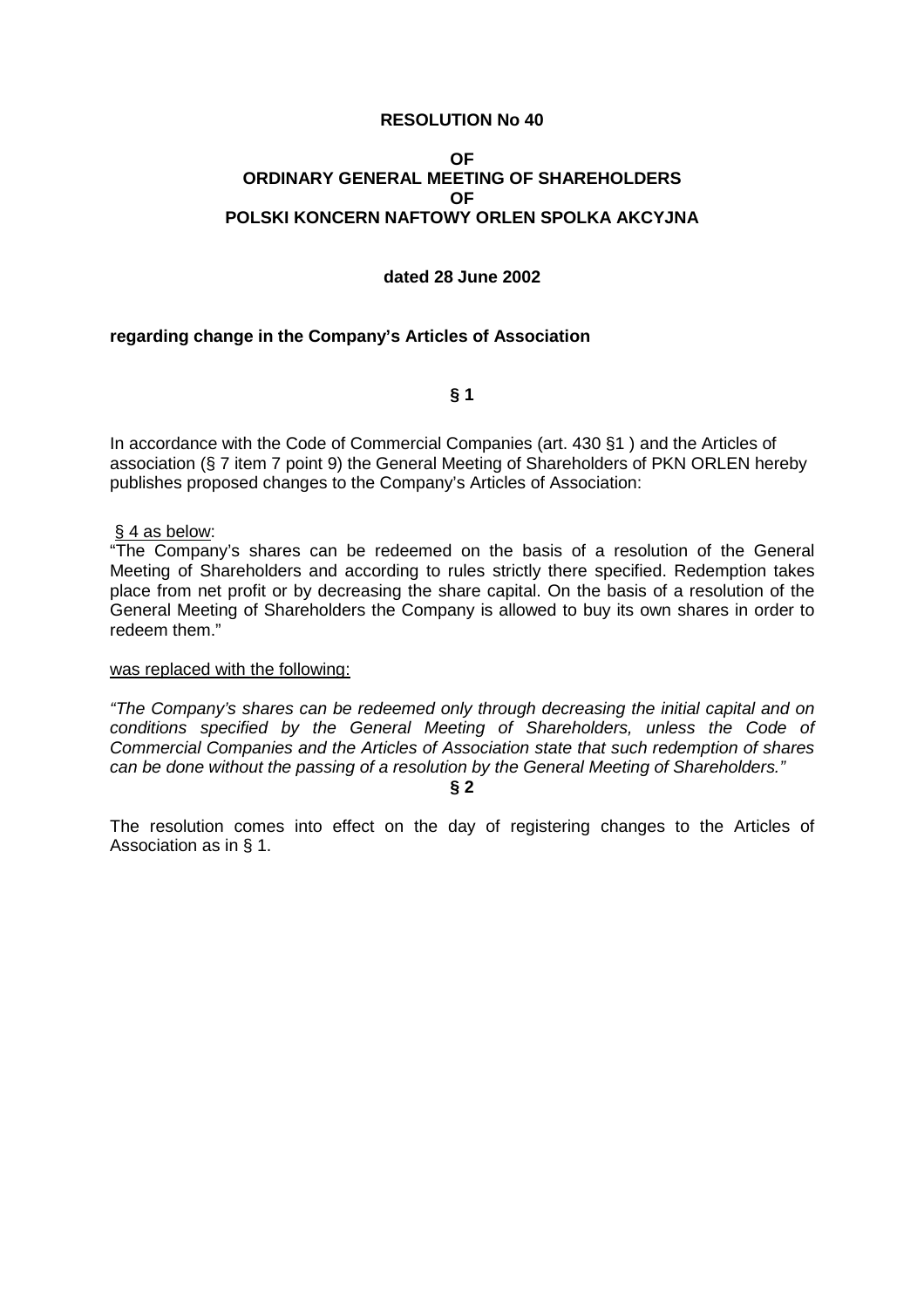## **OF ORDINARY GENERAL MEETING OF SHAREHOLDERS OF POLSKI KONCERN NAFTOWY ORLEN SPOLKA AKCYJNA**

#### **dated 28 June 2002**

#### **regarding change in the Company's Articles of Association**

**§ 1** 

In accordance with the Code of Commercial Companies (art. 430 §1 ) and the Articles of association (§ 7 item 7 point 9) the General Meeting of Shareholders of PKN ORLEN hereby publishes proposed changes to the Company's Articles of Association:

#### § 5 item 1 as below:

"The supplementary capital is created from write-offs from net profit. The annual write-offs for the supplementary capital cannot be less than 8% (eight per cent) of the annual profit. The deduction for the supplementary capital can be suspended in the event that it exceeds the value of one third of the share capital. The supplementary capital is assigned both to cover balance sheet losses which may arise in connection with the Company's business activity and to increase share capital. However, part of the supplementary capital amounting to one third of the share capital may only be used to cover balance sheet losses."

#### was replaced with the following:

"The Company sets up supplementary capital to cover the losses that may arise from the performance of the Company. Annual write-offs for the supplementary capital should total at least 8% of the net profit for each year ending 31 December and should not be suspended until such capital reaches the value of at least one third of the initial capital. The value of write-offs for the supplementary capital is established by the General Meeting of Shareholders. Extra cash from share issuance over their nominal value, the remaining cash after covering the cost of issuance and also the extra payments made by shareholders are all to be transferred to the supplementary capital. The General Meeting of Shareholders approves the use of the supplementary capital, nevertheless a third of the initial capital can be used only to cover a loss as reported in the financial statement."

**§ 2**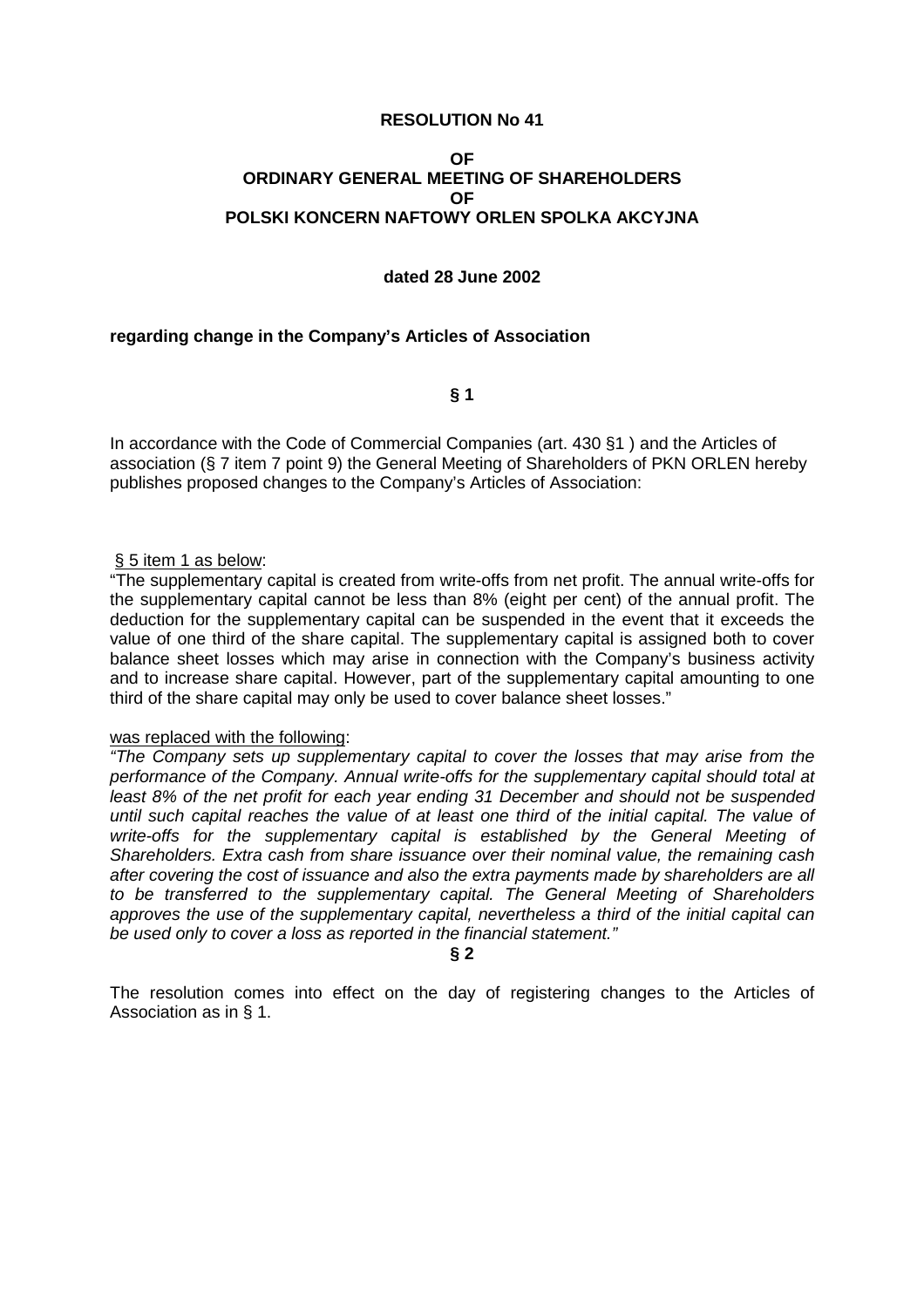## **OF ORDINARY GENERAL MEETING OF SHAREHOLDERS OF POLSKI KONCERN NAFTOWY ORLEN SPOLKA AKCYJNA**

## **dated 28 June 2002**

## **regarding change in the Company's Articles of Association**

**§ 1** 

In accordance with the Code of Commercial Companies (art. 430 §1 ) and the Articles of association (§ 7 item 7 point 9) the General Meeting of Shareholders of PKN ORLEN hereby publishes proposed changes to the Company's Articles of Association:

§ 5 item 2 as below:

"Reserve capital and special assignment funds may be created or cancelled on the basis of a resolution of the General Meeting of Shareholders."

#### was replaced with the following:

"The Company establishes a capital reserve (fund) from write-offs from net profit for this capital. The value of these write-offs is to be defined by the General Meeting of Shareholders. Reserve capital can be used to cover special losses or expenditures, and also increase of the initial capital and dividend payment. Besides, the Company can establish funds in accordance with the regulations of the law."

**§ 2**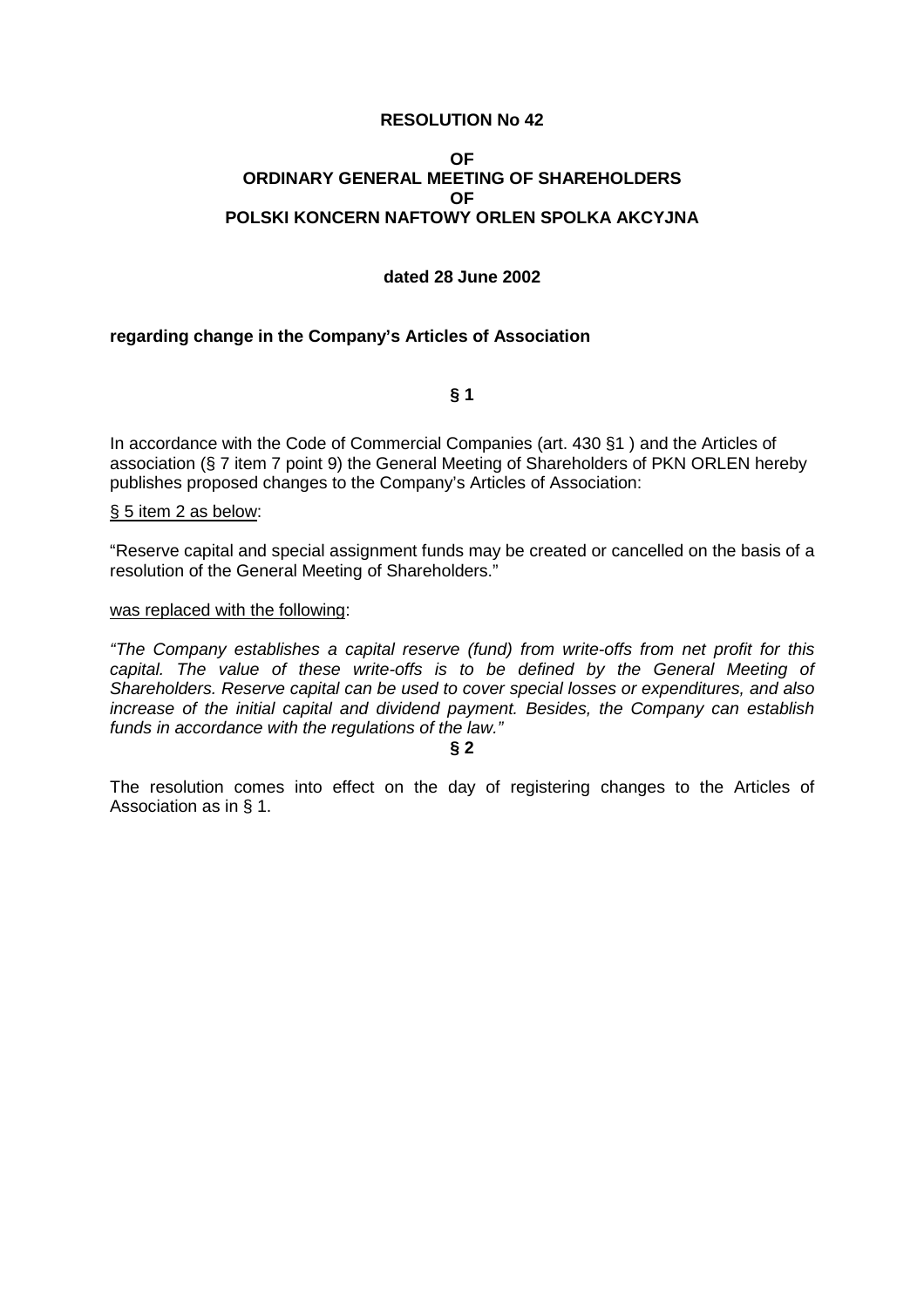## **OF ORDINARY GENERAL MEETING OF SHAREHOLDERS OF POLSKI KONCERN NAFTOWY ORLEN SPOLKA AKCYJNA**

## **dated 28 June 2002**

## **regarding change in the Company's Articles of Association**

**§ 1** 

In accordance with the Code of Commercial Companies (art. 430 §1 ) and the Articles of association (§ 7 item 7 point 9) the General Meeting of Shareholders of PKN ORLEN hereby publishes proposed changes to the Company's Articles of Association:

## § 7 item 1 as below:

"A General Meeting of Shareholders is held at the Company's registered office."

#### was replaced with the following:

"A General Meeting of Shareholders is held at the Company's registered office or can be held in Warsaw."

**§ 2**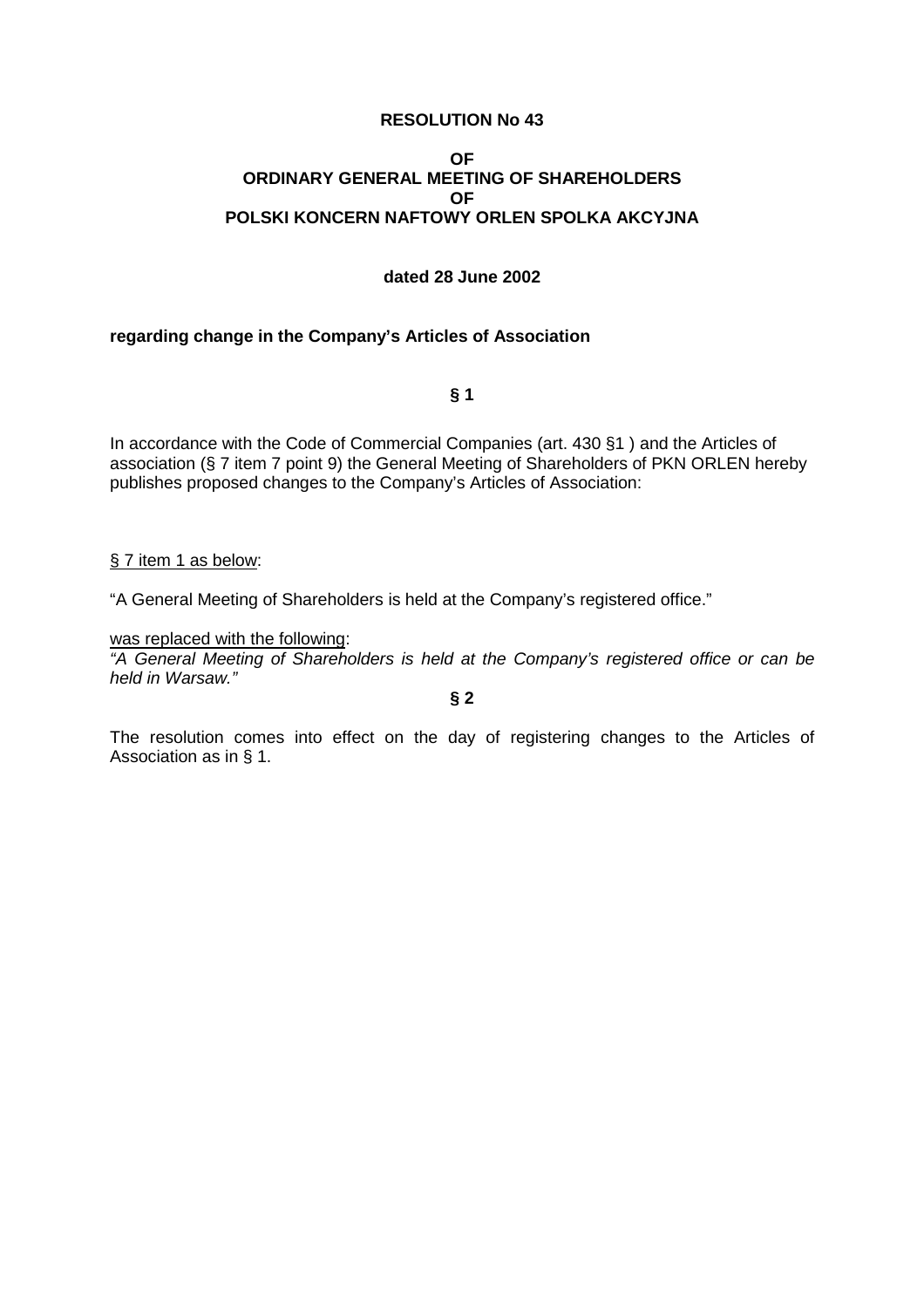## **OF ORDINARY GENERAL MEETING OF SHAREHOLDERS OF POLSKI KONCERN NAFTOWY ORLEN SPOLKA AKCYJNA**

## **dated 28 June 2002**

## **regarding change in the Company's Articles of Association**

**§ 1** 

In accordance with the Code of Commercial Companies (art. 430 §1 ) and the Articles of association (§ 7 item 7 point 9) the General Meeting of Shareholders of PKN ORLEN hereby publishes proposed changes to the Company's Articles of Association:

§ 7 item 7 point 2 as below:

"approving the performance of the Supervisory Board and Management Board."

was replaced with the following:

"approving the performance of the Supervisory Board members and Management Board members."

**§ 2**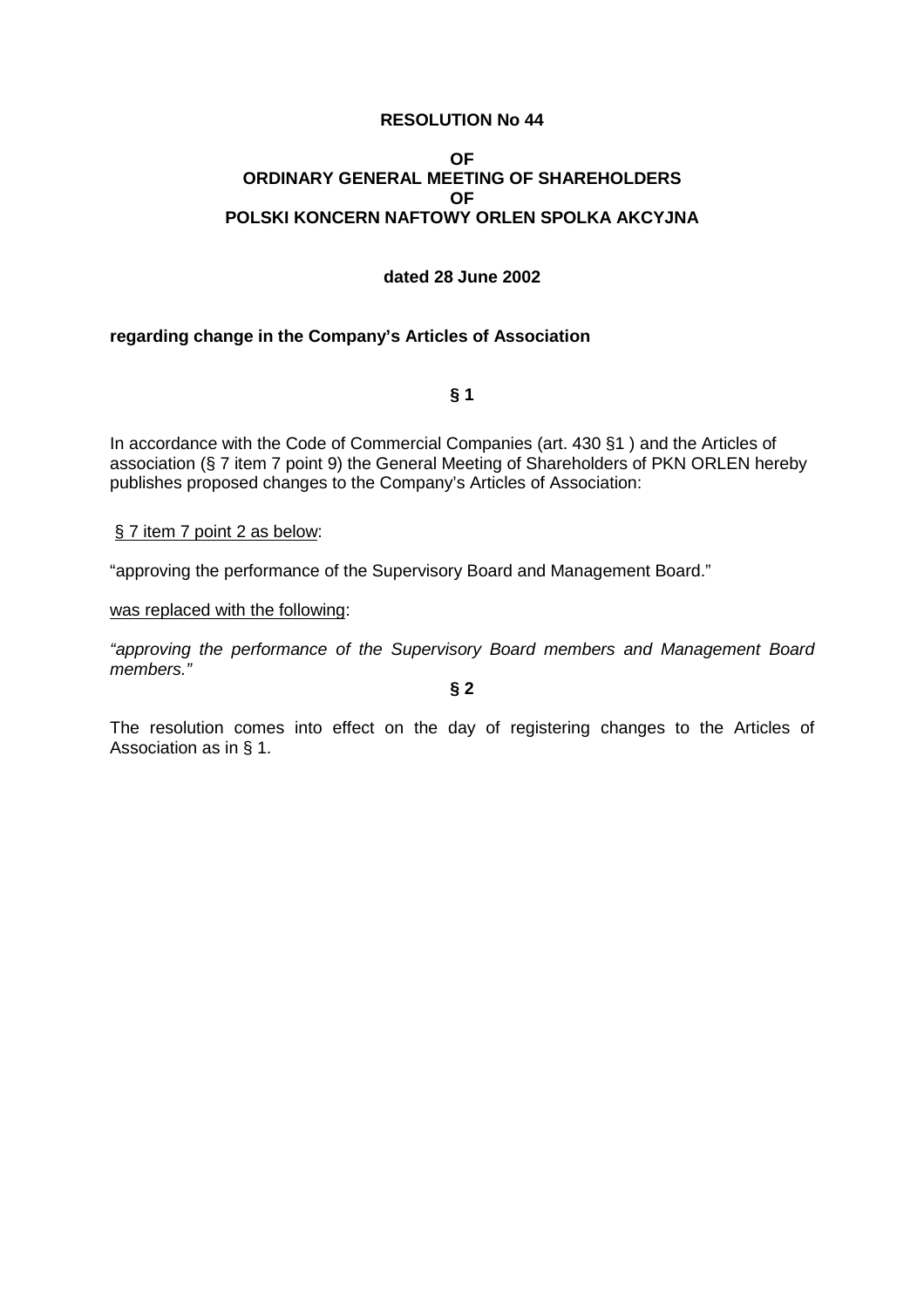## **OF ORDINARY GENERAL MEETING OF SHAREHOLDERS OF POLSKI KONCERN NAFTOWY ORLEN SPOLKA AKCYJNA**

## **dated 28 June 2002**

## **regarding change in the Company's Articles of Association**

**§ 1** 

In accordance with the Code of Commercial Companies (art. 430 §1 ) and the Articles of association (§ 7 item 7 point 9) the General Meeting of Shareholders of PKN ORLEN hereby publishes proposed changes to the Company's Articles of Association:

§ 7 item 7 point 4 as below:

"appointing the Supervisory Board and establishing principles for their remuneration"

was replaced with the following:

"appointing the Supervisory Board members and establishing principles for their remuneration"

**§ 2**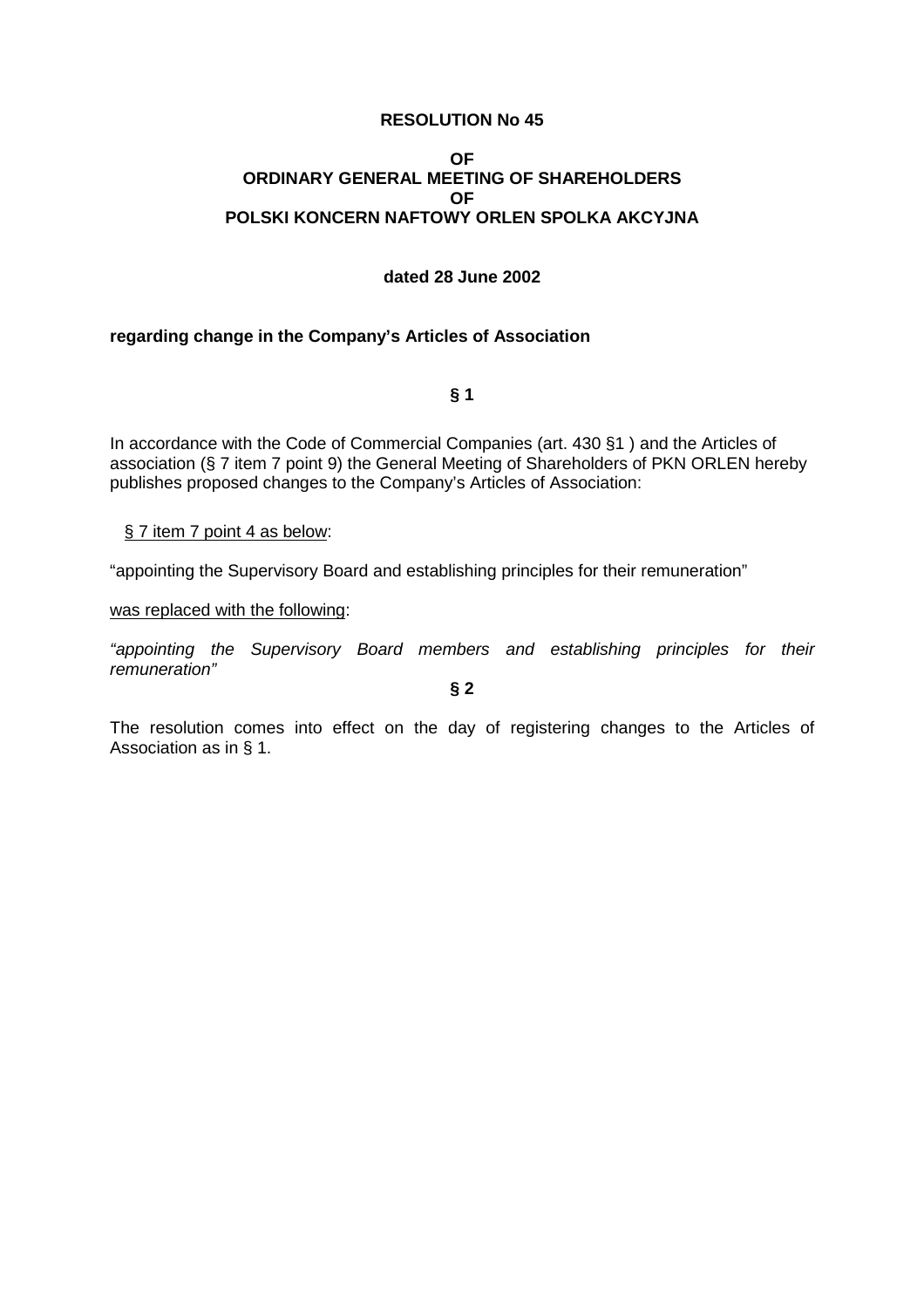## **OF ORDINARY GENERAL MEETING OF SHAREHOLDERS OF POLSKI KONCERN NAFTOWY ORLEN SPOLKA AKCYJNA**

## **dated 28 June 2002**

## **regarding change in the Company's Articles of Association**

**§ 1** 

In accordance with the Code of Commercial Companies (art. 430 §1 ) and the Articles of association (§ 7 item 7 point 9) the General Meeting of Shareholders of PKN ORLEN hereby publishes proposed changes to the Company's Articles of Association:

## §7 item7 point 5 as below:

"increasing and decreasing the share capital"

was replaced with the following:

"increasing and decreasing the initial capital unless otherwise stated in the Code of Commercial Companies and the Company Articles of Association" **§ 2**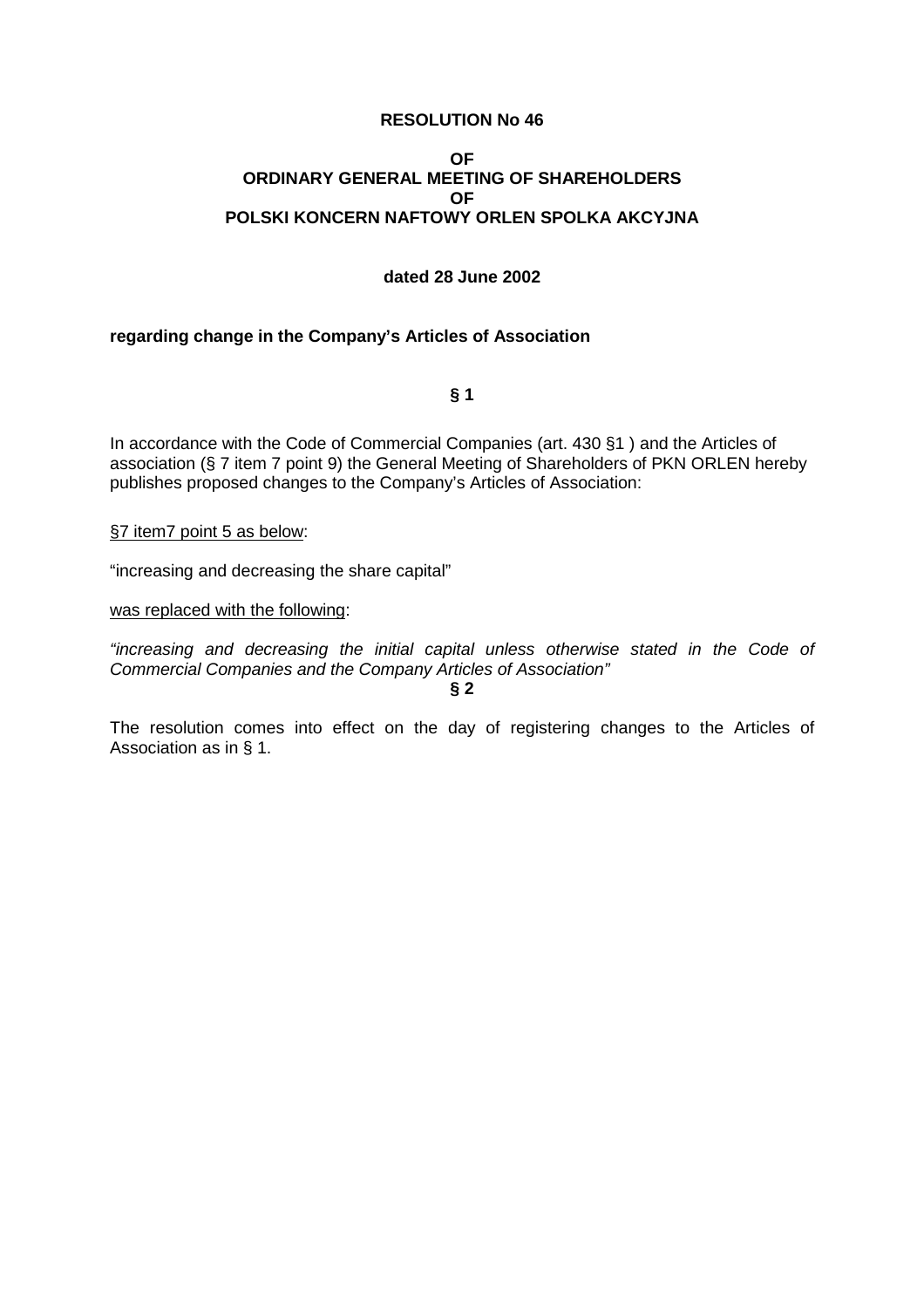## **OF ORDINARY GENERAL MEETING OF SHAREHOLDERS OF POLSKI KONCERN NAFTOWY ORLEN SPOLKA AKCYJNA**

## **dated 28 June 2002**

## **regarding change in the Company's Articles of Association**

**§ 1** 

In accordance with the Code of Commercial Companies (art. 430 §1 ) and the Articles of association (§ 7 item 7 point 9) the General Meeting of Shareholders of PKN ORLEN hereby publishes proposed changes to the Company's Articles of Association:

§7 item7 point 12 as below:

"issuing bonds, including convertible bonds"

was replaced with the following:

"issuing convertible bonds or bonds with pre-emptive rights'

**§ 2**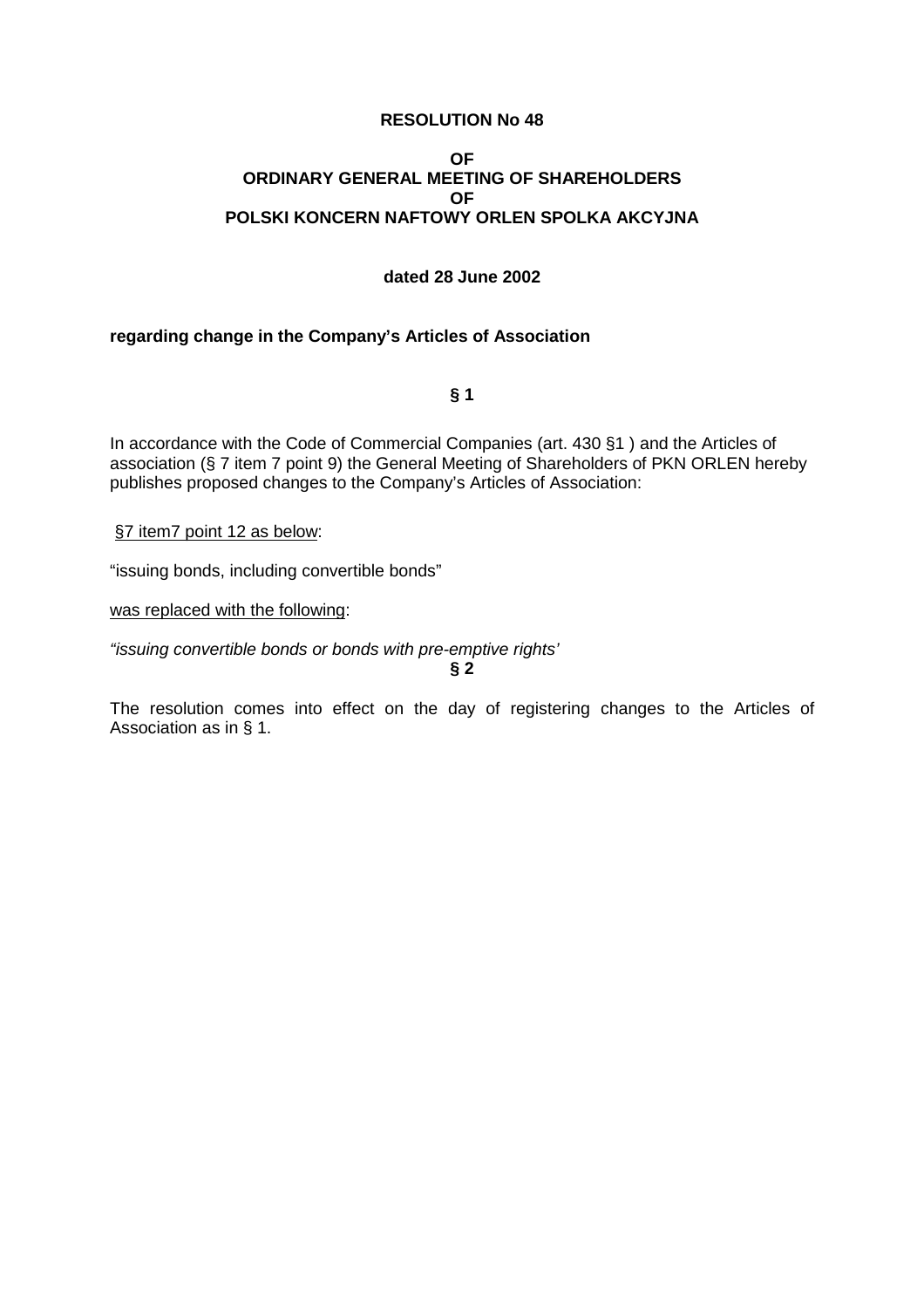## **OF ORDINARY GENERAL MEETING OF SHAREHOLDERS OF POLSKI KONCERN NAFTOWY ORLEN SPOLKA AKCYJNA**

## **dated 28 June 2002**

## **regarding change in the Company's Articles of Association**

**§ 1** 

In accordance with the Code of Commercial Companies (art. 430 §1 ) and the Articles of association (§ 7 item 7 point 9) the General Meeting of Shareholders of PKN ORLEN hereby publishes proposed changes to the Company's Articles of Association:

## § 8 item 6 as below:

"Sessions of the Supervisory Board are held when necessary, however not less frequently than once every two months. Moreover, the Supervisory Board session should be convened on the written application of a shareholder or shareholders representing at least one tenth of the share capital, or of at least one third of the members of the Supervisory Board or Management Board of the Company. The session should be convened within a week of the submission of such application and should be held not later than within two weeks of the session convening."

## was replaced with the following:

"Sessions of the Supervisory Board are held when necessary, however, not less frequently than once every two months. Moreover, the Supervisory Board session should be convened on the written application of a shareholder or shareholders representing at least one tenth of the initial capital, the Management Board or a member of the Supervisory Board. The session should be convened within two weeks of the receipt of such application and should be held not later than within three weeks from the day of receipt of such application."

**§ 2**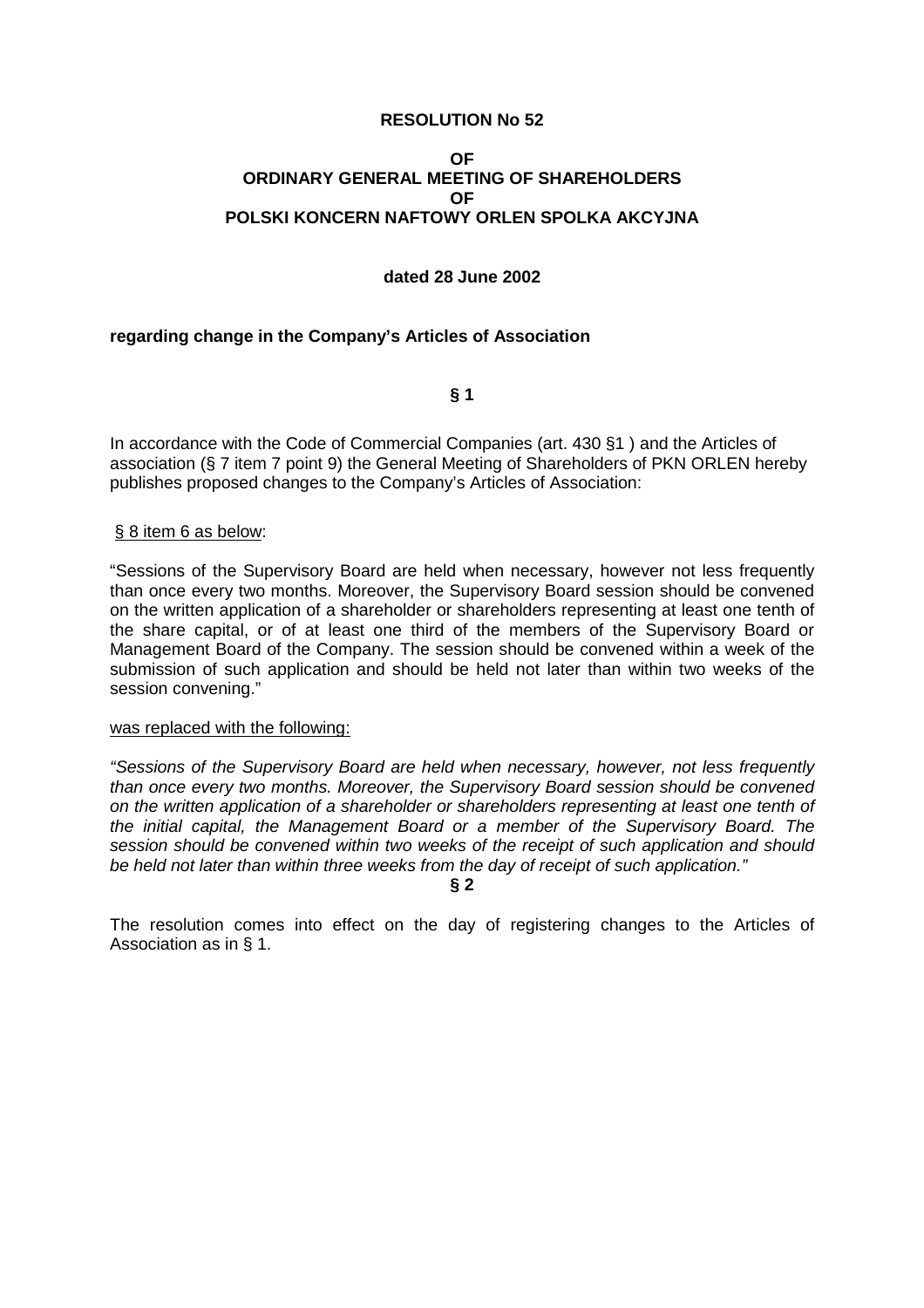## **OF ORDINARY GENERAL MEETING OF SHAREHOLDERS OF POLSKI KONCERN NAFTOWY ORLEN SPOLKA AKCYJNA**

## **dated 28 June 2002**

## **regarding change in the Company's Articles of Association**

**§ 1** 

In accordance with the Code of Commercial Companies (art. 430 §1 ) and the Articles of association (§ 7 item 7 point 9) the General Meeting of Shareholders of PKN ORLEN hereby publishes proposed changes to the Company's Articles of Association:

#### § 8 item 7 as below:

"Sessions of the Supervisory Board are convened by the Chairman by means of written invitations, which should be sent to other members of the Supervisory Board at least seven days before the date of a session. In case the session cannot be convened by the Chairman this duty might be fulfilled by the Vice-Chairman or the secretary of the Supervisory Board."

#### was replaced with the following:

"Sessions of the Supervisory Board are convened by the Chairman by means of written invitations, which should be sent to other members of the Supervisory Board at least seven days before the date of a session. In case the session is not convened by the Chairman within two weeks from the day of receipt of the application, as in  $\S$  8 of these Articles of Association, the mover can call the session by himself by means of a written notification sent to other members of the Supervisory Board at least seven days before the date of a session with information about the time, venue and proposed agenda of the session."

**§ 2**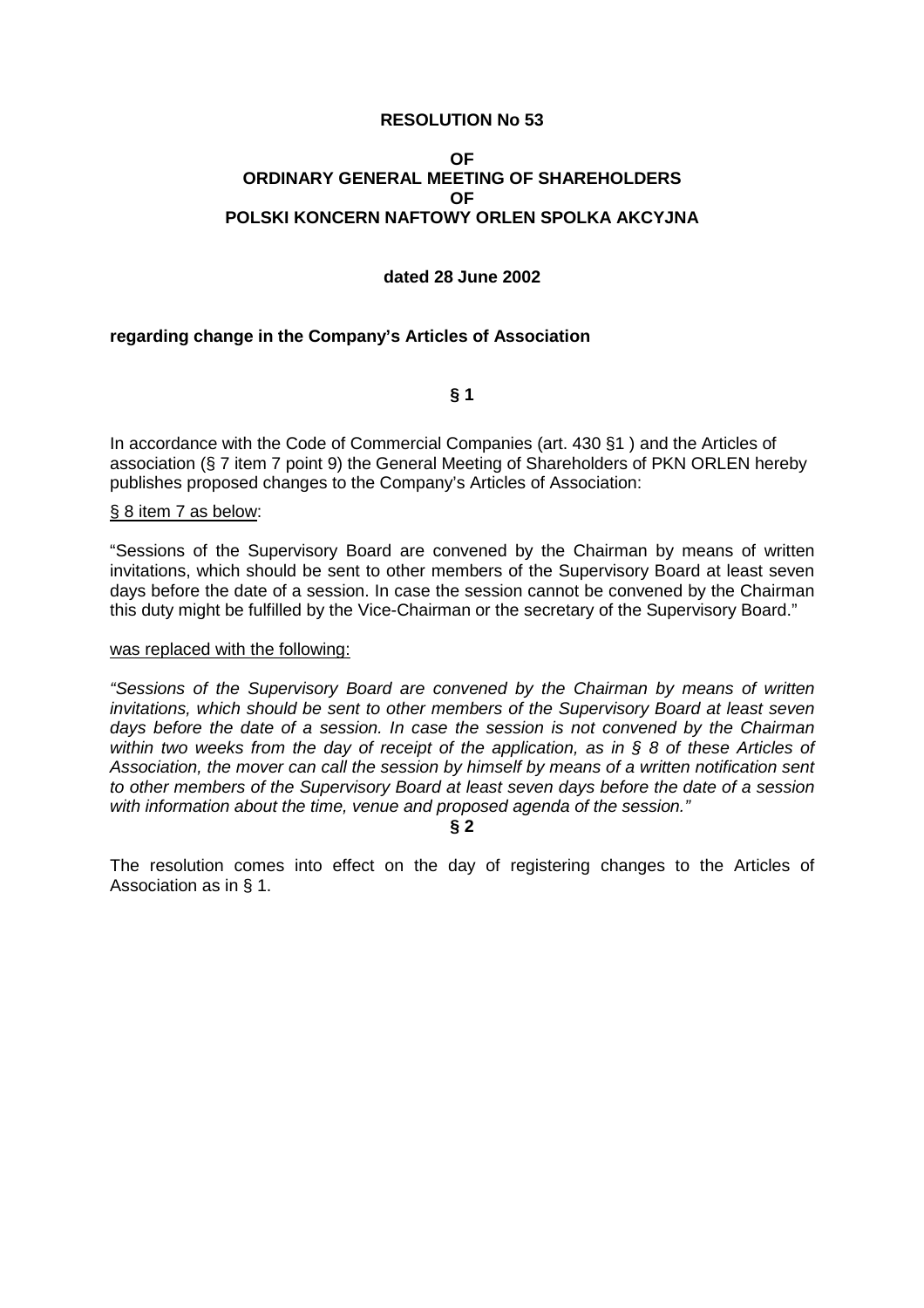## **OF ORDINARY GENERAL MEETING OF SHAREHOLDERS OF POLSKI KONCERN NAFTOWY ORLEN SPOLKA AKCYJNA**

## **dated 28 June 2002**

## **regarding change in the Company's Articles of Association**

**§ 1** 

In accordance with the Code of Commercial Companies (art. 430 §1 ) and the Articles of association (§ 7 item 7 point 9) the General Meeting of Shareholders of PKN ORLEN hereby publishes proposed changes to the Company's Articles of Association:

#### §8 item 11 point 2 as below:

"establishing the principles for employment of the Management Board members"

was replaced with the following:

"representing the Company in contracts with the Management Board, including their contracts of employment"

**§ 2**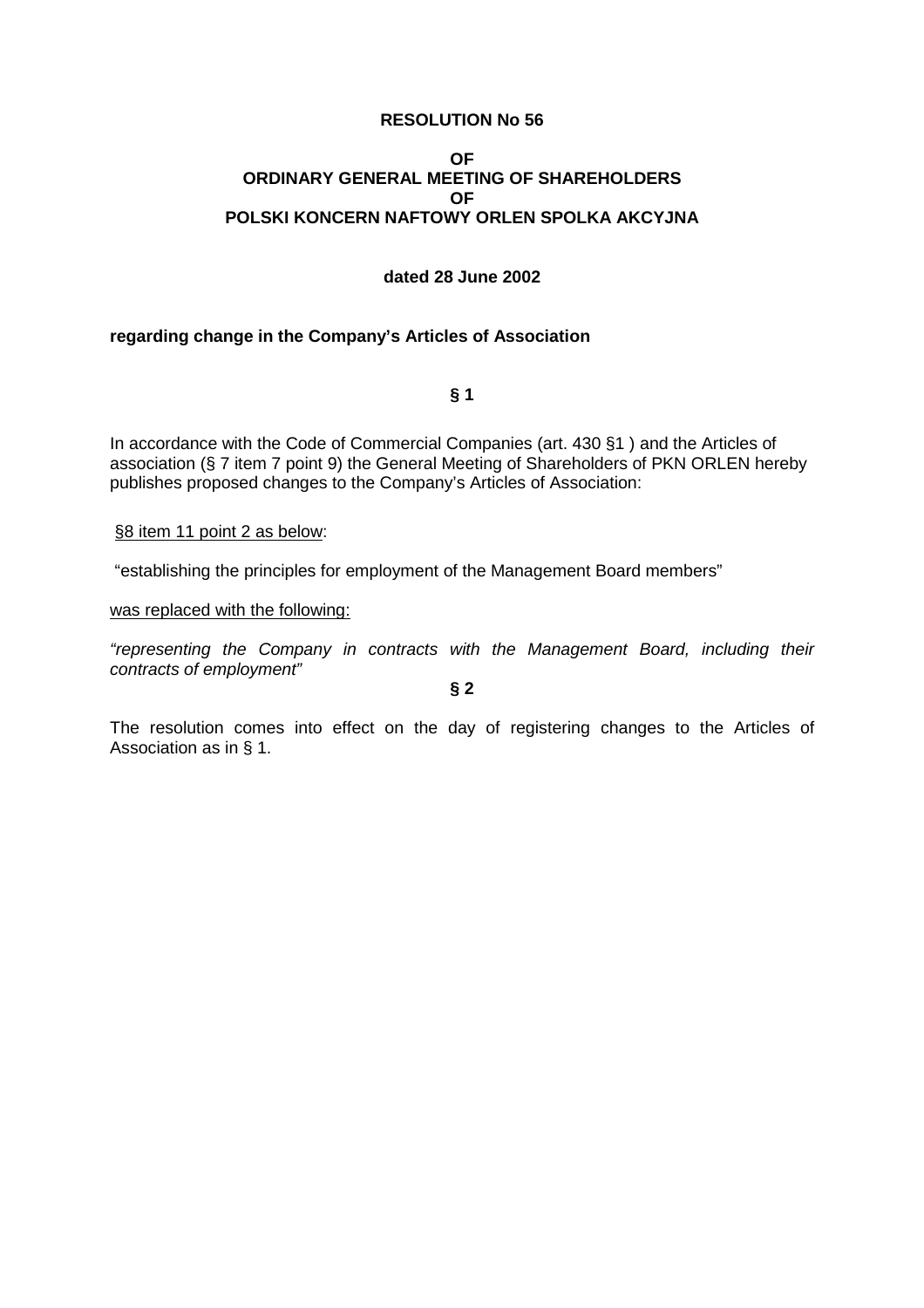## **OF ORDINARY GENERAL MEETING OF SHAREHOLDERS OF POLSKI KONCERN NAFTOWY ORLEN SPOLKA AKCYJNA**

## **dated 28 June 2002**

## **regarding change in the Company's Articles of Association**

**§ 1** 

In accordance with the Code of Commercial Companies (art. 430 §1 ) and the Articles of association (§ 7 item 7 point 9) the General Meeting of Shareholders of PKN ORLEN hereby publishes proposed changes to the Company's Articles of Association:

## § 8 item 11 point 6 as below:

"reviewing the financial statement in respect of its correctness both with books and documents and actual state; reviewing the Management Board report, as well as motions from the Management Board on the allocation of profit and coverage of losses, and submitting an annual report on the results of the above reviews to the General Meeting of Shareholders "

#### was replaced with the following:

"assessment of the financial statement in respect of its accuracy both with books, documents and actual state; assessment of the Management Board report, as well as motions from the Management Board on the allocation of profit and coverage of loss, and the submission in writing of an annual report on the results of the above assessments to the General Meeting of Shareholders"

#### **§ 2**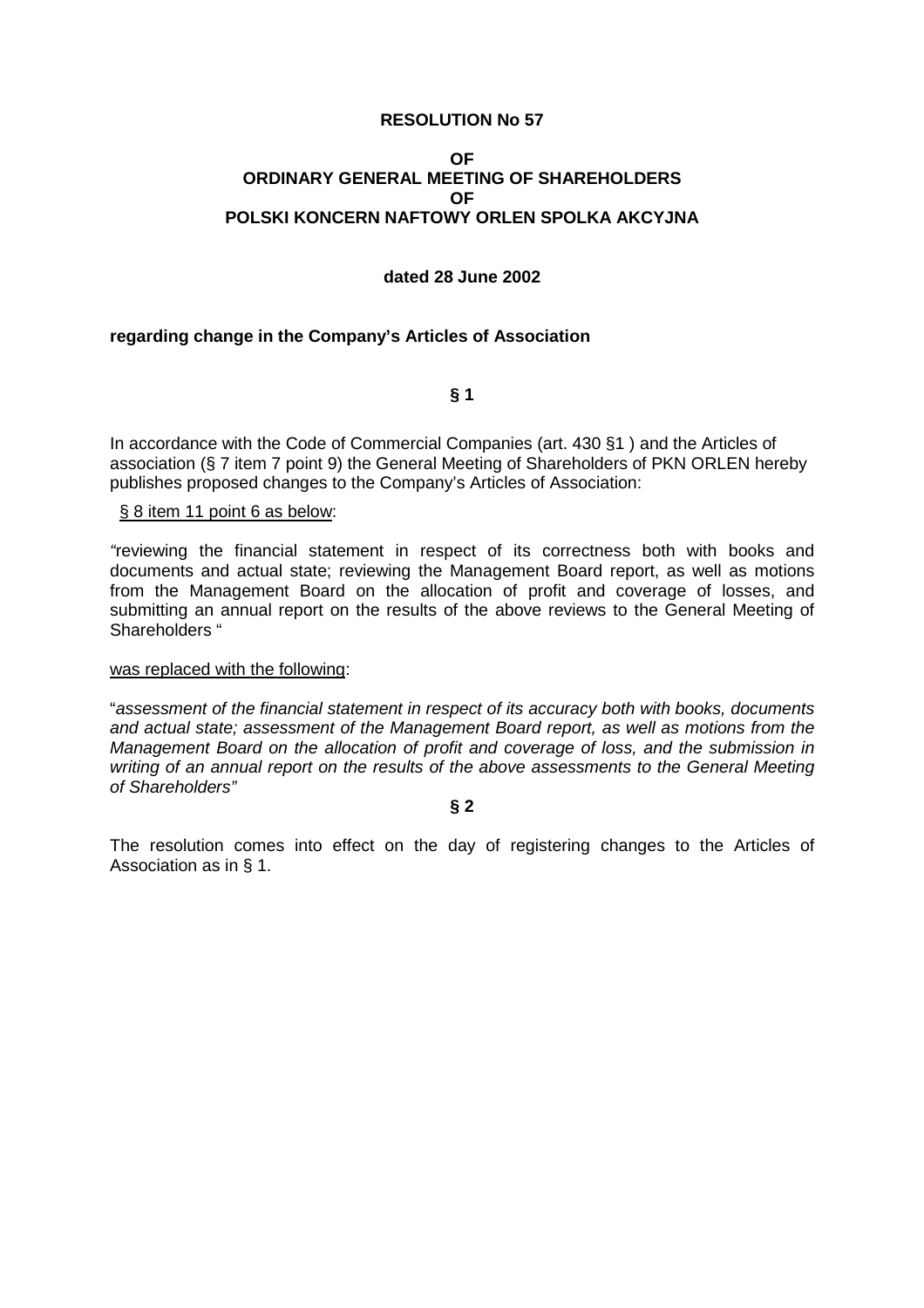## **OF ORDINARY GENERAL MEETING OF SHAREHOLDERS OF POLSKI KONCERN NAFTOWY ORLEN SPOLKA AKCYJNA**

## **dated 28 June 2002**

## **regarding change in the Company's Articles of Association**

**§ 1** 

In accordance with the Code of Commercial Companies (art. 430 §1 ) and the Articles of association (§ 7 item 7 point 9) the General Meeting of Shareholders of PKN ORLEN hereby publishes proposed changes to the Company's Articles of Association:

## § 8 item 13 as below:

"Until the General Meeting of Shareholders approves the financial statements for the financial year 2005 resolutions on granting consent to perform activities mentioned in item 12 point 2 of this article in order to be passed require voting "for" by the member appointed by the State Treasury."

## was replaced with the following:

"Until the General Meeting\* approves the financial statements for the financial year 2005, resolutions on granting consent to perform the activities mentioned in item 12 point 2 of this article need to be voted "for" by the member appointed by the State Treasury in order to be passed."

\*not applicable in English version - new Code of Commercial Companies replaces "the General Meeting of Shareholders" with the term "General Meeting", however for clarity reasons the term "the General Meeting of Shareholders" is used in this document and in all draft resolutions)

**§ 2** 

The resolution comes into effect on the day of registering changes to the Articles of Association as in § 1.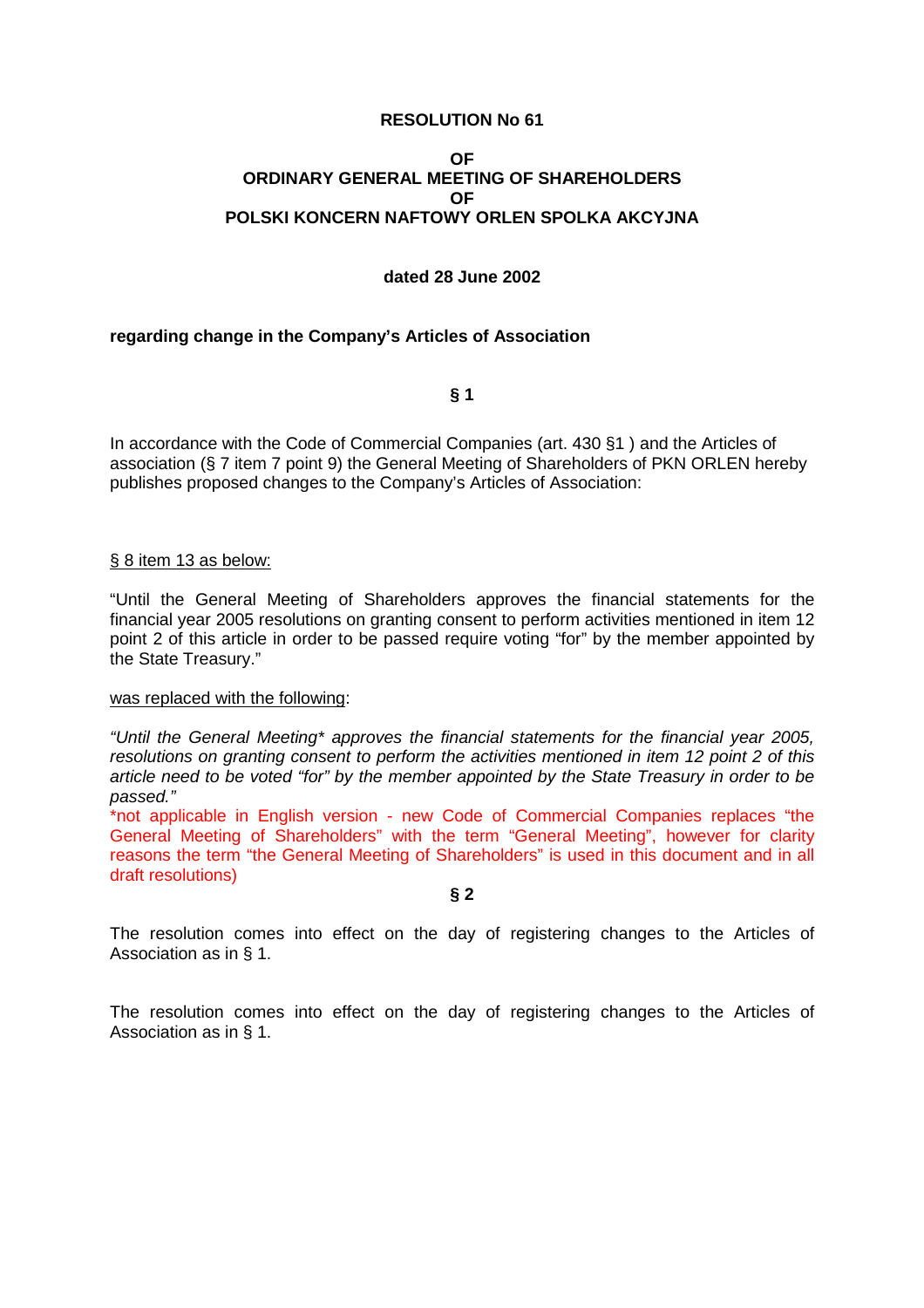## **OF ORDINARY GENERAL MEETING OF SHAREHOLDERS OF POLSKI KONCERN NAFTOWY ORLEN SPOLKA AKCYJNA**

## **dated 28 June 2002**

#### **regarding approval of the Company's Articles of Association.**

#### **§ 1**

In accordance with the Code of Commercial Companies (art. 430 §1 ) and the Articles of association (§ 7 item 7 point 9), having considered changes to the Articles of Association approved by the General Meeting of Shareholders of PKN ORLEN S.A., the General Meeting of Shareholders hereby decides to approve the unified text of the Company's Articles of Association (attached to this resolution):

## **§ 2**

The resolution comes into effect on condition that resolutions of the General Meeting of Shareholders of PKN ORLEN S.A. regarding changes to the Company's Articles of Association passed on 28 June 2002 are registered (as in art. 89 of the Civil Code).

The unified text of the Articles of Association shall be released shortly.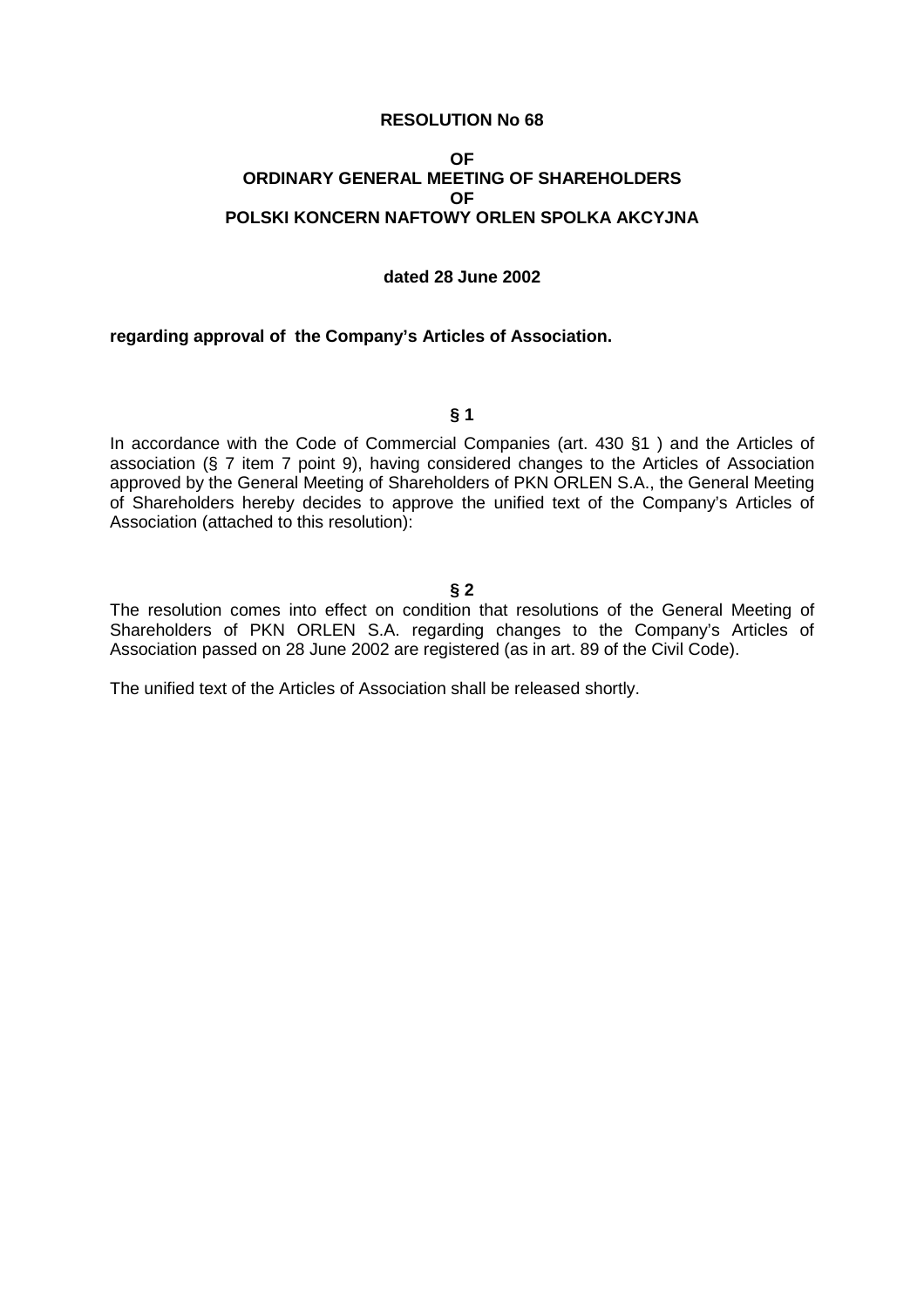## **OF ORDINARY GENERAL MEETING OF SHAREHOLDERS OF POLSKI KONCERN NAFTOWY ORLEN SPOLKA AKCYJNA**

## **dated 28 June 2002**

## **regarding changes to the Constitution of General Meeting of Shareholders**

**§ 1** 

## 1. § 1 item 1 as below:

Calling and preparing the General Meeting of Shareholders is exercised under conditions and course of action set in the Commercial Code and the Articles of Association. To be replaced with the following

"Calling and preparing the General Meeting of Shareholders is exercised under conditions and course of action set in the Code of Commercial Companies and the Articles of Association."

#### 2. § 1 item 2 as below:

Proceedings of General Meeting of Shareholders are under regulations of the Commercial Code, Law on Public Trading of Securities, the Articles of Association and the hereby **Constitution** 

## To be replaced with the following:

Proceedings of General Meeting of Shareholders are under regulations of the Code of Commercial Companies, Law on Public Trading of Securities, the Articles of Association and the hereby Constitution.

#### 3. § 2 item 8 as below:

General Meeting of Shareholders - General Meeting of Shareholders of the Company

## To be replaced with the following:

General Meeting of Shareholders - General Meeting of Shareholders of Polski Koncern Naftowy ORLEN S.A.

## 4. § 3 point 2 sub-point b as below:

their addresses

#### to be replaced with the following:

"their addresses, however natural persons can provide an address for service instead of home address."

5. In §3 item 4 as below to be deleted: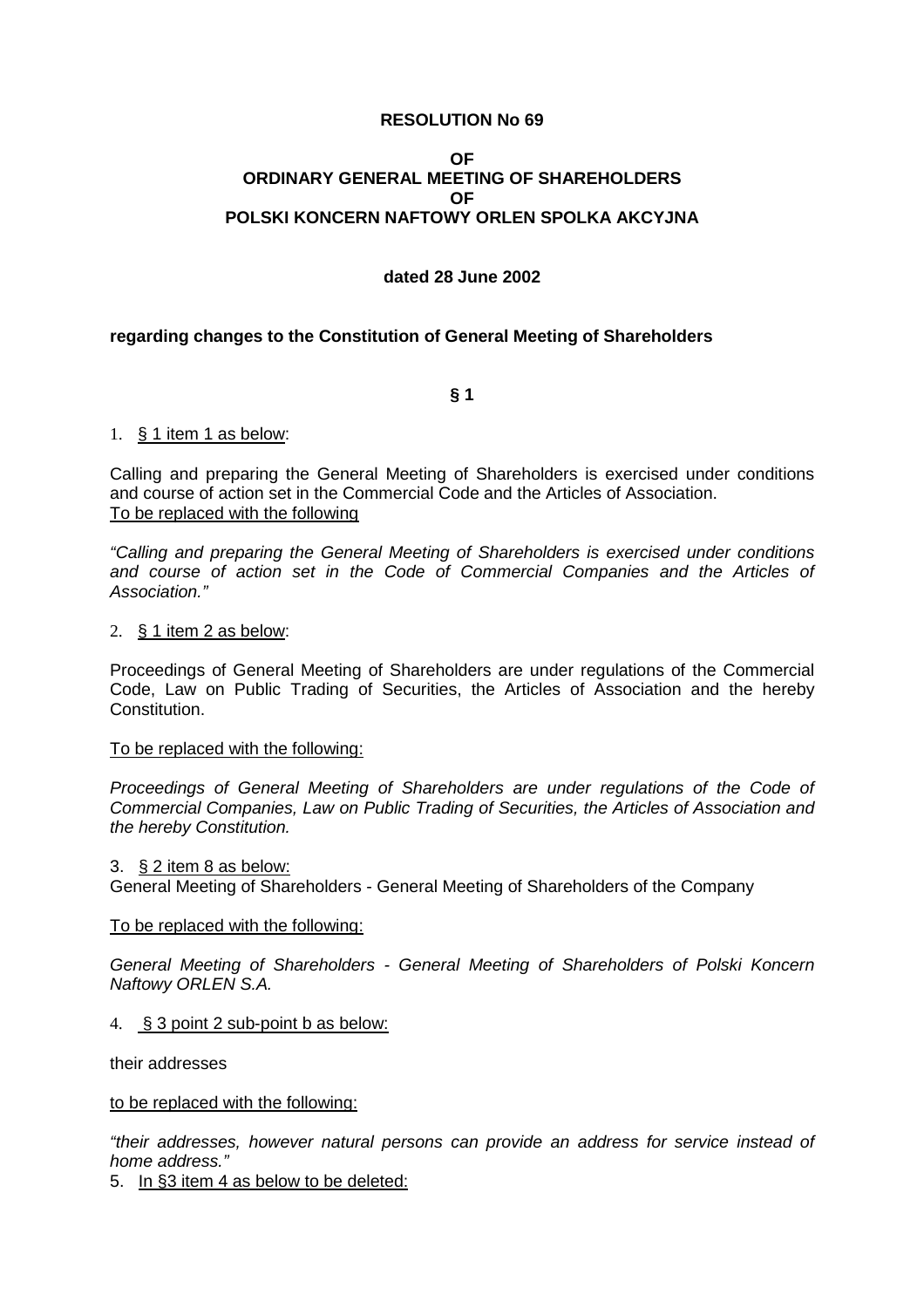Four (4) days prior to General Meeting of Shareholders Depositary submits to the Management Board a list of owners of Depositary Receipts that had instructed Depositary as for the voting at General Meeting of Shareholders together with the number of Depositary Receipts with relation to which they'd forwarded the instructions.

## 6. In § 7 numeration of paragraphs changes as below:

item 5 to become item 4; item 6 to become item 5; item 7 to become item 6; item 8 to become item 7; item 9 to become item 8.

## 7. § 4 item 1 as below:

General Meeting of Shareholders is to be opened by the Chairman of the Supervisory Board or his deputy. In case of their absence the Meeting will be opened by any member of the Supervisory Board.

## To be replaced with the following:

"General Meeting of Shareholders is to be opened by the Chairman of the Supervisory Board or his deputy. In case of their absence, the Meeting will be opened either by the President of the Management Board or a person appointed by the Management Board."

## 8. In § 5 item 3 as below to be deleted:

After closing the list of candidates to be appointed the Chairman, the person opening General Meeting of Shareholders will order signing the roll by the participants of General Meeting of Shareholders, then he/she will put his/her signature on the roll and announce a number of shareholders (or their representatives) taking part in General Meeting of Shareholders. He/she will also announce a number of votes to which particular shareholders are entitled and after this he/she will order the voting.

## 9. § 5 item 4 as below:

The way the Chairman is voted proceeds with alphabetical order. Each candidate is voted separately. This candidate who received the biggest number of "for" votes is appointed the Chairman.

## To become item 3 and be given the following wording:

"The Chairman is voted in a secret voting. Each candidate is voted separately and in alphabetical order. This candidate who receives the biggest number of "for" votes is appointed Chairman, with the restriction that the Chairman appointment resolution should be passed with an absolute majority of votes."

## 10 In § 5 item 5 becomes item 4.

# 11 In § 5 item 6 as below to be deleted:

Should there be only one candidate the appointment can be executed by acclamation. In such a case item 3 § 5 is not effective.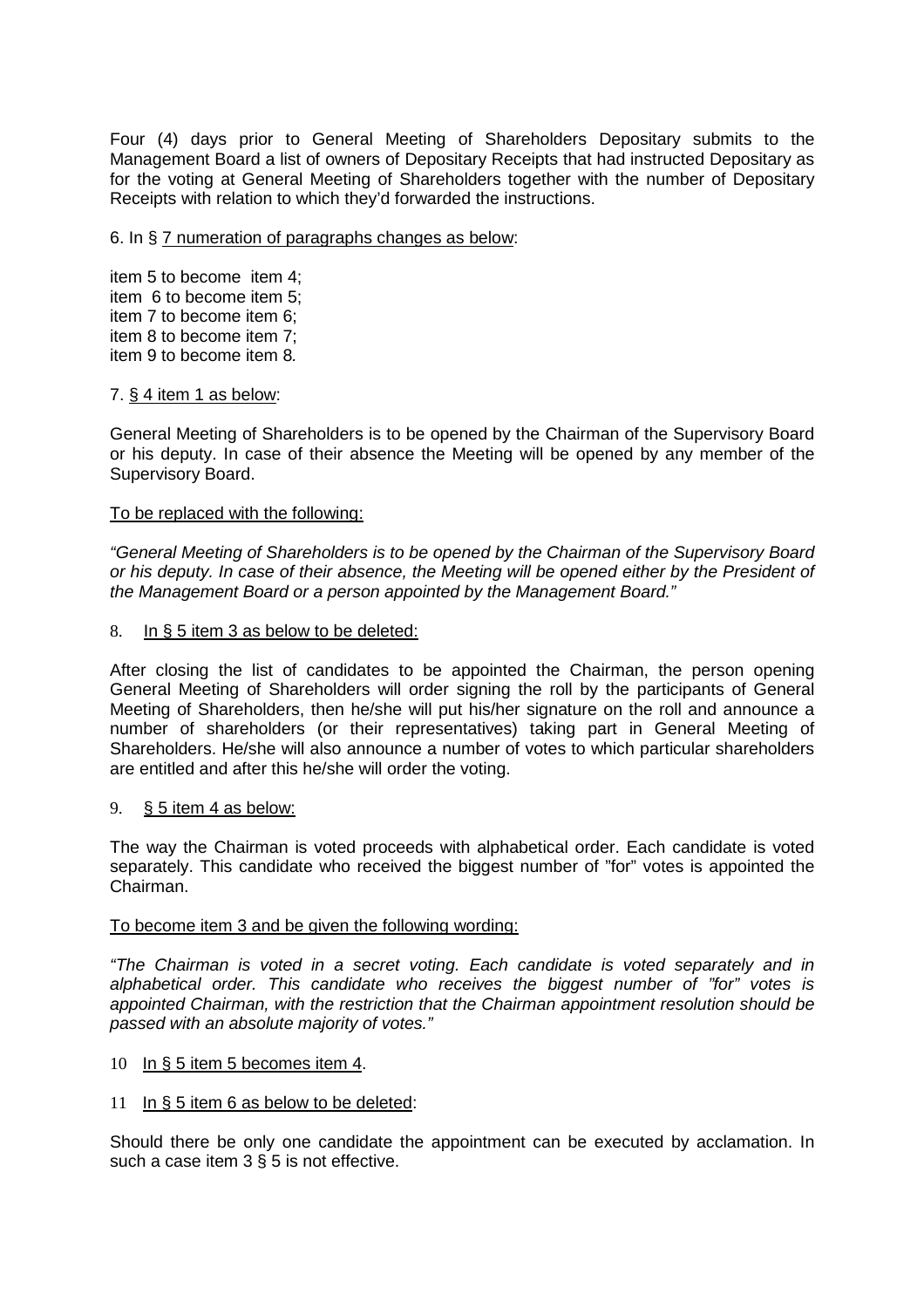12 In § 6 item 3 as below to be deleted:

The Chairman bears full responsibility for his decisions made during General Meeting of Shareholders. Decisions of the Chairman are final and participants of General Meeting of Shareholders cannot appeal against such decisions to General Meeting of Shareholders.

Therefore item 4, § 6 becomes item 3.

13 In § 7: Item 4 becomes 7 Item 5 becomes 8

## 14 In § 7 item 4 to be added as below:

Following a motion of shareholders having one tenth of the initial capital represented at the General Meeting of Shareholders, the register of participants should be checked by a specially appointed commission made of at least three members. Proposers of such motion have a right to appoint one member of this commission.

## 15 In § 7 item 5 to be added as below:

Every participant of the General Meeting of Shareholders has a right to propose one candidate to be included in the minutes. The proposed candidates shall be enrolled on the list of candidates after their prior agreement.

## 16 In § 7 item 6 to be added as below:

"Candidates are voted in a secret voting. Each candidate is voted separately and in alphabetical order. Candidates who received the biggest number of "for" votes are appointed, with the restriction that the appointment resolution should be passed with an absolute majority of votes."

## 17. § 8 item 1, sub-point 'a' as below:

Candidates to the Vote Counting Commission are proposed by the Chairman and voted en block. Upon request of any participant of the General Meeting of Shareholders the election of the Vote Counting Commission follows the procedure as defined below.

## To be replaced with the following:

Candidates to the Vote Counting Commission are proposed by the Chairman and voted en block in a secret voting. Resolutions regarding election should be passed with an absolute majority of votes. Upon the request of any participant of the General Meeting of Shareholders the election of the Vote Counting Commission follows the procedure as defined below."

## 18 § 8 item 3 as below:

The way the candidates are voted proceeds with alphabetical order. Each candidate is voted separately. These candidates who received the biggest number of "for" votes are appointed the members of the Commission.

# To be replaced with the following:

"The way the candidates are voted proceeds in alphabetical order. Each candidate is voted separately in a secret voting. The candidates who receive the biggest number of "for" votes are appointed the members of the Commission, with the restriction that the appointment resolution should be passed with an absolute majority of votes."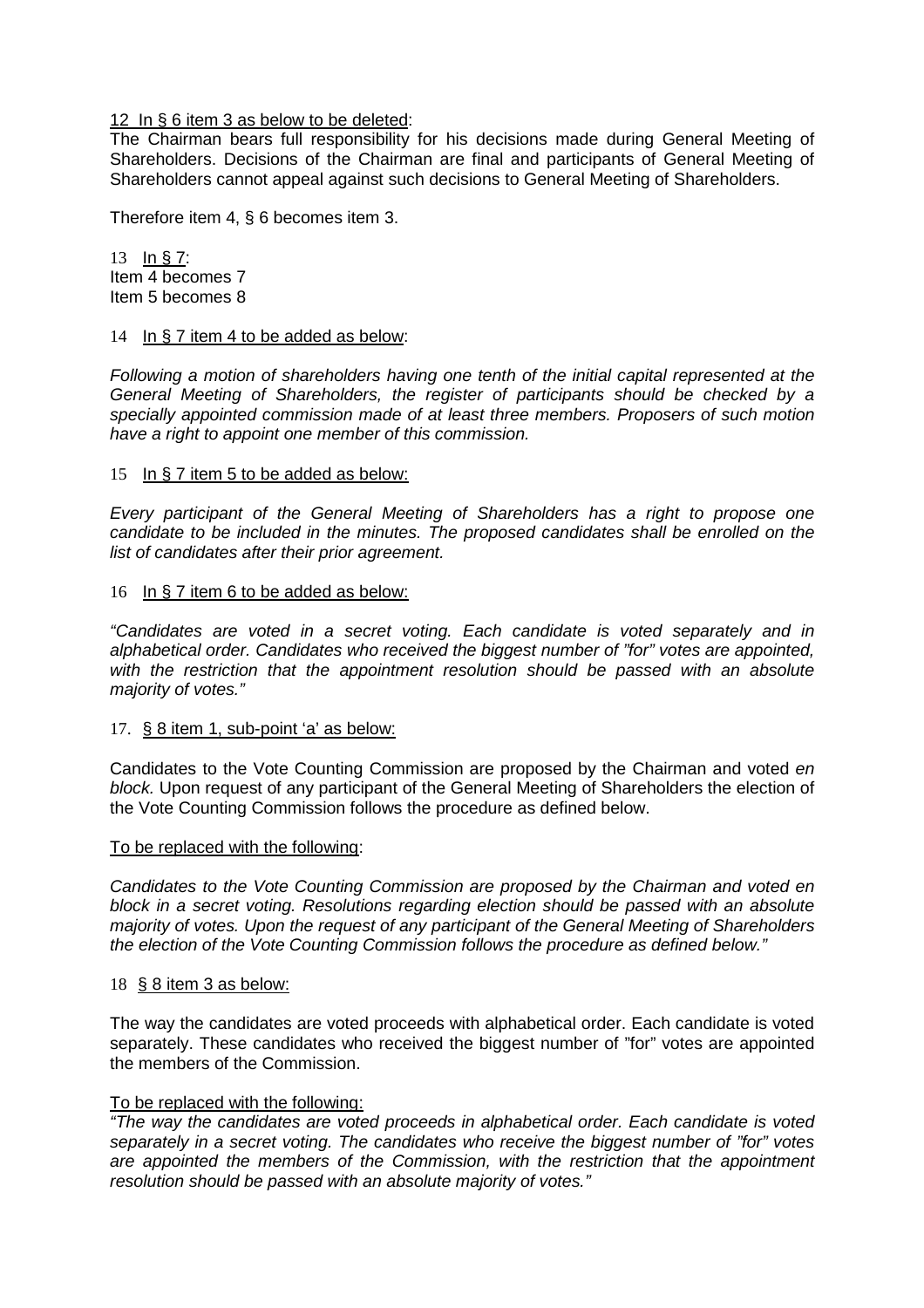# 19 § 9 item 1 as below:

No invitation is required for members of the Management and Supervisory Board (also nonshareholding members) to participate and take the floor at General Meeting of Shareholders.

# To be replaced with the following:

"No invitation is required for members of the Management and Supervisory Board (also nonshareholding members) to participate and take the floor at the General Meeting of Shareholders. Those members of the Management Board and the Supervisory Board, whose mandates expired before the date of the General Meeting of Shareholders and who were in office in a year for which the financial report and the Management Board's performance report are subject to approval by this ordinary General Meeting of Shareholders, can participate in this ordinary General Meeting of Shareholders."

# *20* § 10 item 1 as below:

General Meeting of Shareholders can pass a resolution deleting particular points from the agenda.

# To be replaced with the following:

General Meeting of Shareholders can pass a resolution deleting particular points from the agenda or a resolution amending order of the points on the agenda.

## 21 § 12 item 2, sub-point 'a' as below:

limitations, adjournment or closure of discussion

## to be replaced with the following:

## limitations, adjournment of discussion

# 22 § 13 item2 as below:

Voting is secret if:

- a) it considers the appointment or dismissal of members of the Management or Supervisory Board or liquidators,
- b) it considers proposals to call members of the Management or Supervisory Board or liquidators to account,
- c) it considers personal matters,
- d) only one participant of General Meeting of Shareholders wishes so

# To be replaced with the following:

## "Voting is secret if:

- a) it considers appointment or dismissal of members of the Company's authorities or liquidators.
- *b)* it considers proposals to call members of the Company's authorities or liquidators to account,
- *c)* it considers personal matters,
- *d)* only one participant of General Meeting of Shareholders wishes so
- 19 § 14 item 4 as below: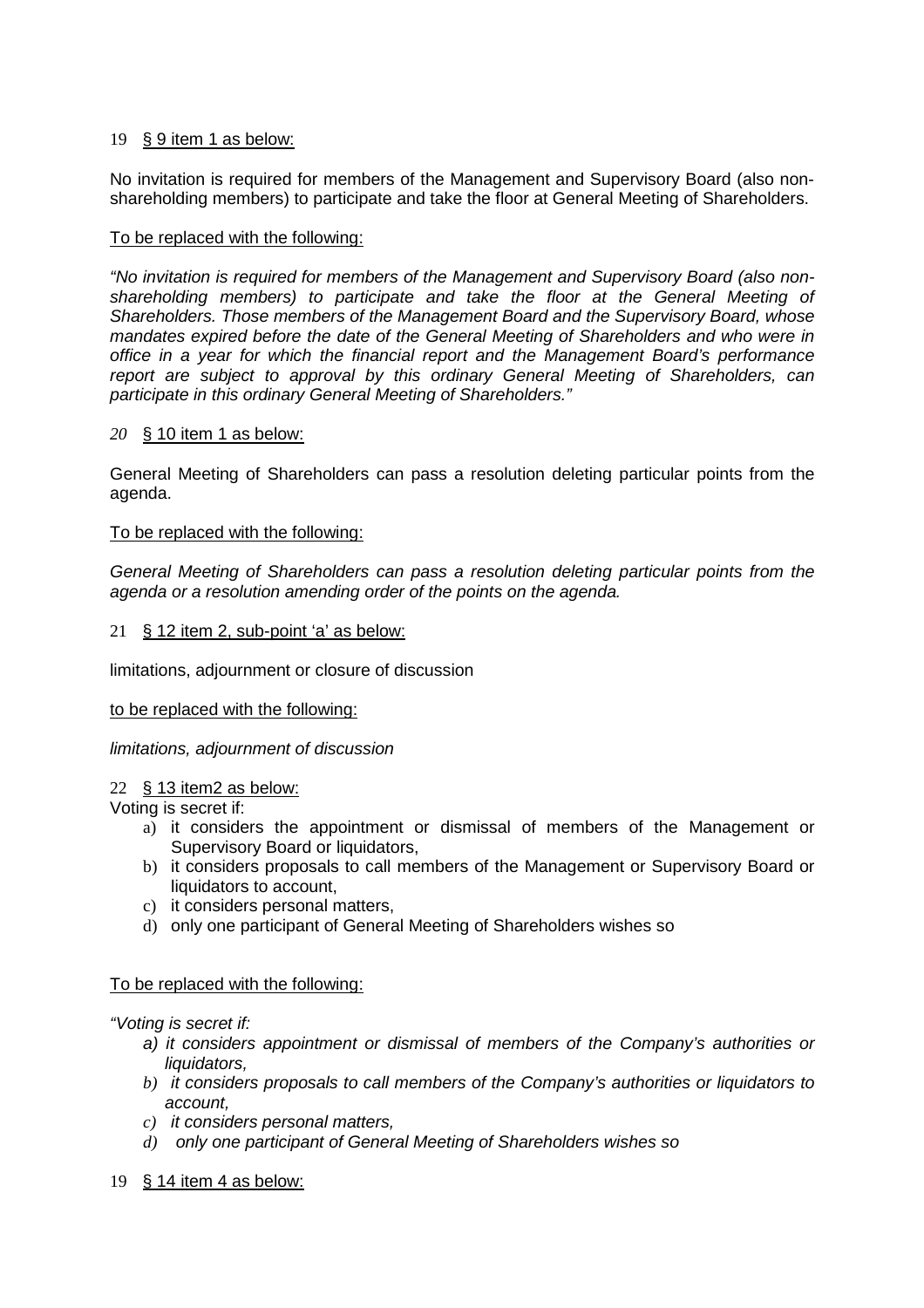The proposed candidates are enlisted onto three separate candidates' rolls, that is for the Supervisory Board chairman, members meeting the requirements stated in § 8 item 5 of the Articles of Association and the others. A candidate is enlisted after his prior consent to do so in writing, submitted to the Chairman or after his verbal declaration to the minutes stating his consent to be a candidate.

# To be replaced with the following:

"The proposed candidates are enlisted onto three separate candidate rolls, that is for the Supervisory Board Chairman, members meeting the requirements stated in § 8 item 5 of the Articles of Association and other members of the Supervisory Board. A candidate is enlisted after his prior consent to do so in writing, submitted to the Chairman or after his verbal declaration to the minutes stating his consent to be a candidate and that he meets the requirements stated in art. 18 of the Code of the Commercial Companies."

## 20 § 14 item 7 as below:

The candidate with the biggest number of "for" votes is appointed the Chairman of the Supervisory Board. The candidates appointed members of the Supervisory Board are those who within their lists mentioned in item 4 of § 14 received consecutive the biggest number of "for" votes within the number of the Supervisory Board members specified according to item 1 of § 14.

## To be replaced with the following:

The candidate with the biggest number of "for" votes is appointed the Chairman of the Supervisory Board. The candidates appointed members of the Supervisory Board are those who within their lists, mentioned in item 4 of this paragraph, received consecutively the biggest number of "for" votes within the number of the Supervisory Board members specified according to item 1 of this paragraph. Resolutions regarding appointments of the Chairman and other members of the Supervisory Board are passed with an absolute majority of votes."

# 21 § 14 item 8 as below:

In case candidates appointed to the Supervisory Board receive the same number of votes, the Chairman orders by-voting. The candidate with the biggest number of "for" votes is appointed.

## To be replaced with the following:

"In case approved candidates to the Supervisory Board receive the same number of votes, or do not receive required absolute majority of votes, the Chairman orders by-voting. The candidate with the biggest number of "for" votes is appointed, provided that the requirement of the absolute majority of votes is applied and respected."

## 22 § 16 as below:

Proceedings of General Meeting of Shareholders are recorded by the notary. The minutes of the Meeting should affirm legality of calling for General Meeting of Shareholders and affirm the Meeting's legal ability to pass resolutions. The minutes should also include suggested proposals, passed resolutions, number of votes given for particular resolution as well as objection. Evidence of General Meeting of Shareholders together with power of attorney and the roll should be attached to the minutes of the Meeting.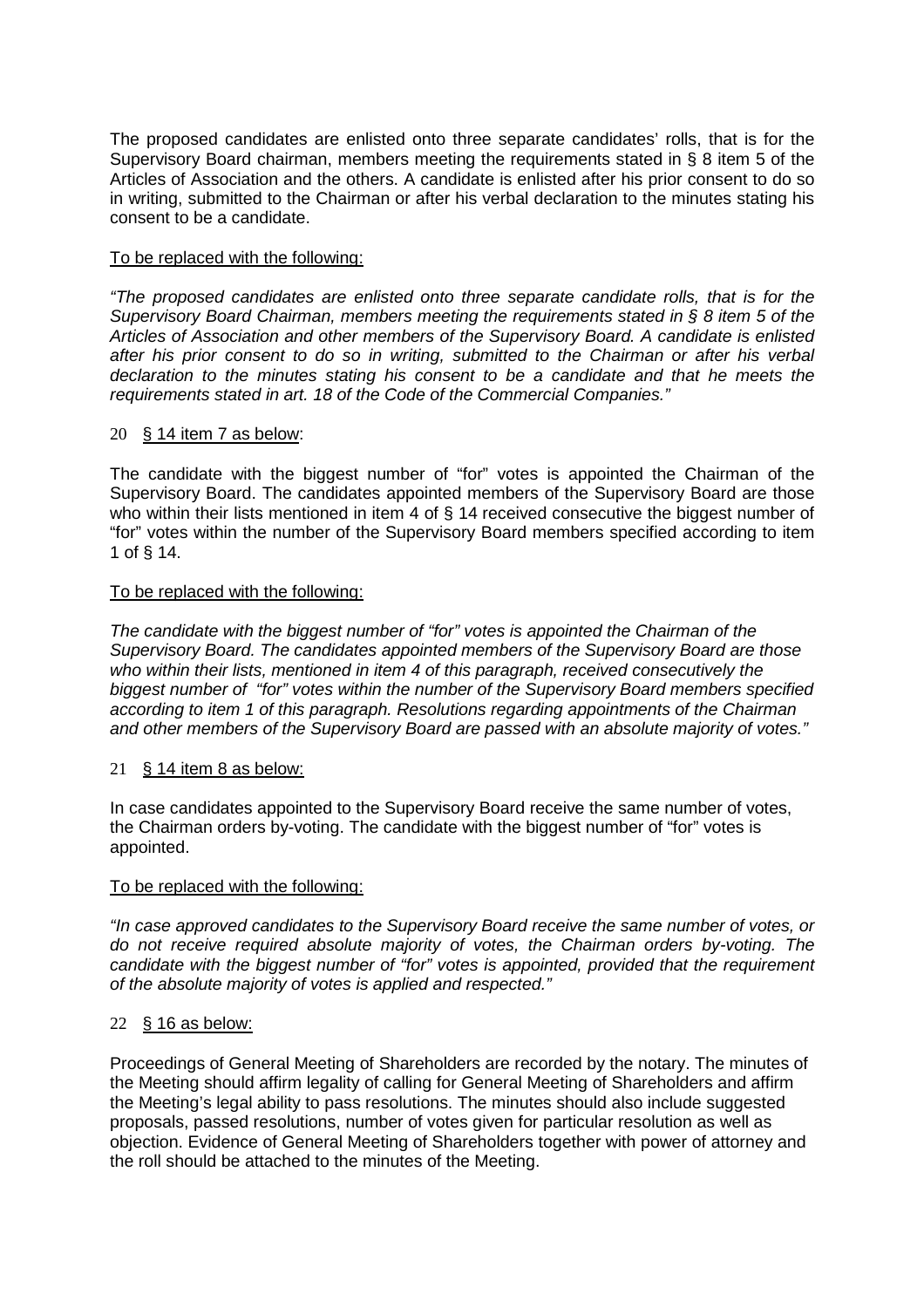## To be replaced with the following:

Proceedings of General Meeting of Shareholders are recorded by the notary. The minutes of the Meeting should affirm the legality of calling for General Meeting of Shareholders and affirm the Meeting's legal ability to pass resolutions. The minutes should also include suggested proposals and motions, passed resolutions, number of votes given for particular resolutions as well as objections. Evidence of calling for General Meeting of Shareholders together with the register signed by participants should be attached to the minutes of the **Meeting** 

# **§ 2**

The resolution comes into effect on the day of passing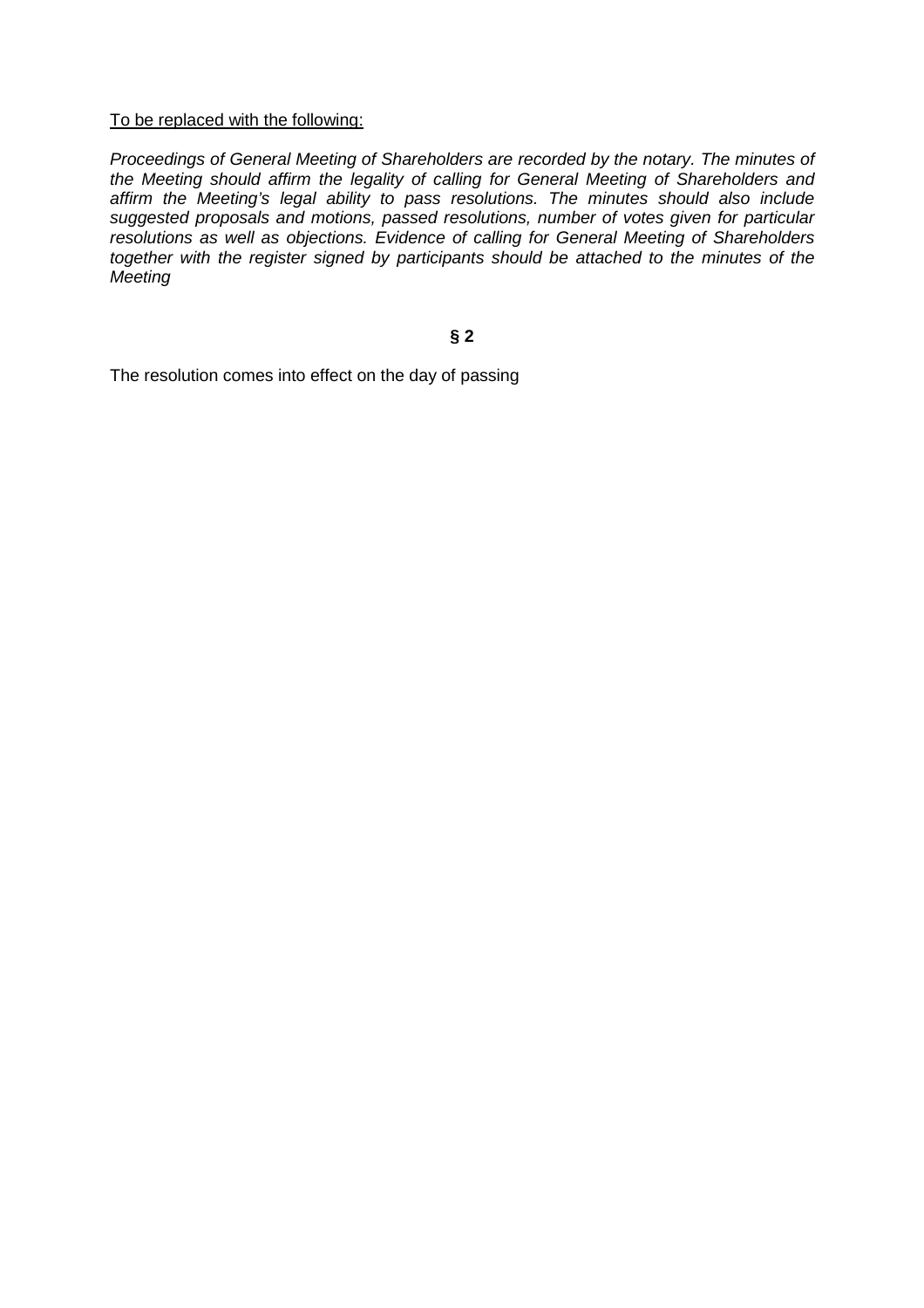#### **OF ORDINARY GENERAL MEETING OF SHAREHOLDERS OF POLSKI KONCERN NAFTOWY ORLEN SPOLKA AKCYJNA**

# **dated 28 June 2002**

## **regarding approval of the unified text of the Constitution of the General Meeting of Shareholders of PKN ORLEN S.A.**

In accordance with the Code of Commercial Companies (art. 395 § 5 ), having considered changes to the Constitution of the General Meeting of Shareholders of PKN ORLEN S.A. passed on 28 June 2002, the General Meeting of Shareholders hereby decides to approve the unified text of the Constitution of the General Meeting of Shareholders of PKN ORLEN S.A. (as attached to this resolution):

**§ 2**  The resolution comes into effect on the day of passing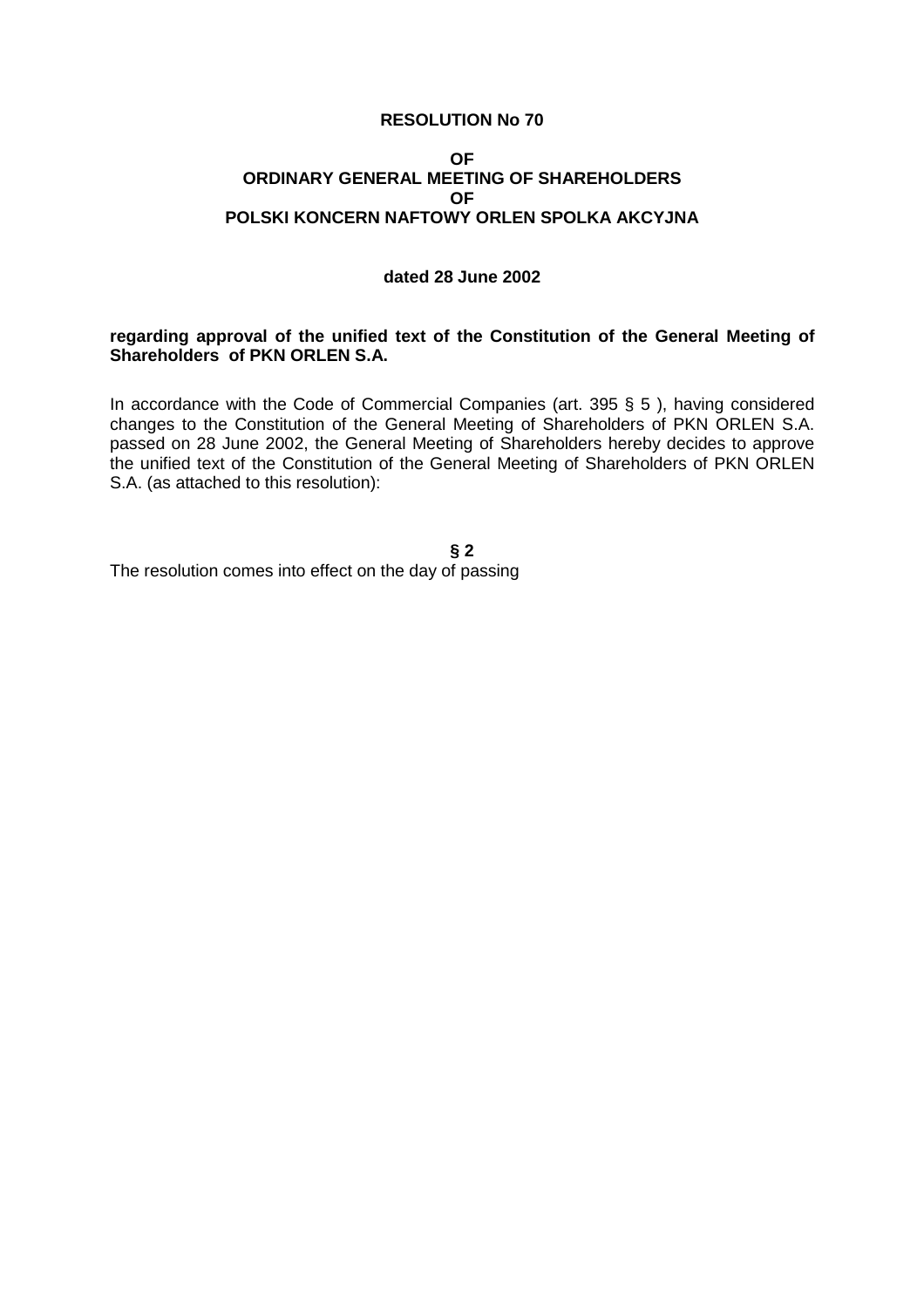## **RESOLUTION No 71 OF ORDINARY GENERAL MEETING OF SHAREHOLDERS OF POLSKI KONCERN NAFTOWY ORLEN SPOLKA AKCYJNA**

# **dated 28 June 2002**

**regarding the amendments to PKN ORLEN's Incentive Plan for the Mangement Board and managerial staff of the Company** 

Pursuant to Art. 393.5 of the Code of Commercial Companies, Art. 20 of the Bonds Act of June 29th 1995 (Dz. U. 2001 No. 120, item 1300), and § 7.7.12 of the Articles of Association, the Ordinary General Meeting of Shareholders of Polski Koncern Naftowy Orlen Spółka Akcyina resolves as follows:

Whereas:

- a) Pursuant to Resolution No. 8 of the Ordinary General Meeting of Shareholders of Polski Koncern Naftowy Orlen Spółka Akcyjna (hereinafter referred to as the "Company"), dated May 15th 2000, on the issue of Series A Bonds, an Executive Incentive Scheme was launched at the Company (hereinafter referred to as the "Incentive Scheme");
- b) The Incentive Scheme is executed through the issue by the Company of Series A Bonds convertible into Series D Shares;
- c) During the execution of the Incentive Scheme, i.e. in 2000-2002, the economic conditions significantly deteriorated both globally and in Poland;
- d) The deterioration of Poland's economic situation had an adverse effect on the financial results of publicly-traded companies and on the value of their shares listed on the Warsaw Stock Exchange, which was also true with respect to the Company stock;
- e) Following the fall in the price of the Company shares on the Warsaw Stock Exchange, the purchase price of Series A Bonds under the Incentive Scheme exceeds the average-stock exchange price of the Company shares;
- f) The structure of the Incentive Scheme, based on the no longer effective Polish Commercial Code, provided for significant limitations with respect to the convertibility of Series A Bonds into Series D Shares;
- g) Due to the purchase price of Series A Bonds being in excess of the market price of the Company shares as well as due to the limited convertibility of Series A Bonds, by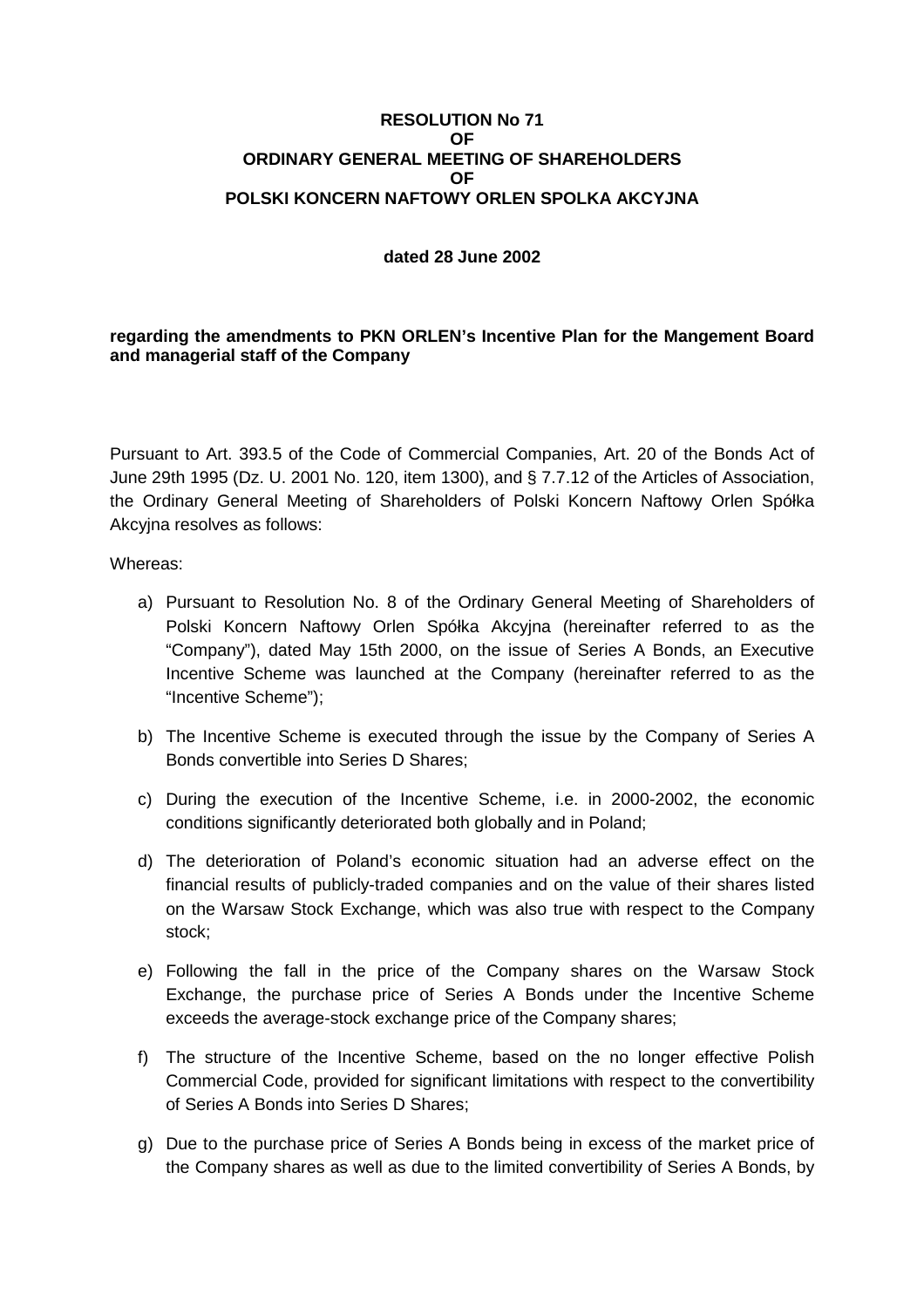the date of this Resolution no person entitled to purchase Series A Bonds has exercised their right to convert the Bonds;

- h) The General Meeting of Shareholders is of the opinion that in order to ensure high quality of the management in the Company and a stable composition of the Company's management staff, it is advisable to amend the current Incentive Scheme by introducing a new incentive plan based on different financial assumptions and on the provisions of the Polish Code of Commercial Companies under which the procedure for bonds' conversion is simplified (hereinafter referred to as the "New Incentive Scheme");
- i) Given the contemplated implementation of the New Incentive Scheme in the near future, it is justified that a change to the Company's existing Incentive Scheme be made possible, so that in 2003 the members of the Management Board and the management staff would not have to be offered Series A Bonds under the existing terms and conditions after the New Incentive Scheme has been implemented.

The General Meeting of Shareholders hereby resolves to amend Resolution No. 8 dated May 15th 2000 regarding the issue of Series A Bonds, adopted by the Ordinary General Meeting of Shareholders, pursuant to which the Incentive Scheme has been implemented at the Company.

§. 1

Subject to the provisions of §. 2 hereunder, the General Meeting of Shareholders hereby resolves to amend Resolution No. 8 dated May 15th 2000 regarding the issue of Series A Bonds, adopted by the Ordinary General Meeting of Shareholders, as follows:

- 1. To amend §. 1.4 of Resolution No. 8 dated May 15th 2000 adopted by the Ordinary General Meeting of Shareholders so that it would read as follows:
- "4. The Bonds will be divided into two pools, one of which will be earmarked for the members of the Management Board, while the other for the Eligible Persons. Each pool of the Bonds will be divided into two tranches. Under the Incentive Scheme the Bonds will be offered to the members of the Management Board and the Eligible Persons in 2001 and 2002 in such a manner that during each of these years one tranche from the pool earmarked for the members of the Management Board will be offered by the Trustee to the members of the Management Board, while the other tranche from the pool for the Eligible Persons will be offered to the Eligible Persons."
	- 2. To amend §. 2 of Resolution No. 8 dated May 15th 2000 adopted by the Company's Ordinary General Meeting of Shareholders by adding an additional paragraph 12a which reads as follows: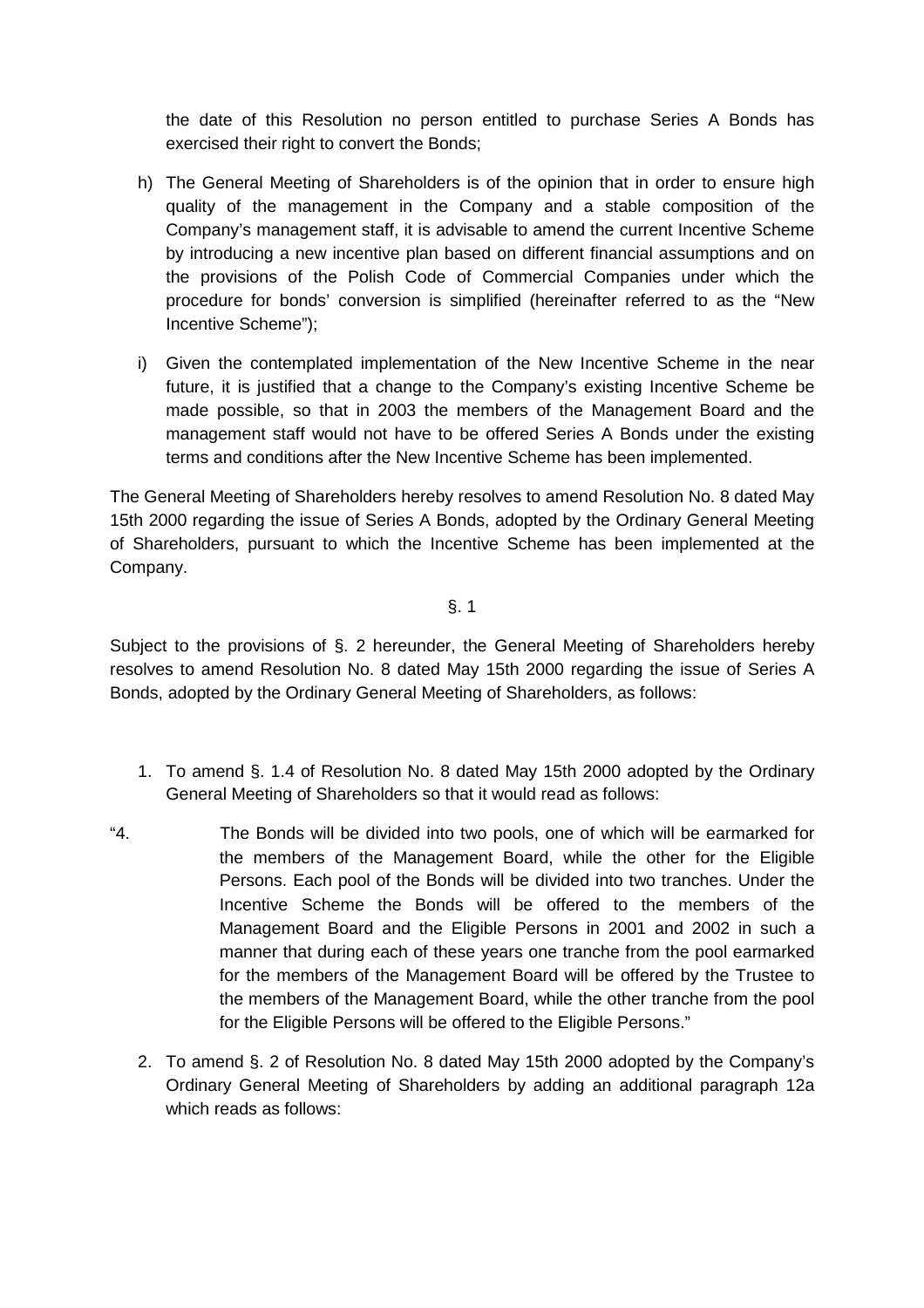"12a. The Trustee may offer the Bonds that have not been offered to the members of the Management Board and the Eligible Persons to be purchased by the Company at the issue price of the Bonds."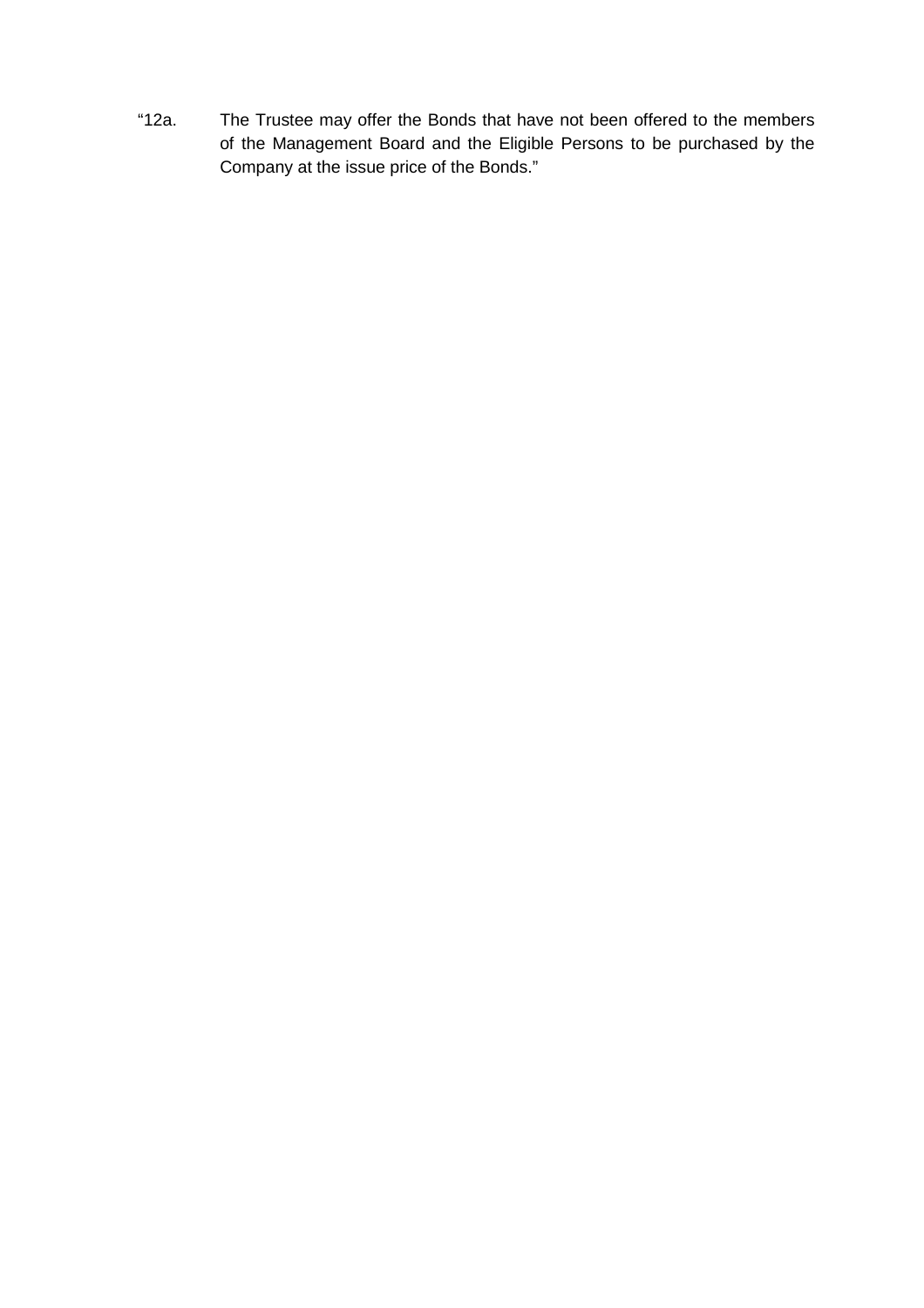- 1. This Resolution shall become effective provided that the following terms and conditions are fulfilled:
- (i) The Company's General Meeting of Shareholders not later than on the day on which the Ordinary General Meeting of Shareholders approving the Company's financial statements for the 2002 financial year is held - adopts a resolution regarding the introduction of the New Incentive Scheme and, further, adopts any other resolutions necessary for the implementation of the New Incentive Scheme;
- (iii) Assumptions of the New Incentive Scheme mentioned in the resolutions referred to in §. 2(i) above stipulate that all persons who would be offered the Bonds following the General Meeting of Shareholders approving the financial statements for the 2002 financial year under the Company's existing Incentive Scheme will be offered shares or bonds convertible into the Company's shares during the first phase of the New Incentive Scheme under the terms and conditions that will not be less favourable - taking into account all such terms and conditions - than would be the case if these persons were offered the Bonds following the General Meeting of Shareholders approving the financial statements for the 2002 financial year under the existing Incentive Scheme; and
- (iii) The Company obtains the consent of the Polish Securities and Exchange Commission for changing the information regarding the rules for the subscription for Series D Shares contained in the Issue Prospectus prepared in connection with the registration of these shares in public trading.

In the event that the terms and conditions referred to in §. 2.1 above are fulfilled, amendments to Resolution No. 8 dated May 15th 2000, adopted by the Ordinary General Meeting of Shareholders, referred to in §.1 hereunder, shall apply retroactively as of the date of the adoption of the Resolution.

## §. 3

In the event that the New Incentive Scheme is implemented within the timeframe referred to in §. 2(i) above, the General Meeting of Shareholders shall authorise and oblige the Company's Supervisory Board to introduce relevant amendments to the Rules for the Incentive Scheme approved by virtue of Resolution No. 107/III/00 dated June 13th 2000 adopted by the Supervisory Board and, further, it shall authorise the Company's Supervisory Board and Management Board to take any action necessary to have the amendments to the Incentive Scheme hereunder implemented.

Objection was raised with regard to the above resolution.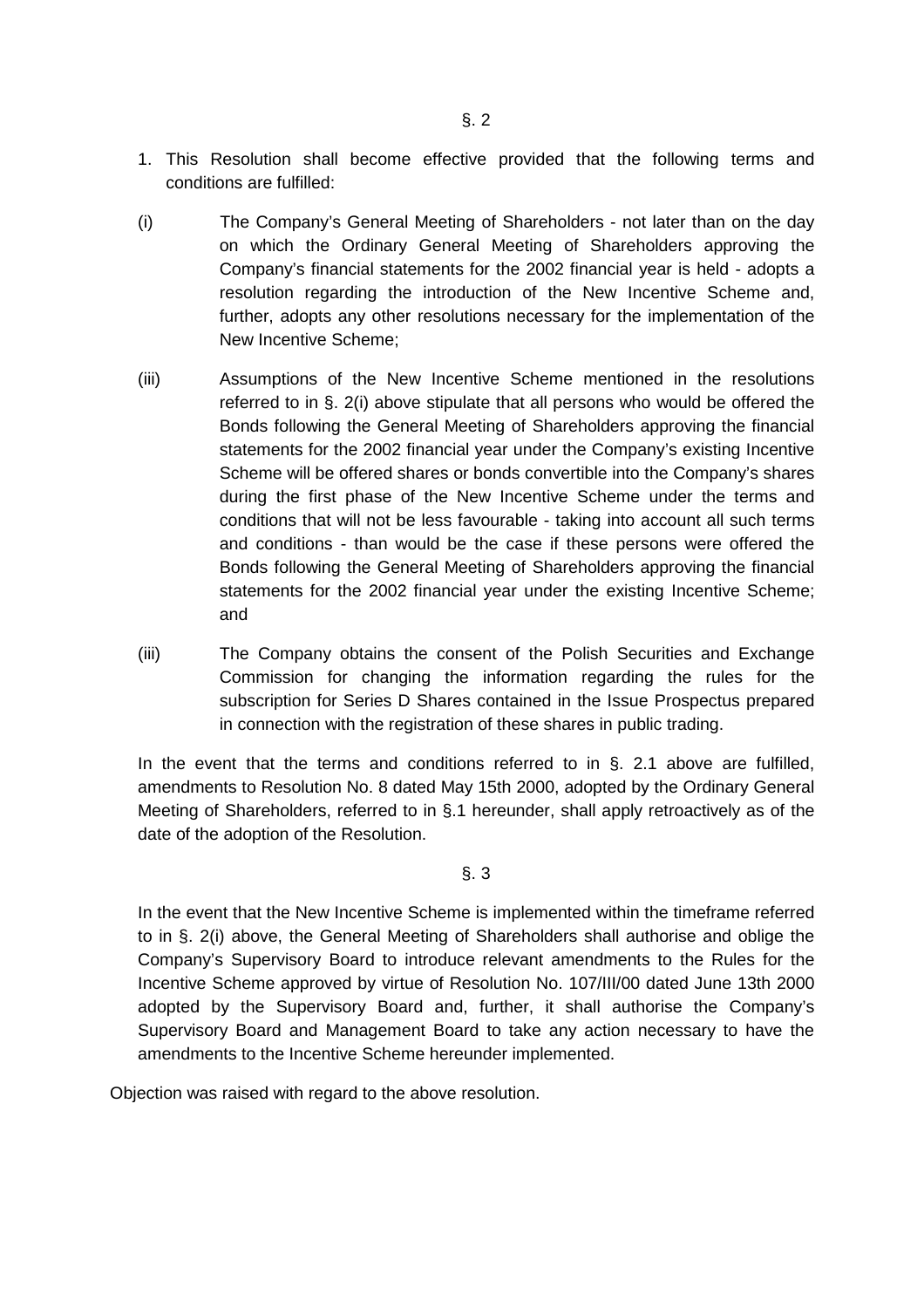## **RESOLUTION No 72 OF ORDINARY GENERAL MEETING OF SHAREHOLDERS OF POLSKI KONCERN NAFTOWY ORLEN SPOLKA AKCYJNA**

# **dated 28 June 2002**

**regarding dissmisal from the Supervisory Board of Polski Koncern Naftowy ORLEN S.A.** 

Under § 8 item 2 point 2 and § 8 item 3 of the Company's Articles of Association, the General Meeting of Shareholders of Polski Koncern Naftowy ORLEN S.A. decides:

 $§$  1

to recall Mr Andrzej Herman from the Supervisory Board of Polski Koncern Naftowy ORLEN S.A.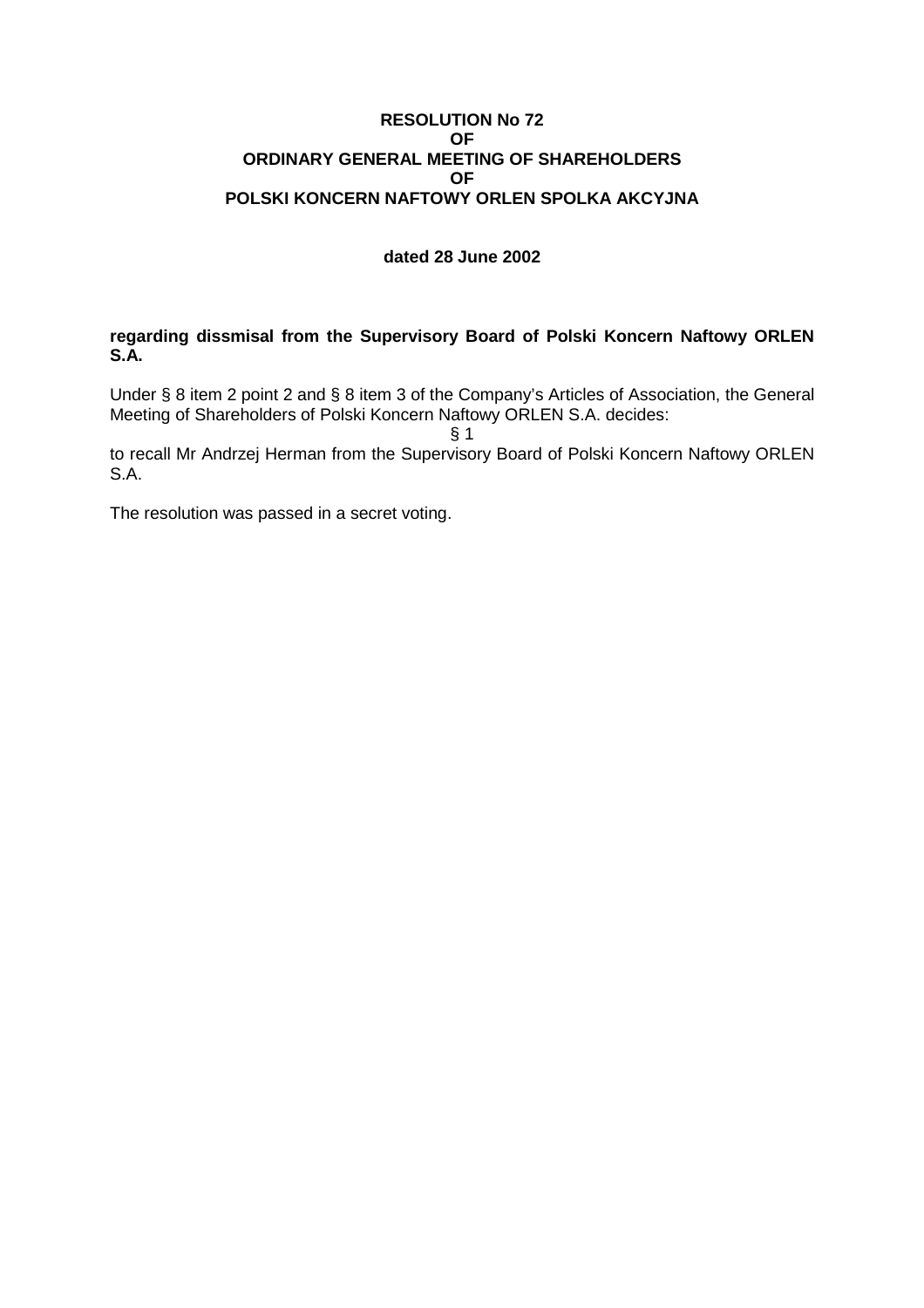## **RESOLUTION No 76 OF ORDINARY GENERAL MEETING OF SHAREHOLDERS OF POLSKI KONCERN NAFTOWY ORLEN SPOLKA AKCYJNA**

# **dated 28 June 2002**

**regarding dissmisal from the Supervisory Board of Polski Koncern Naftowy ORLEN S.A.** 

Under § 8 item 2 point 2 and § 8 item 3 of the Company's Articles of Association, the General Meeting of Shareholders of Polski Koncern Naftowy ORLEN S.A. decides:

 $§$  1

to recall Mr Krzysztof Kluzek from the Supervisory Board of Polski Koncern Naftowy ORLEN S.A.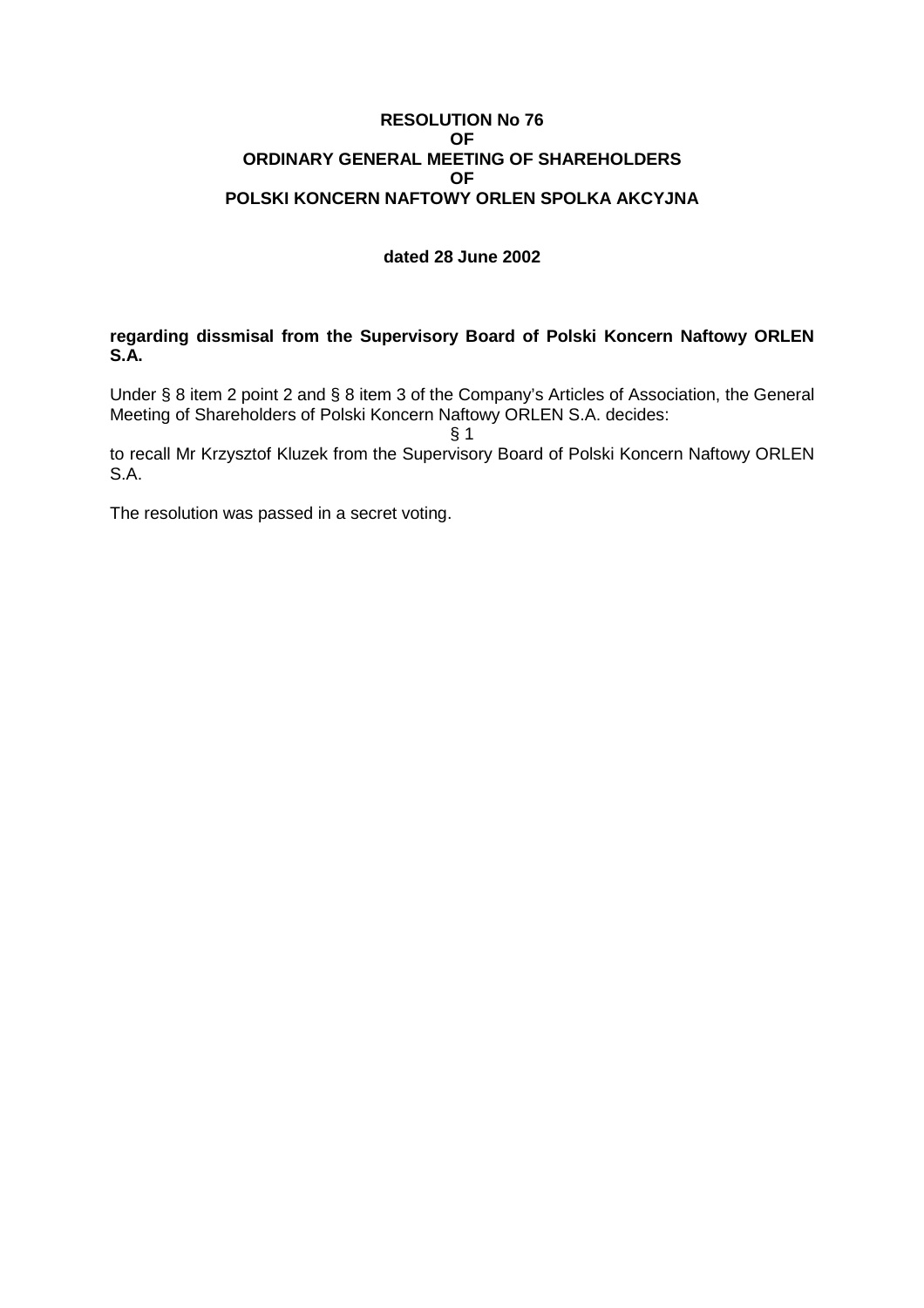## **RESOLUTION No 80 of ORDINARY GENERAL MEETING OF SHAREHOLDERS of POLSKI KONCERN NAFTOWY ORLEN SPOLKA AKCYJNA dated 28th June 2002**

regarding the establishment of the number of members of the Supervisory Board of PKN **ORLEN** 

§ 1

Acting under § 14, item 1 of the Constitution of the General Meeting of Shareholders of PKN ORLEN, the Ordinary General Meeting of Shareholders of PKN ORLEN establishes 9 member composition of the Supervisory Board of PKN ORLEN, including 2 members meeting requirements of § 8, Item 5 of the Company's Articles of Association.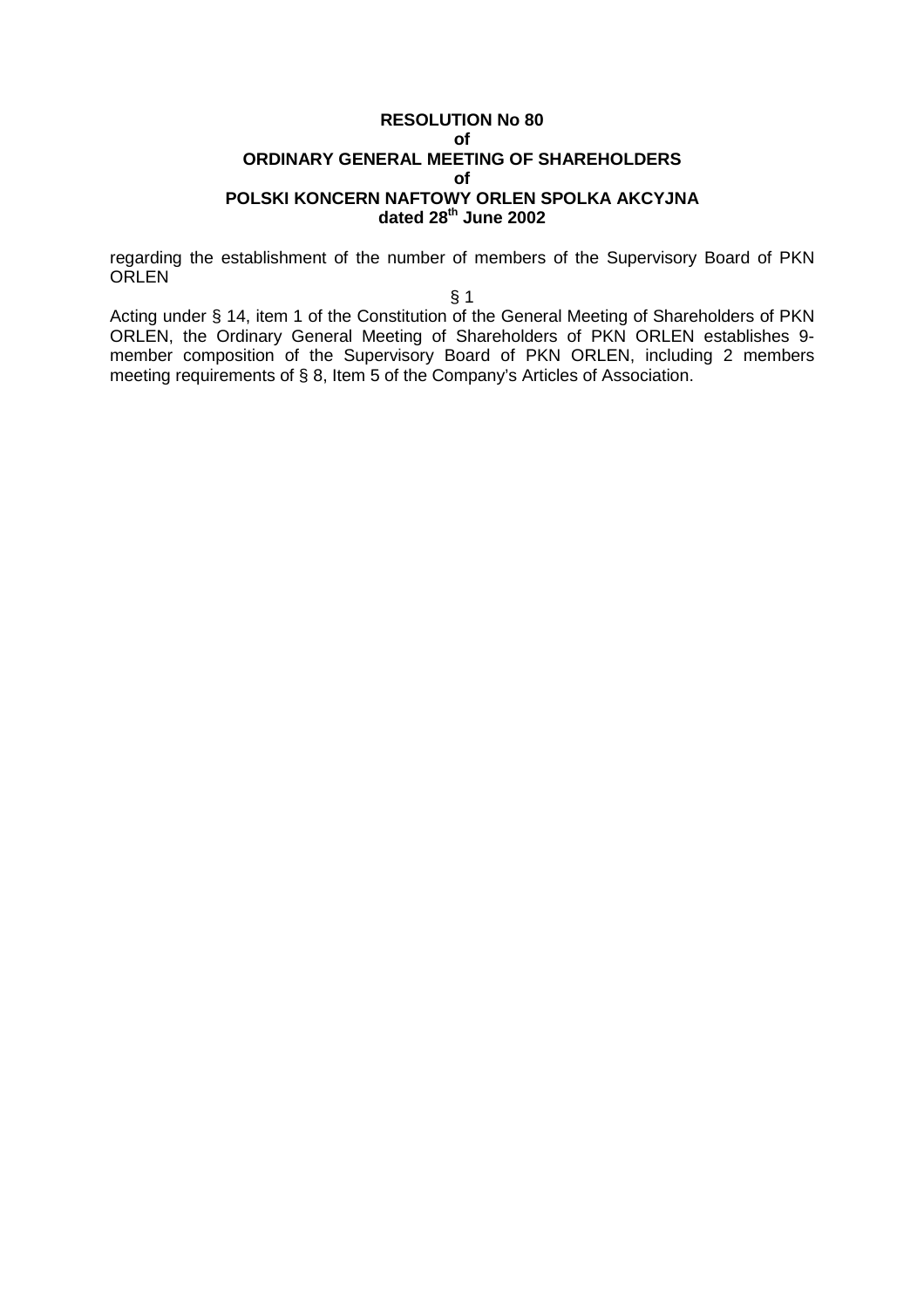## **RESOLUTION No 81 OF ORDINARY GENERAL MEETING OF SHAREHOLDERS OF POLSKI KONCERN NAFTOWY ORLEN SPOLKA AKCYJNA**

## **dated 28 June 2002**

## **regarding appointment to the Supervisory Board of Polski Koncern Naftowy ORLEN S.A.**

Under § 8 item 2 point 2 of the Company's Articles of Association, the General Meeting of Shareholders of Polski Koncern Naftowy ORLEN S.A. decides:

 $§ 1$ 

to appoint Mr Maciej Gierej for the position of the Chairman of the Supervisory Board of Polski Koncern Naftowy ORLEN S.A.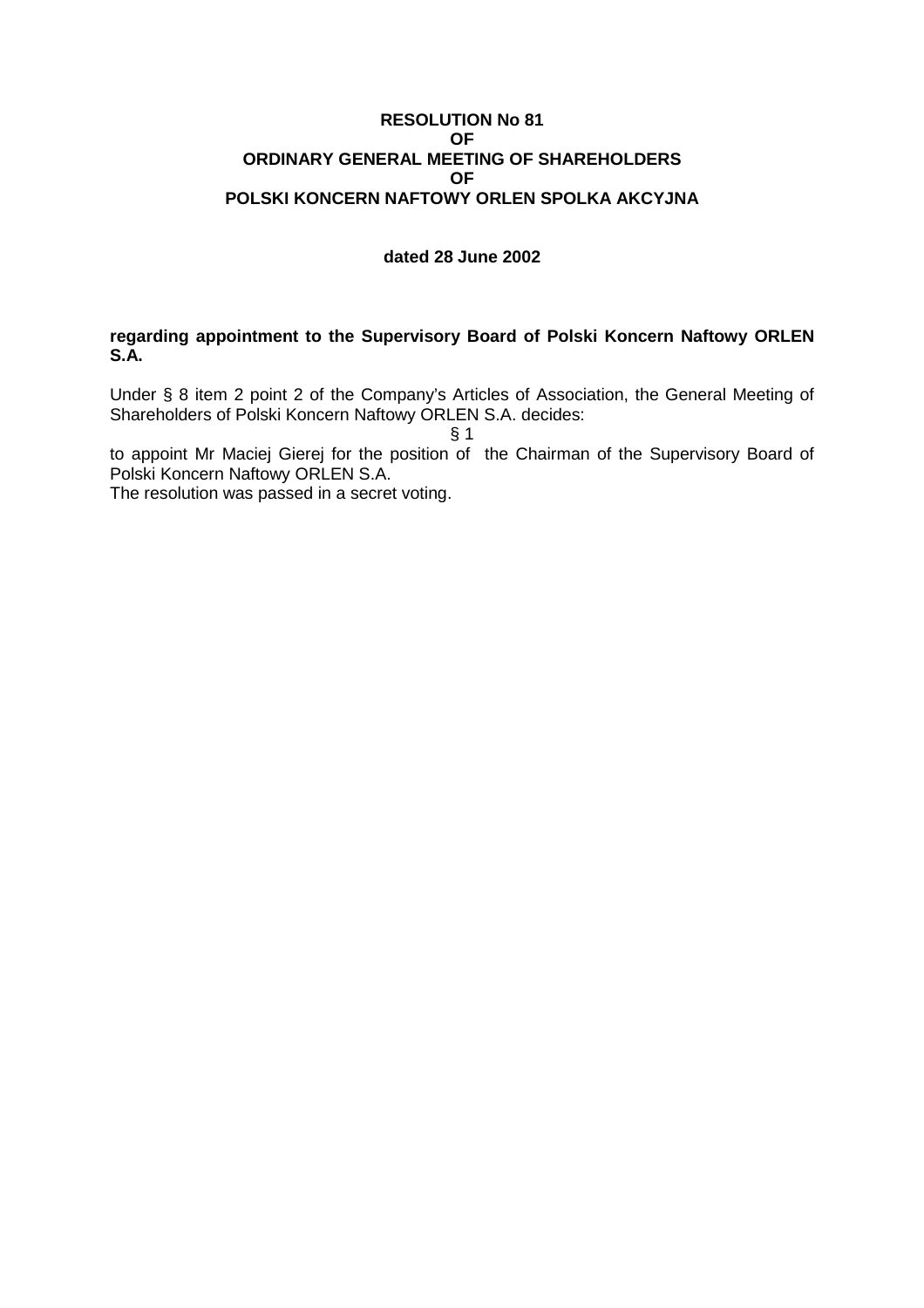## **RESOLUTION No 82 OF ORDINARY GENERAL MEETING OF SHAREHOLDERS OF POLSKI KONCERN NAFTOWY ORLEN SPOLKA AKCYJNA**

# **dated 28 June 2002**

## **regarding appointment to the Supervisory Board of Polski Koncern Naftowy ORLEN S.A.**

Under § 8 item 2 point 2 of the Company's Articles of Association, the General Meeting of Shareholders of Polski Koncern Naftowy ORLEN S.A. decides:

 $§$  1

to appoint Mr Krzysztof Kluzek to the Supervisory Board of Polski Koncern Naftowy ORLEN S.A.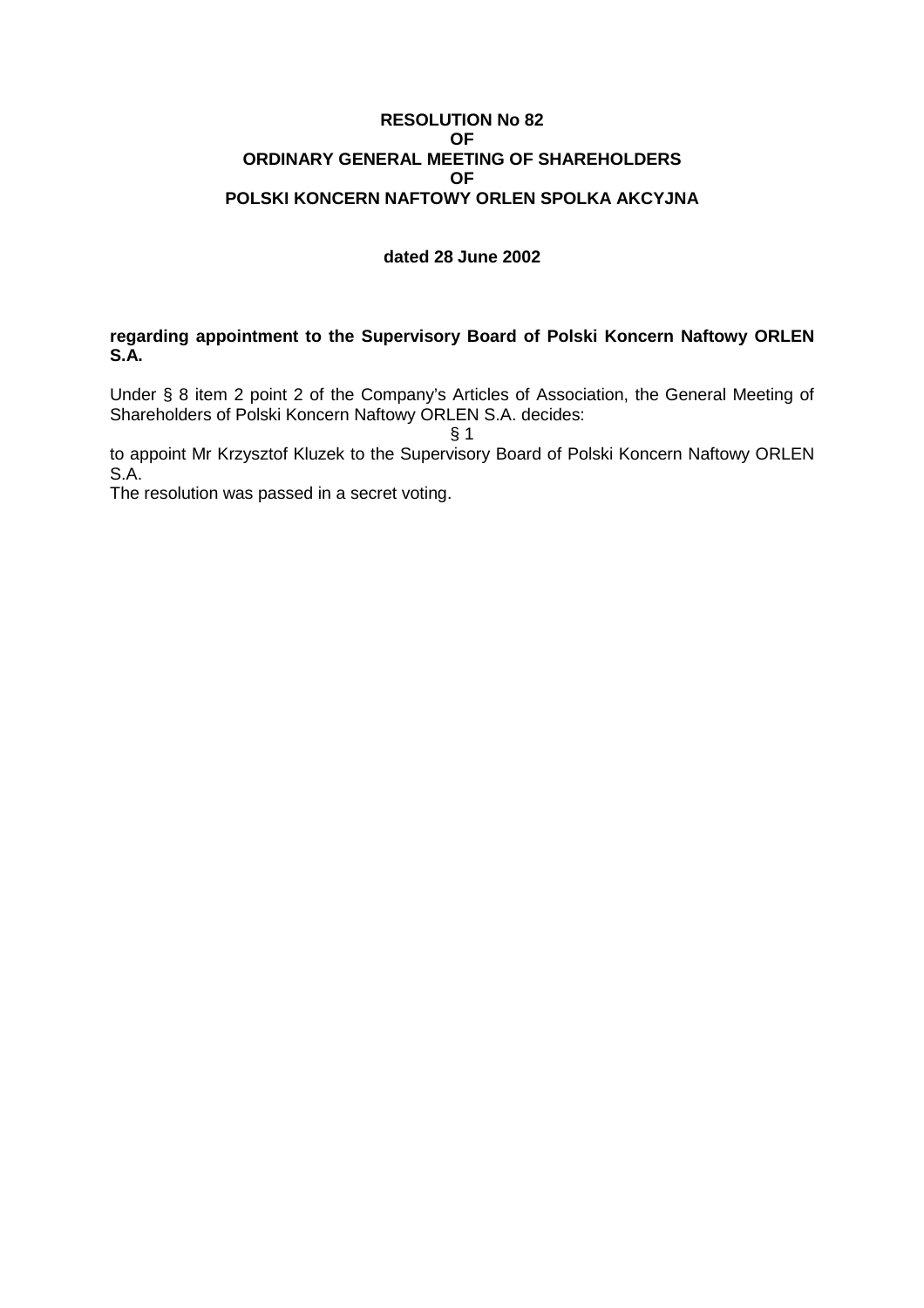## **RESOLUTION No 84 OF ORDINARY GENERAL MEETING OF SHAREHOLDERS OF POLSKI KONCERN NAFTOWY ORLEN SPOLKA AKCYJNA**

## **dated 28 June 2002**

**regarding appointment to the Supervisory Board of Polski Koncern Naftowy ORLEN S.A.** 

Under § 8 item 2 point 2 of the Company's Articles of Association, the General Meeting of Shareholders of Polski Koncern Naftowy ORLEN S.A. decides:

 $§ 1$ 

to appoint Mr Jozef Marek Wozniakowski to the Supervisory Board of Polski Koncern Naftowy ORLEN S.A.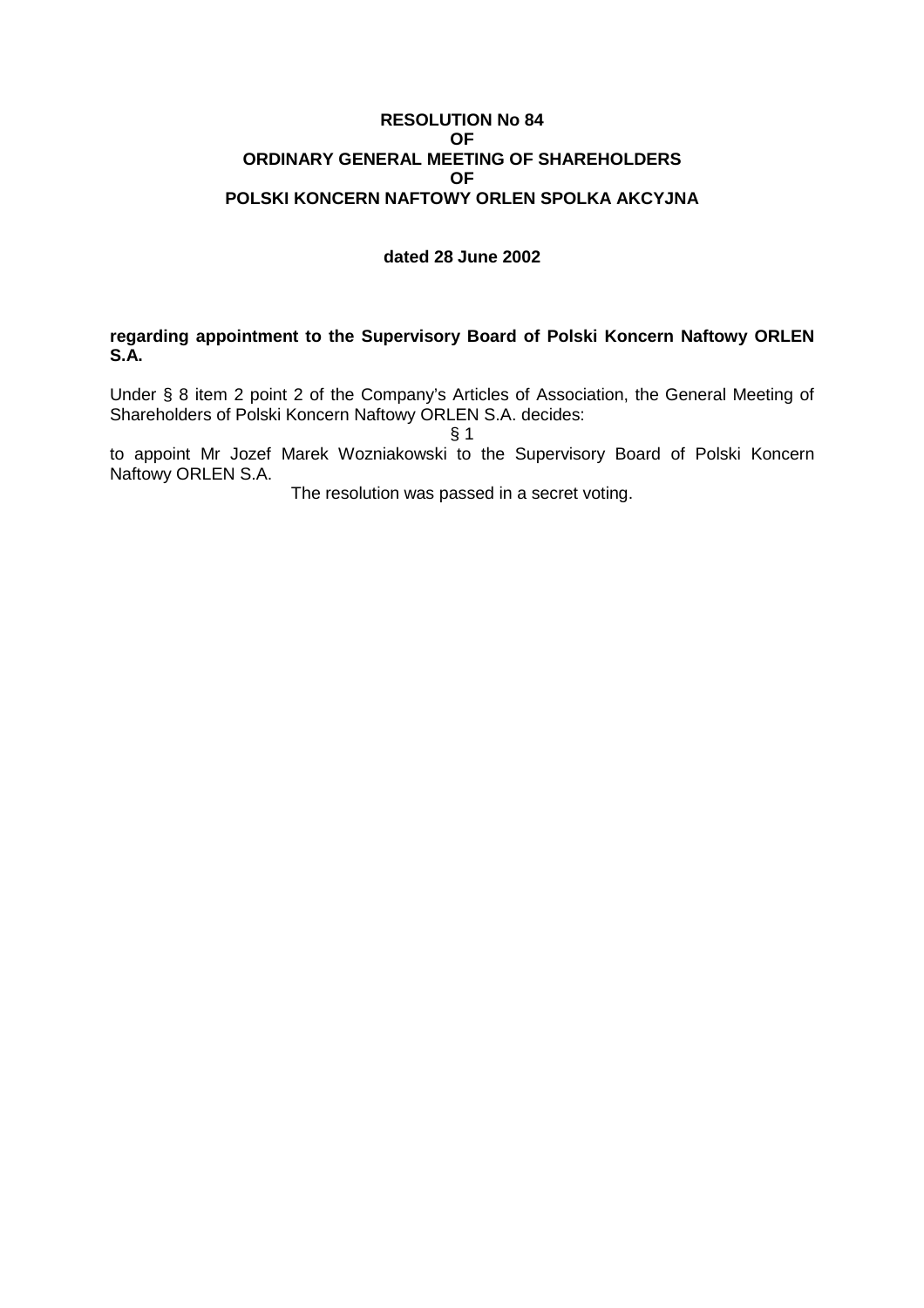**Attachement to Resolution No 70 of the Ordinary General Meeting of Shareholders of Polski Koncern Naftowy ORLEN S.A. as at 28 June 2002.** 

## **THE CONSTITUTION OF THE GENERAL MEETING OF SHAREHOLDERS OF POLSKI KONCERN NAFTOWY ORLEN S.A.**

# **Introduction § 1**

- 1. "Calling and preparing the General Meeting of Shareholders is exercised under conditions and course of action set in the Code of Commercial Companies and the Articles of Association."
- *2.* Proceedings of General Meeting of Shareholders are under regulations of the Code of Commercial Companies, Law on Public Trading of Securities, the Articles of Association and the hereby Constitution.
- 3. The Management Board takes action connected with the course of General Meeting of Shareholders, nevertheless such responsibilities can be commissioned to the entity specialising in this. The commissioned work can in particular refer to supervising voting and counting the votes with electronic means.

# **Definitions § 2**

In this Constitution the following expressions have the meaning set out below:

- 1. Depositary depositary bank which issued Depositary Receipts under depositary agreement with the Company
- 2. Depositary Receipts depositary receipts issued by Depositary, each representing shares of the Company
- 3. Law on Public Trading of Securities Polish Law on Public Trading of Securities dated 25 August, 1997 (Official Journal of Bills No 118, item 754 with the later amendments)
- 4. The Chairman the chairman of General Meeting of Shareholders
- 5. Supervisory Board the supervisory board of the Company
- 6. Constitution present Constitution approved and passed by General Meeting of **Shareholders**
- 7. The Articles of Association the Articles of Association of the Company
- 8. General Meeting of Shareholders General Meeting of Shareholders of Polski Koncern Naftowy ORLEN S.A.
- 9. Participant of General Meeting of Shareholders shareholder or his representative authorised to participate in General Meeting of Shareholders
- 10. The Management Board the management board of the Company

## **Register of shareholders § 3**

- 1 Register of shareholders authorised to participate in General Meeting of Shareholders is prepared and signed by the Management Board
- 2 The Register should include:
- a. first and last names or names of companies authorised to participate in General Meeting of Shareholders,
- b. "their addresses, however natural persons can provide an address for service instead of home address.",
- c. number and kind of shares as well as a number of entitled votes.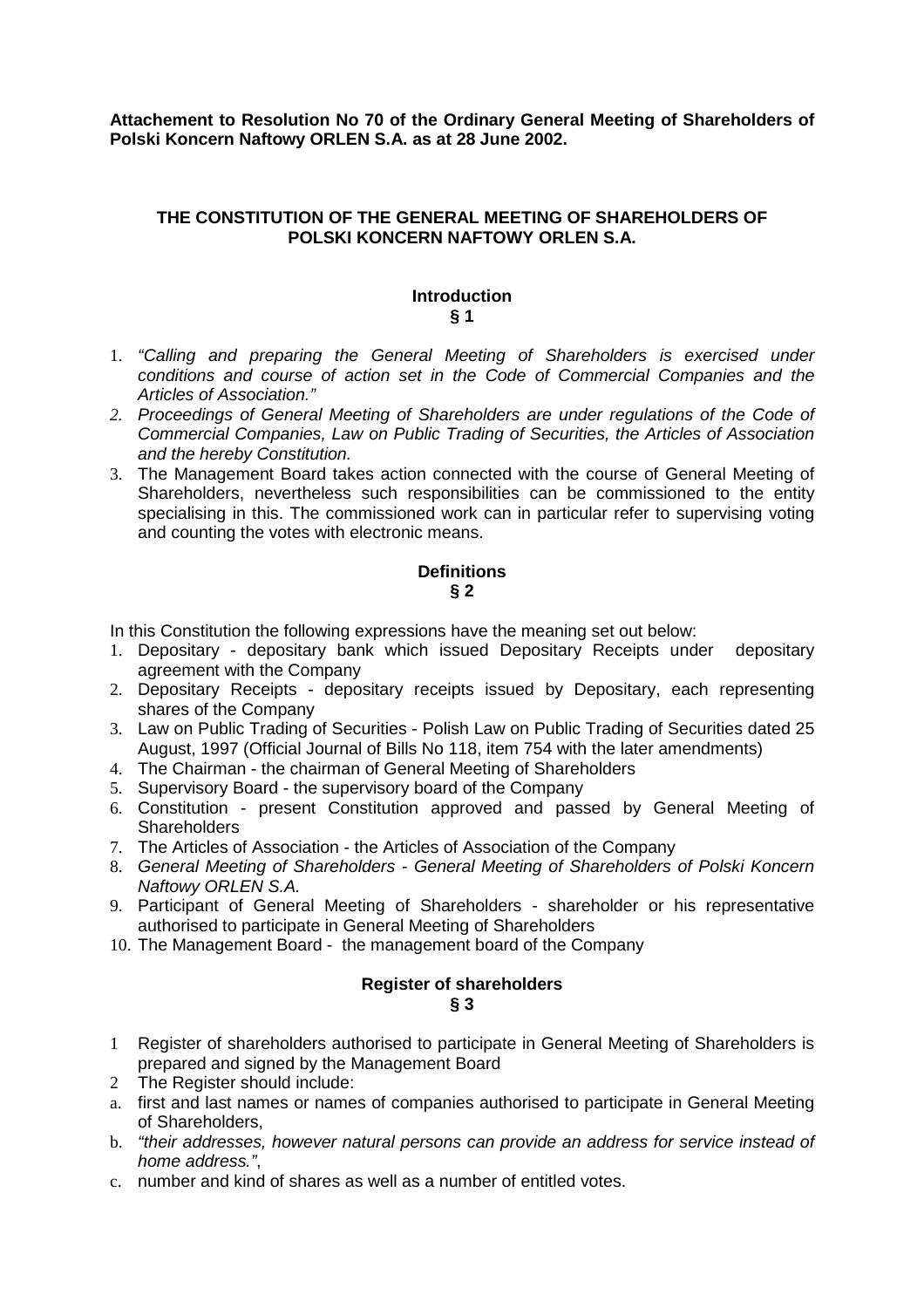- 1 While preparing the Register defined in 1 and 2 the Management Board takes into account restrictions and limitations of the voting law as defined in  $\S$  7 item 11 of the Company's Articles of Association
- 2 Shareholders being at the same time the owner of Depositary Receipts has the right to exercise up to 10 per cent of all votes under these shares which after their issuance upon Depositary Receipts would together with real shares entitle to exercise up to 10 per cent.
- 3 The owner of Depositary Receipts upon which, if changed into shares, he is entitled to exercise up to 10 per cent of all votes at the Meeting and being at the same time a shareholder is not entitled to exercise votes upon these shares.
- 4 Exercising votes by dependent entity should be understood as if it were exercised by dominant entity as defined by the Law on Public Trading of Securities.
- 5 In case the Management suspects that the voting right of a shareholder ought to be limited due to violation of art. 147, 149 or 150 of the Law on Public Trading of Securities, or due to hiding relations or dependence between or among shareholders, the Management Board should take action aiming at explaining and clarifying the case, notifying the shareholders of the above whom the case concerns; the Management Board may also address competent administrative bodies or court to identify a number of votes to which shareholder or shareholders are entitled.
- 6 The Register of shareholders will be available at the principle office of the Management Board three working days prior directly to the day of General Meeting of Shareholders from 8.00 a.m. to 3 p.m. The Register will also be available during the Meeting.

# **Opening of General Meeting of Shareholders § 4**

- *1.* "General Meeting of Shareholders is to be opened by the Chairman of the Supervisory Board or his deputy. In case of their absence, the Meeting will be opened either by the President of the Management Board or a person appointed by the Management Board."
- 2. The person opening General Meeting of Shareholders can make all order and regulatory decisions necessary to open General Meeting of Shareholders.
- 3. The person opening General Meeting of Shareholders informs that a notary present at the Meeting will be taking minutes of General Meeting of Shareholders.

# **Appointment of the Chairman**

# **§ 5**

- 1. The Chairman is to be appointed from among the participants of General Meeting of **Shareholders**
- 2. Every participant of General Meeting of Shareholders has the right to propose one candidate for the Chairman. The candidates will be enlisted after their prior agreement.
- *3.* "The Chairman is voted in a secret ballot. Each candidate is voted separately and in alphabetical order. This candidate who receives the biggest number of "for" votes is appointed Chairman, with the restriction that the Chairman appointment resolution should be passed with an absolute majority of votes."
- 4. The person opening General Meeting of Shareholders supervises the voting and announces its results. After this he/she hands over the chair to the Chairman

# **The Chairman's Competence**

# **§ 6**

- 1. The Chairman of General Meeting of Shareholders leads the Meeting in compliance with the accepted order of proceedings and with this Constitution
- 2. The Chairman of General Meeting of Shareholders is in particular responsible for :
	- a) smooth and correct progress of the Meeting and voting,
	- b) serious discussion at the Meeting,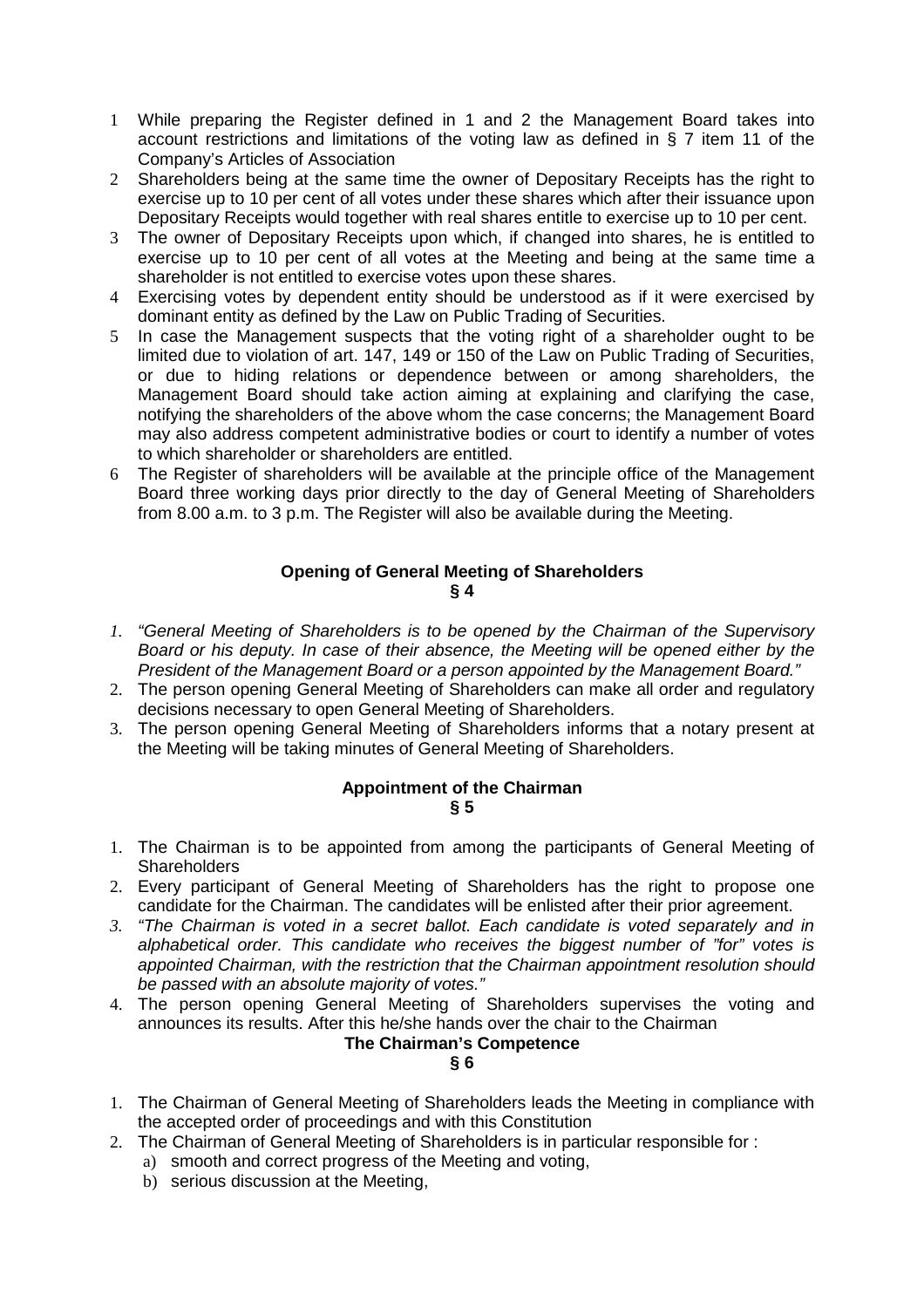- c) giving the floor to a speaker,
- d) ordering of voting, supervising its proper progress, signing all the documents with the voting results and announcing such results,
- e) ordering break during the Meeting,
- f) giving appropriate instructions to keep order in the Meeting room,
- g) covering the entire agenda
- h) explaining and settling all doubt-arising points and regulations.
- 1. Should the need arise the Chairman can appoint a participant of General Meeting of Shareholders a Secretary of General Meeting of Shareholders to help the Chairman with his duties and responsibilities.

## **Taking the roll of participants § 7**

- 1. Immediately after his appointment the Chairman of General Meeting of Shareholders signs the roll of participants of the Meeting including a number of shares owned by each participant and a number of votes to be exercised upon these shares.
- 2. The following steps should be taken while taking the roll:
	- a) check whether a shareholder is entitled to participate in General Meeting of Shareholders,
	- b) check shareholder or his representative's ID,
	- c) verify representative's proxy or any other authorisation entitling the representative to participate in General Meeting of Shareholders on behalf of the shareholder,
	- d) obtain shareholder or his representative's signature on the roll,
	- e) provide shareholder or his representative with a magnetic voting card or other voting mean or device
- 1. Appeals concerning entitlement to participate in General Meeting of Shareholders are to be addressed to the Chairman.
- *2.* Following a motion of shareholders having one tenth of the initial capital represented at the General Meeting of Shareholders, the register of participants should be checked by a specially appointed commission made of at least three members. Proposers of such motion have a right to appoint one member of this commission.
- 5. Every participant of the General Meeting of Shareholders has a right to propose one candidate to be included in the minutes. The proposed candidates shall be enrolled on the list of candidates after their prior agreement.
- 6. "Candidates are voted in a secret ballot. Each candidate is voted separately and in alphabetical order. Candidates who received the biggest number of "for" votes are appointed, with the restriction that the appointment resolution should be passed with an absolute majority of votes."
- 7. The roll is available by the time General Meeting of Shareholders is closed. Persons responsible for making the roll are obliged to complete the roll with names and number of relevant shares each time before particular voting.
- 8. After signing the roll the Chairman affirms legality of calling for General Meeting of Shareholders and legal ability of the Meeting to make resolutions. Then, the Chairman presents the agenda and orders appointment of the Vote Counting Commission.

## **Appointment of the Vote Counting Commission § 8**

1. The Commission is made of 3 persons appointed by General Meeting of Shareholders. 1a Candidates to the Vote Counting Commission are proposed by the Chairman and voted en block in a secret voting. Resolutions regarding election should be passed with an absolute majority of votes. Upon the request of any participant of the General Meeting of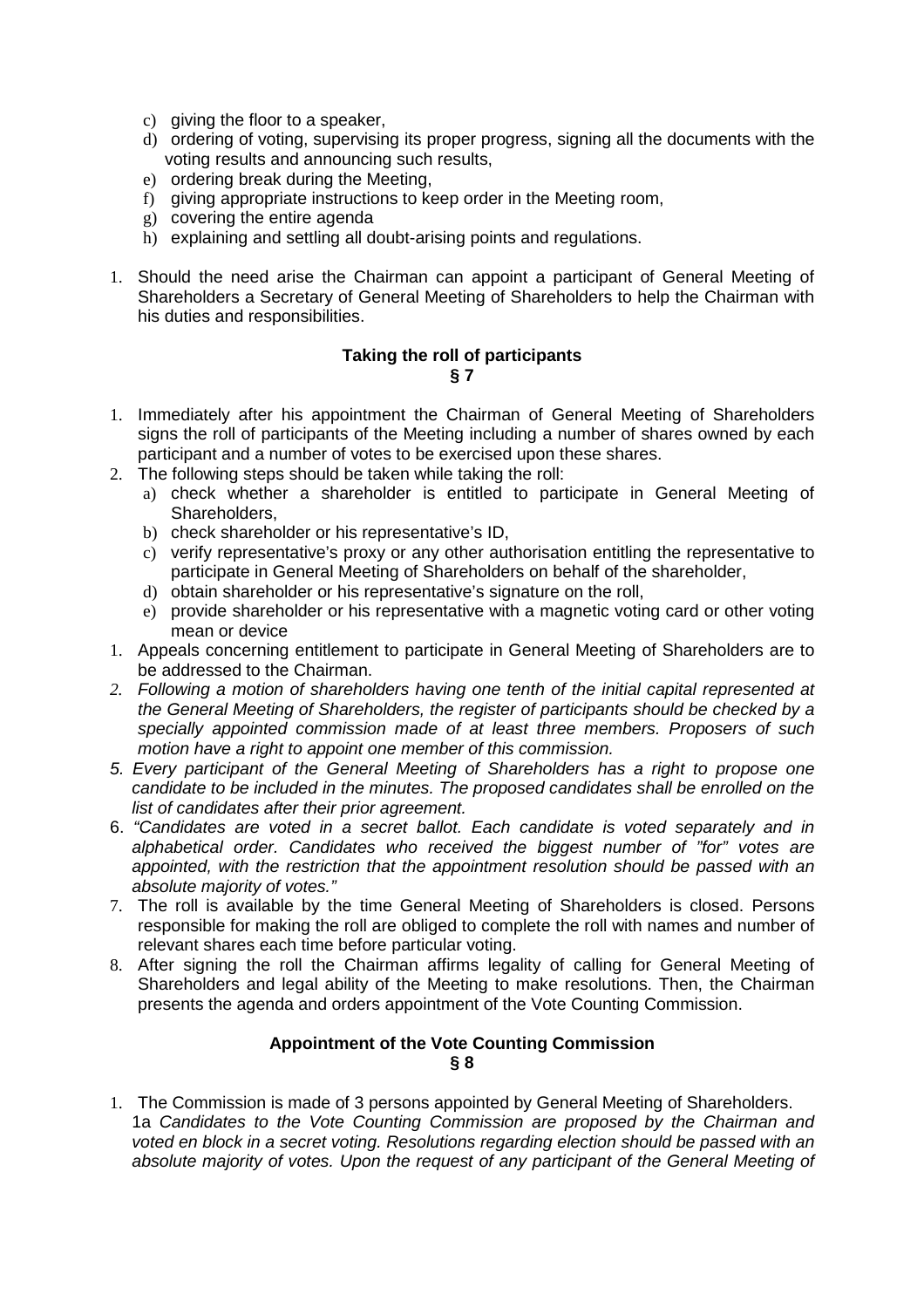Shareholders the election of the Vote Counting Commission follows the procedure as defined below."

- 2. Every participant of General Meeting of Shareholders has a right to propose one candidate. The candidates will be enlisted after their prior agreement.
- *3.* "The way the candidates are voted proceeds in alphabetical order. Each candidate is voted separately in a secret ballot. The candidates who receive the biggest number of "for" votes are appointed the members of the Commission, with the restriction that the appointment resolution should be passed with an absolute majority of votes."
- 4. The Commission is responsible for supervising proper and right voting, counting the votes and forwarding the results to the Chairman.
- 5. In case of stating incorrectness in voting the Commission is obliged to immediately notify the Chairman of such incorrectness and, at the same time, make a motion concerning further course of action.
- 6. Documents with results of particular voting are to be signed by all members of the Commission and the Chairman.
- 7. Decisions concerning an appointment of the Vote Counting Commission come into effect at the General Meeting of Shareholders directly following the Meeting during which this Regulation was passed.

# **Participation of the Management and Supervisory Board members as well as other persons in the Meeting**

**§ 9** 

- *1.* "No invitation is required for members of the Management and Supervisory Board (also non-shareholding members) to participate and take the floor at the General Meeting of Shareholders. Those members of the Management Board and the Supervisory Board, whose mandates expired before the date of the General Meeting of Shareholders and who were in office in a year for which the financial report and the Management Board's performance report are subject to approval by this ordinary General Meeting of Shareholders, can participate in this ordinary General Meeting of Shareholders."
- 2. Other persons can participate at General Meeting of Shareholders on condition that they were invited by the body calling for General Meeting of Shareholders or let in by the Chairman. Such persons can in particular be auditors, legal and financial advisors or employees of the Company.
- 3. For every General Meeting of Shareholders the Management Board is obliged to assure an independent expert in commercial code.

# **Proceedings Progress at the Meeting § 10**

- 1. General Meeting of Shareholders can pass a resolution deleting particular points from the agenda or a resolution amending order of the points on the agenda.
- 2. Having presented particular points the Chairman opens discussion giving the floor to speakers in the order they applied. If General Meeting of Shareholders agrees a few points in agenda can be discussed simultaneously.
- 3. Members of the Management and Supervisory Board as well as invited experts can be given the floor by the Chairman without waiting for their turn.
- 4. The floor can only be taken with regard to points in agenda currently discussed. Shareholder has the right to deliver 5-minute speech and 2-minute reply. The Chairman can limit this time to 3 and 2 minutes, respectively.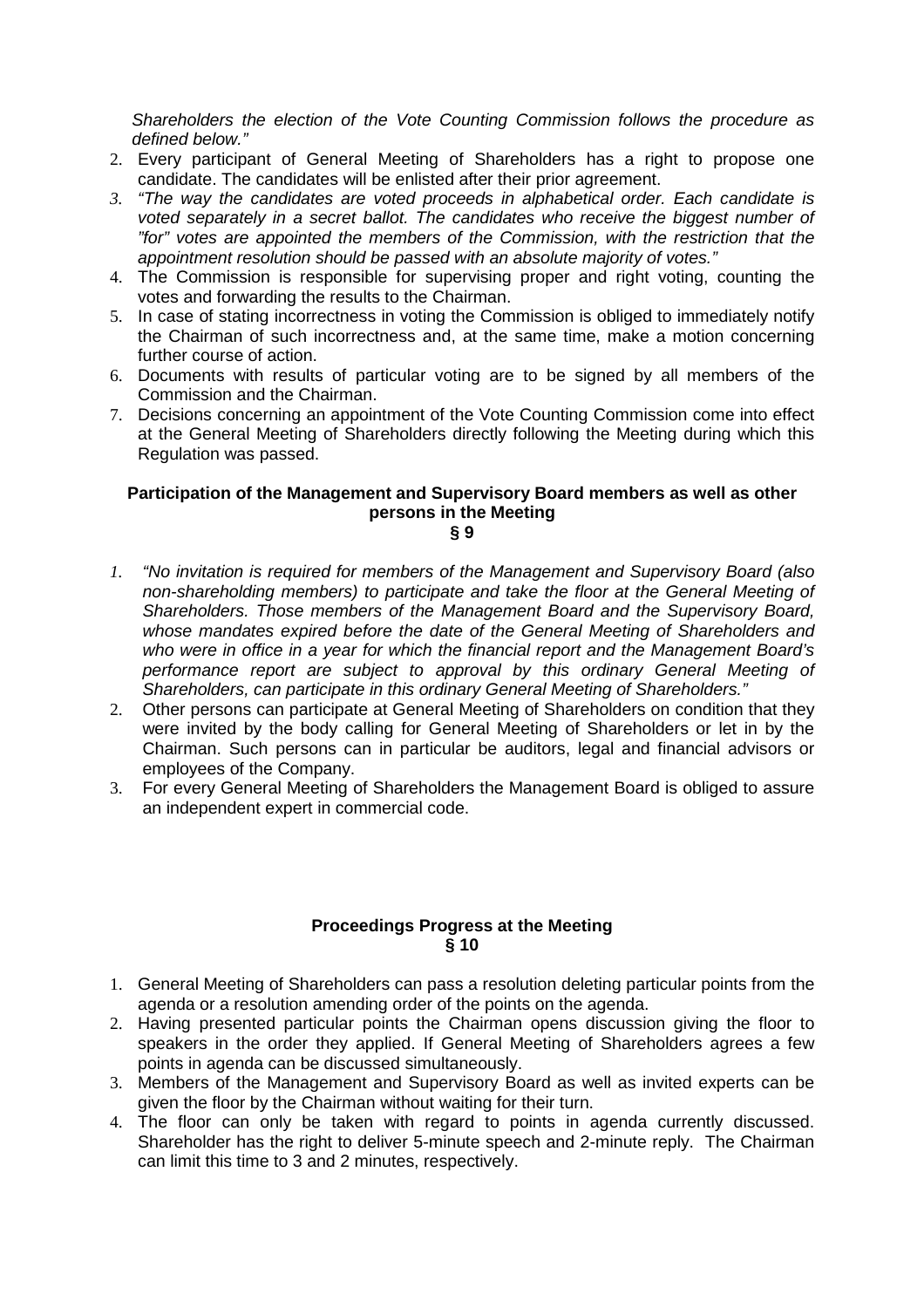# **Suggesting changes § 11**

- 1. Participants of General Meeting of Shareholders have the right to introduce proposals of supplementation and changes to draft resolutions in the agenda - by the time of closing the discussion over the point in agenda concerning this draft resolution to which such proposal referred.
- 2. Proposals separately for each draft resolution together with short justification should be presented in writing to the Chairman and should include the first and last name of the person introducing these proposals.

# **Matter of routine § 12**

- 1. In case of matter of routine the Chairman can give the floor to a speaker without waiting for his turn. Proposal concerning matter of routine can be made by any participant of General Meeting of Shareholders.
- 2. Proposals concerning progress of the Meeting and voting are understood and considered proposals regarding matter of routine, and these include in particular:
	- a) limitations, adjournment of discussion
	- b) closure of discussion
	- c) setting limits on speeches,
	- d) manner of running the Meeting,
	- e) ordering break during the Meeting,
	- f) order of covering points in the Agenda,
	- g) order of passing proposals
- 1. Proposal concerning matter of routine is put to the vote by the Chairman.

# **Voting § 13**

- 1. Voting is public and open except cases as listed in point 2.
- 2. "Voting is secret if:
	- a) it considers appointment or dismissal of members of the Company's authorities or liquidators.
	- *b)* it considers proposals to call members of the Company's authorities or liquidators to account,
	- *c)* it considers personal matters,
	- *d)* only one participant of General Meeting of Shareholders wishes so
- 3 After closing the discussion over each point in agenda, prior to staring the voting, the Chairman announces suggested proposals and sets the order in which these proposals will be voted. Voting proceeds with order of making the proposals.
- 4 Voting is executed with the use of computer system securing voting in accordance with the number of shares and preventing disclosure of particular votes in case of secret voting.

# **Appointment of Supervisory Board**

§ 14

1. Prior to the beginning of Supervisory Board appointment, the General Meeting on the motion of the Chairman each time determines the number of the Board members, among that the number of members meeting the requirements stated in § 8 item 5 of the Articles of Association - not less than two such members. The General Meeting appoints all the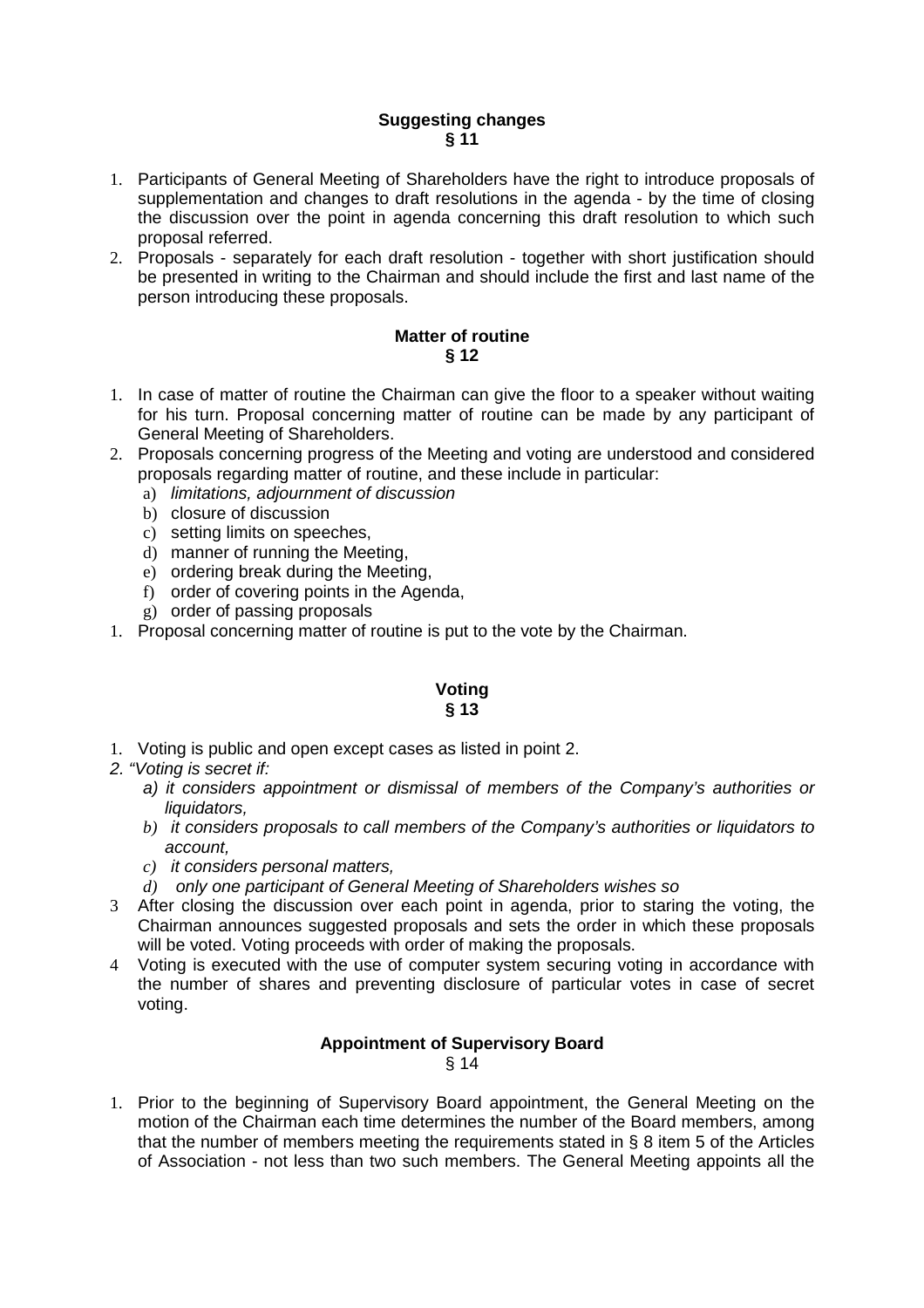members of the Supervisory Board with the exception of the member appointed by the Sate Treasury Office.

- 2. The appointment of Supervisory Board starts with the appointment of the Supervisory Board chairman which is followed by the appointment of the Board members meeting the requirements stated in § 8 item 5 of the Articles of Association and finally other members.
- 3. Every participant of the General Meeting has the right to propose candidates for both the chairman and other members. The candidates for the Supervisory Board chairman and the members are proposed to the minutes with their short justification. The candidates for the members meeting the requirements stated in § 8 item 5 of the Articles of Association are proposed together with the written statement of the candidate notifying that he/she meets such requirements.
- 4. "The proposed candidates are enlisted onto three separate candidate rolls, that is for the Supervisory Board Chairman, members meeting the requirements stated in § 8 item 5 of the Articles of Association and other members of the Supervisory Board. A candidate is enlisted after his prior consent to do so in writing, submitted to the Chairman or after his verbal declaration to the minutes stating his consent to be a candidate and that he meets the requirements stated in art. 18 of the Code of the Commercial Companies."
- 1. The Chairman in the alphabetical order prepares the lists of the proposed candidates to the Supervisory Board.
- 2. The voting for all Supervisory Board members is secret and each candidate is voted separately in alphabetical order, individually within a range of each list of candidates.
- 7. The candidate with the biggest number of "for" votes is appointed the Chairman of the Supervisory Board. The candidates appointed members of the Supervisory Board are those who within their lists, mentioned in item 4 of this paragraph, received consecutively the biggest number of "for" votes within the number of the Supervisory Board members specified according to item 1 of this paragraph. Resolutions regarding appointments of the Chairman and other members of the Supervisory Board are passed with an absolute majority of votes."
- 8. "In case approved candidates to the Supervisory Board receive the same number of votes, or do not receive required absolute majority of votes, the Chairman orders by-voting. The candidate with the biggest number of "for" votes is appointed, provided that the requirement of the absolute majority of votes is applied and respected."

## **Closure of General Meeting of Shareholders § 15**

1. Having covered the Agenda the Chairman of General Meeting of Shareholders announces closure of the Meeting.

## **Minutes of the Meeting § 16**

Proceedings of General Meeting of Shareholders are recorded by the notary. The minutes of the Meeting should affirm the legality of calling for General Meeting of Shareholders and affirm the Meeting's legal ability to pass resolutions. The minutes should also include suggested proposals and motions, passed resolutions, number of votes given for particular